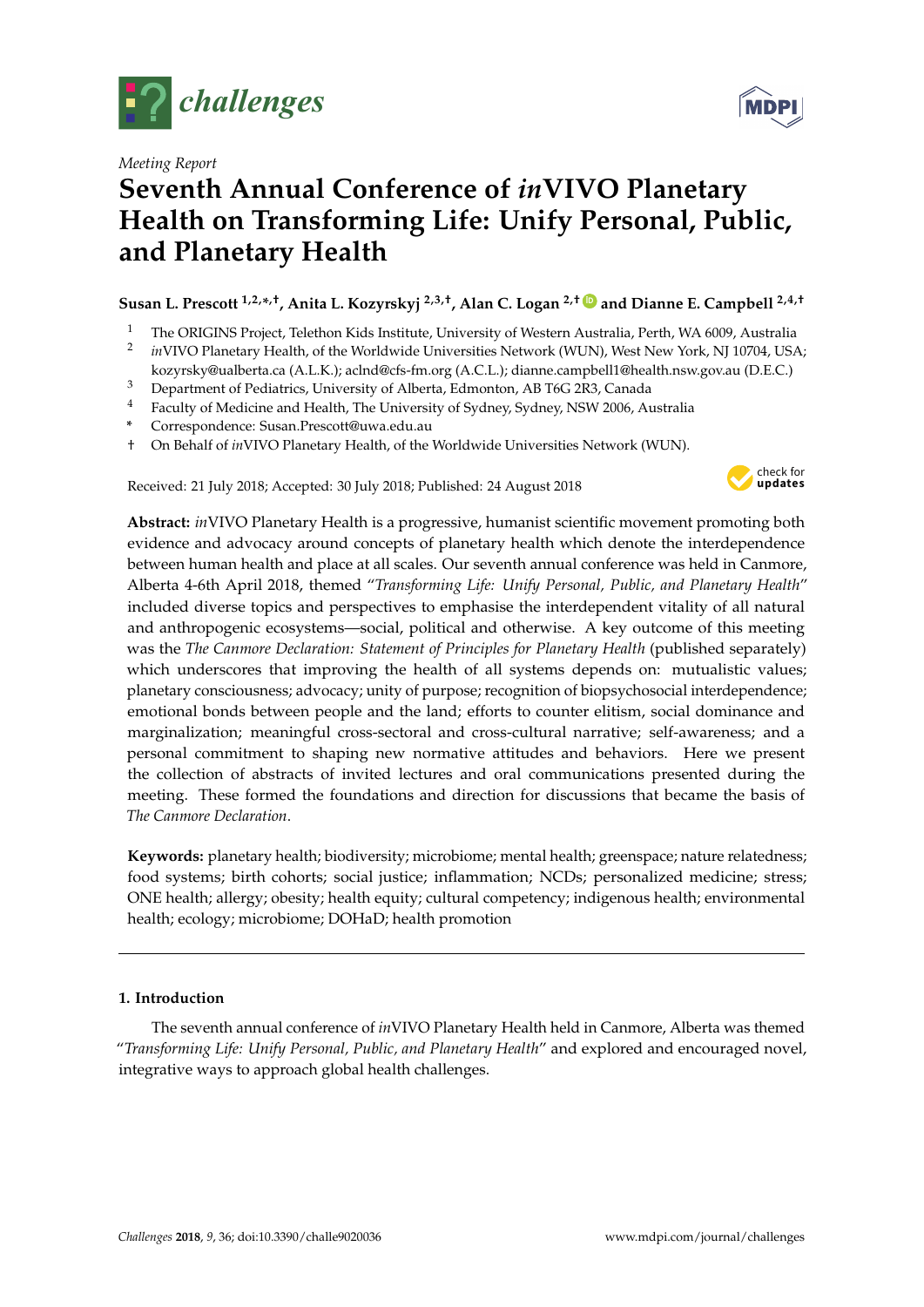



The global challenges facing humanity include climate change, biodiversity losses, population The global challenges facing humanity include climate change, biodiversity losses, population growth, grotesque socioeconomic inequalities, environmental degradation, health disparities, dominance of ultra-processed foods, and the pandemic crisis of non-communications of  $\frac{1}{2}$ the dominance of ultra-processed foods, and the pandemic crisis of non-communicable diseases (NCDs)—now the leading burden of human disease, responsible for 38 million deaths annually [1].  $\,$ In addition, there is ongoing political polarization and conflict, and growing 'dis-ease', which compromises quality of life and sets individuals on a path to NCDs. Health at all levels—person, place, and planet—is interdependent, and will depend on solutions that recognize that the future of human health is enmeshed with politics, economics, public policies (or lack, thereof), and social values [2]. This is an era where specialists are needed not only in *particular professions or research areas*, The emerging concept of planetary health emphasizes that human health is intricately connected *"but in integrating information from different disciplines"* [3].

The emerging concept of planetary health emphasizes that human health is intricately connected depends on the health, biodiversity, and stability of whole systems. Planetary health is a product of whole systems  $\frac{1}{2}$ to the health of natural systems within the Earth's biosphere—and that the health of all species depends<br>
The contract of the little state of the little state of the contract of the little state of the contract of the cont on the health, biodiversity, and stability of whole systems. Planetary health is a product of human social, political, and economic 'ecosystems'.

Our meeting addressed the critical need to remove the lines of distinction between disciplines and between personal, public, and planetary health [2]. We recognize the unprecedented necessity for ambitious integrative approaches that not only define these interconnections, but capitalize on them to create novel, collaborative, and mutualistic solutions. We discussed the need for large, bold initiatives that generate a dynamic platform to integrate diverse expertise and technologies; that recognize the wider social and cultural determinants of planetary health; that serve as a voice for advocacy; and that health and planetary health and planetary health, including how the economic states interactions in our living will capture the imagination and engage the global community at large.<br>Will capture the imagination and engage the global community at large.

The agenda focused on understanding and improving the complex relationships between human health and planetary health, including how the ecobiological interactions in our living environments (including food systems, climate change and biodiversity, and microbial ecology) impact well-being, together with the wider societal factors that govern these. This included the need for a greater understanding of our psychological relationships with the Earth and its natural systems. It also recognized that a lack of experience in nature and emotional disconnection from the natural environment, especially in children, may undermine the goals of planetary health.

A central dimension of our meeting in Canmore was the opportunity to discuss the relationships *with the loss of much that was protective in anche was the opposition* to the facets the facets of 'loss' extendi between climate change, mental health, and ecological grief, using case studies from First Nations<br>
The loss of contract of contract of contract of contract of contract of contract of contract of contract of co communities. This extended our established interest in how human health challenges are the culmination of a 'dual burden'—*increasing adverse exposure* (e.g., fast food, toxins, and stress) *coupled with the loss* of much that was protective in ancestral environments. The facets of 'loss' extend from the physical (loss of biodiversity, species, local foods, and produce) to the loss of community (loss of language, tradition, and stories), and the far less tangible aspects of loss (such as loss of value systems,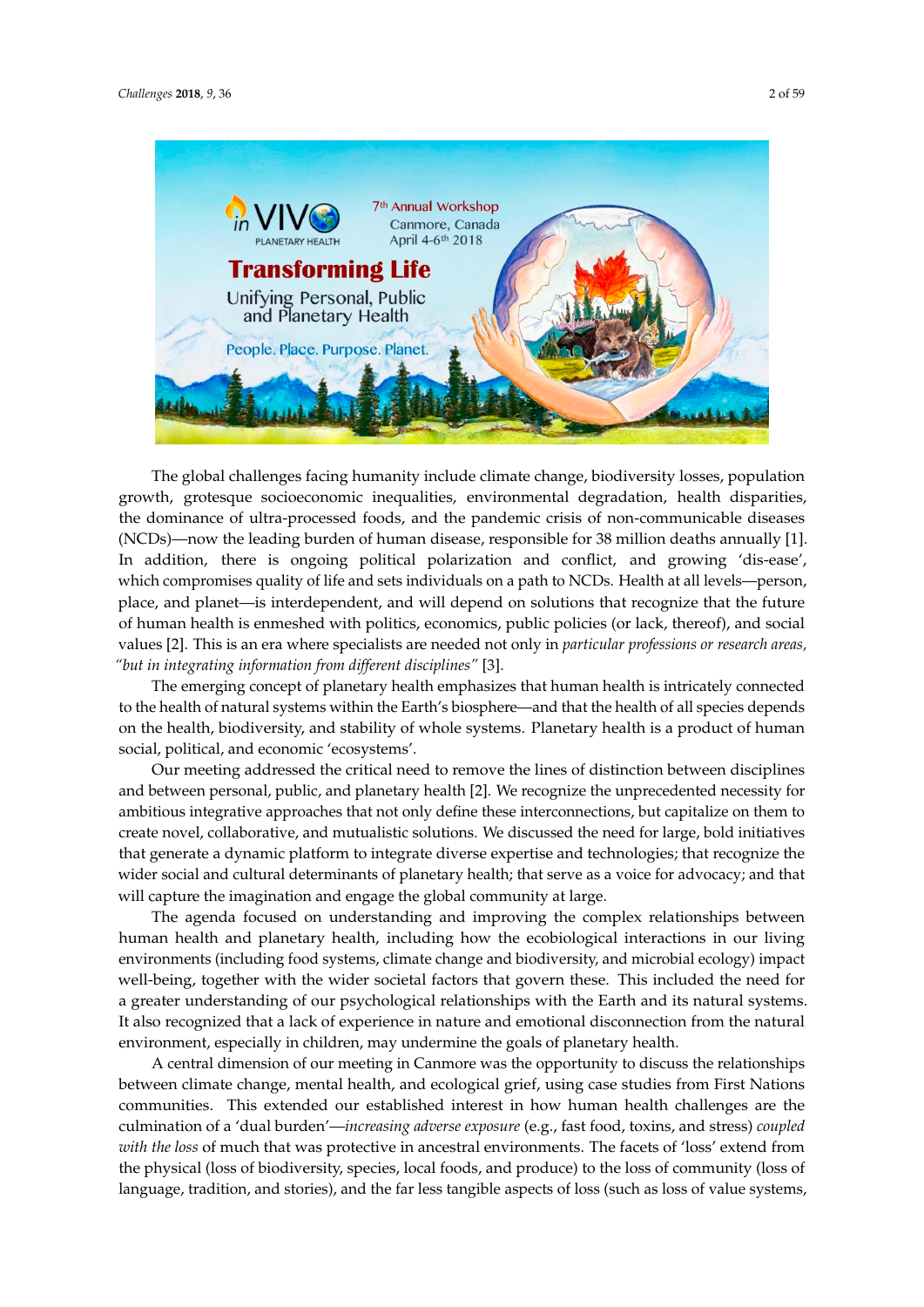purpose, peace, respect, spirituality, compassion, hope, and wonder). This underscores that the solutions must also focus on restoring protective and buffering factors, minimizing adversity and inequality, and addressing the underlying systemic causes. Canmore provided an ideal backdrop to explore the impact of disconnection from natural environments and the loss of appreciation for traditional cultures—which extends from effects on individual mental and physical health to unsustainable social, economic, and environmental consequences.

Discussions around the microbiome provided a useful way to illustrate symbiotic relationships and the ways in which societal exposures—its policies and systems—might promote or detract from health. Microbiome science is a topic that has united researchers from virtually every branch of science and medicine. The ways in which the microbiome extends into health discussions (ranging from the future of agriculture, city planning, climate change, biodiversity, nature relatedness, and mental health) have forced difficult questions upon society as a whole. All life—including the unseen—is interconnected; the 'ecosystems' in our social structures, governments, corporations, and others can influence the ecosystems that sustain us, or act as barriers to health.

Collectively, these discussions paved the way for the development of the *Canmore Declaration on Planetary Health*, which defined planetary health as the interdependent *vitality* of all natural and anthropogenic ecosystems, inseparably bonded to human health [4]. This underscored that improving the health of all systems depends on: mutualistic values; planetary consciousness; advocacy; unity of purpose; recognition of biopsychosocial interdependence; emotional bonds between people and the land; efforts to counter elitism, social dominance and marginalization; meaningful cross-sectoral and cross-cultural narrative; self-awareness; and a personal commitment to shaping new normative attitudes and behaviors [4].

In summary, the unifying concept of 'Planetary Health' provides a collective vision for science, medicine, and all of society. While achieving the goals of human health is predicated on ecological justice and the stability of fragile planetary ecosystems that sustain all life [5], it also depends on the social, cultural, and spiritual values systems of societies. Here, we present the abstracts from the meeting—covering diverse but interrelated topics interconnected by our core agenda.

#### **Recommended Reading:**

- 1. Allen, L.N.; Feigl, A.B. What's in a name? A call to reframe non-communicable diseases. *Lancet Glob. Health* **2017**, *5*, e129–e130.
- 2. Prescott, S.L.; Logan, A.C. Down to Earth: Planetary Health and Biophilosophy in the Symbiocene Epoch. *Challenges* **2017**, *8*, 19.
- 3. Kramer, P.; Bressan, P. Humans as Superorganisms: How Microbes, Viruses, Imprinted Genes, and Other Selfish Entities Shape Our Behavior. *Perspect. Psychol. Sci.* **2015**, *10*, 464–481.
- 4. Prescott, S.L.; Logan, A.C.; Albrecht, G.; Campbell, D.E.; Crane, J.; Cunsolo, A.; Holloway, J.W.; Kozyrskyj, A.; Lowry, C.A.; Penders, J.; et al. The Canmore Declaration: Statement of Principles for Planetary Health. *Challenges* **2018**, *9*, 31.
- 5. Prescott, S.L.; Logan, A.C. Transforming Life: A Broad View of the Developmental Origins of Health and Disease Concept from an Ecological Justice Perspective. *Int. J. Environ. Res. Public Health* **2016**, *13*, 1075.

#### **2. Speakers' Abstracts**

- *2.1. Session 1: Setting the Scene—From Personal to Planetary Health*
- 2.1.1. Setting the Scene: A Unifying Approach to Personal, Public, and Planetary Health

Susan L. Prescott

School of Medicine, University of Western Australia, Nedlands, WA 6009, Australia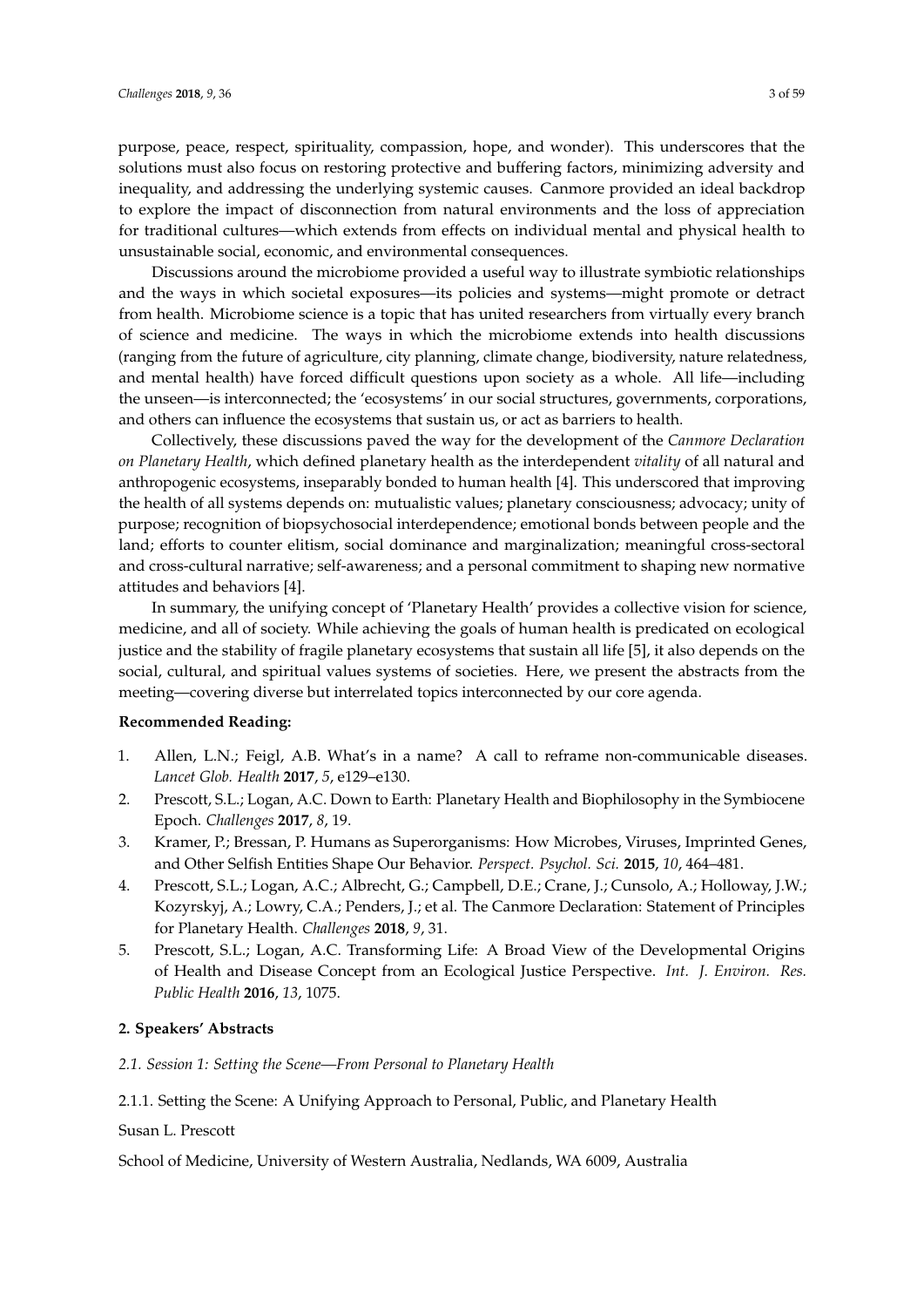The *in*VIVO Planetary Health initiative recognizes that the health of humanity (in every sense) is interdependent on the health of the environment. We see the need to have a more expansive (broad and long ranging) vision in addressing human, environmental, and planetary health. It draws on the overarching premise that 'it is time to shape a better future'—emphasizing the imperative for change on all levels. Paradoxically, in a culture where 'there is a never enough', we are 'losing' everything that once gave us deeper value, and our sense of purpose, place, and identity. It may be argued that our shifting values and loss of deeper purpose are a root cause of social and economic instability and underlie the more superficial drivers of environmental and societal degradation. This erosion is gradual and associated with a shift in the 'normative' position to one of greed and self-interest. To some extend this has 'radicalized' empathy, kindness, and compassion. At the same time, we are carrying the increasing burden of technology and a culture of unhealthy 'excess': ultra-processed food, sedentary indoor behavior, air and water contamination, excessive noise and light pollution, stress, electromagnetic radiation, screen time, sleep disruption, and many other adverse exposures that were not present in traditional environments. Of great concern, the burden and consequences of these adverse exposures is greatest in the socially disadvantaged, amplifying the disparities in health and opportunity, and further widening social inequity. Together with the 'missing' elements (e.g., absence of green space, traditional foods, and community) the many adversities associated with urbanicity are eroding health in built environments with the higher burden of NCDs shouldered by disadvantaged populations. Viewed through the lens of 'connectedness' (i.e., that we are all interconnected), this inequity can (and should be) viewed as a fundamental imbalance in our 'social ecosystem', which has systemic consequences for all of us and beyond to our 'environmental ecosystems'. There is already enormous hope for change, with numerous efforts at the macro, meso, and microscales to promote human and environmental health. Networks such as this provide a vital framework for connecting experts across diverse domains to contribute to the global narrative through both evidence and advocacy.

#### 2.1.2. KEYNOTE: Psychoterratic Health in the Symbiocene

#### Glenn Albrecht

Honorary Fellow, School of Geosciences, Sydney University, New South Wales, Sydney 2006, Australia

*No Abstract available*: Biophilosopher Dr. Albrecht spoke about the vision of Symbiocene Health "*In the era after the Anthropocene, the Symbiocene, the physical and mental health of humans will be vitally connected to health in symbiotically structured biomes at micro, meso, and macroscales*". He proposed that Symbiocene 'development' principles will provide a motive for young people to re-integrate their bodies, lives, and lifestyles to a grounded view of health. Moreover, since 'health' is a shared property between trillions of organisms within biomes at all levels, the Symbiocene offers the prospect of human sharing and collaboration in the maintenance and optimization of life and health for 'all'. Since human Earth emotions are also affected by the state of the body microbiome, the somaterratic and the psychoterratic need to be in vital positive integration at sub-bioregional levels. "*The Symbiocene is my revolutionary meme for a future for humanity that will be hugely creative, healthy, and beautiful*."

2.1.3. Redefining the Modern Health Crisis—Infectious and Socially Communicable Disease

#### Tobias R. Kollman

Division of Infectious and Immunological Diseases, Department of Pediatrics, University of British Columbia, Vancouver, BC V6T 1Z2, Canada

While infectious disease as a cause of death has declined overall, the youngest and the oldest, especially in low resource settings, remain highly vulnerable. Adding to this severe existing burden for populations living in low resource settings is an increase in non-communicable (originally defined as non-infectious) diseases (NCD). NCD had been recognized in high and middle-income countries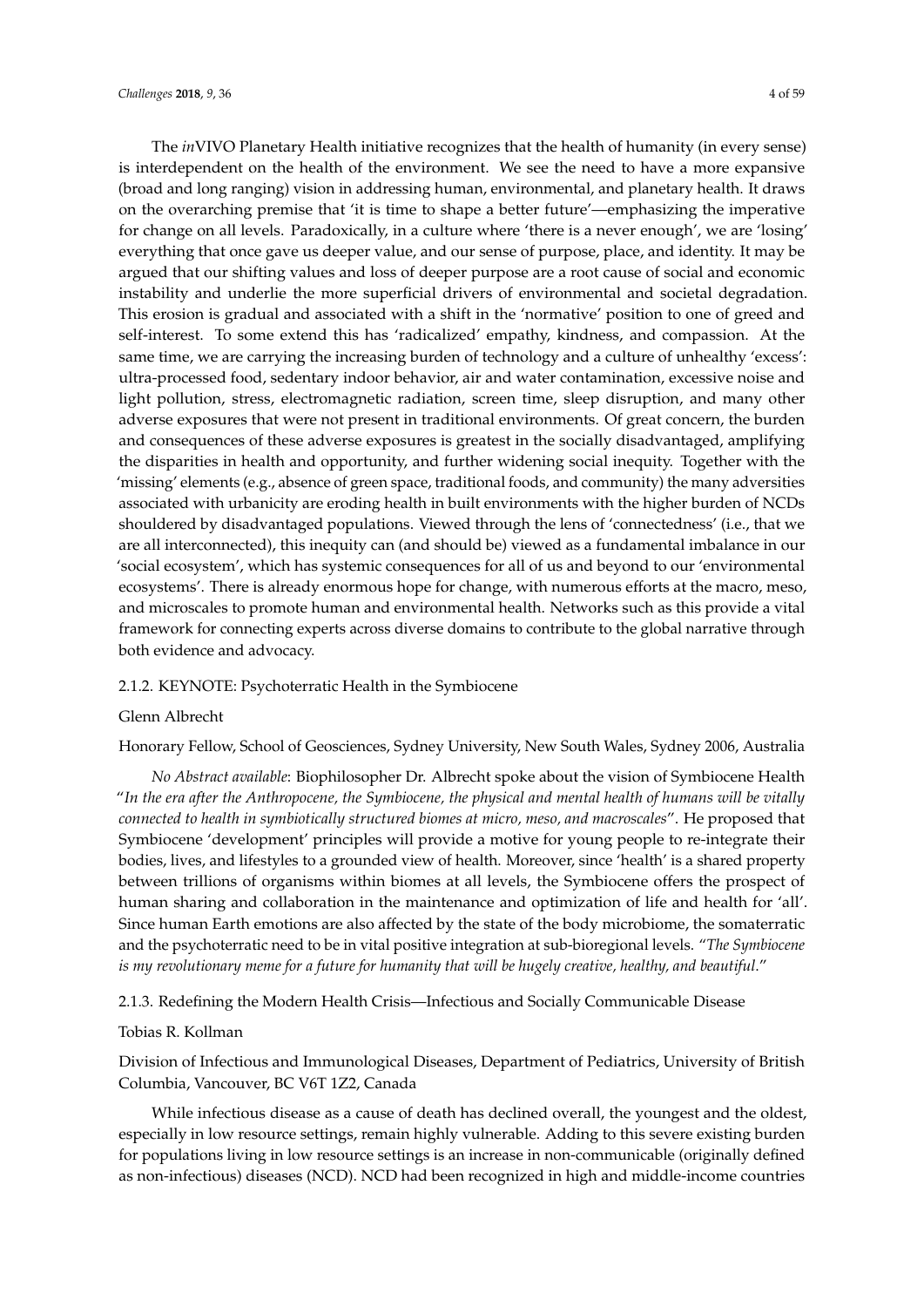to be on the rise over the last few decades, but in recent times, they have begun to decline in high and upper-middle income countries, yet are rapidly rising in low-income countries. The early life (likely even prenatal and possibly preconception) is a key period determining susceptibility to NCD in later life, highlighting that a focus on early life (e.g., the first 1000 days from conception to two years of age) for interventions is paramount not only for infectious but also NCD diseases. This early life window of opportunity is highly relevant for interventions targeting not only infections, but as NCD have recently been redefined as socially communicable, associated with social connections between individuals. As the precise underlying mechanisms that drive this increased susceptibility in early life for infections and socially communicable diseases are beginning to be delineated, this early life period may change from a window of susceptibility to a window of opportunity, redirecting the developmental trajectory to one of health and well-being for life.

2.1.4. Health Impacts from Climate Change: Global Challenge with Local Impacts—Projected Local Change in Precipitation and Its Impacts on Waterborne Diseases in Canada, 2020–2080

# Tim K. Takaro

Faculty of Health Sciences, Simon Fraser University, Burnaby, BC V5A 1S6, Canada

**Background:** The impact of climate change on water quantity and quality has been well described. These impacts can have profound and interrelated public health and geo-political effects [1,2]. The role of persistent drought in unrest—leading to the current Syrian crisis, which has been linked to climate change [3]—and extreme rain events that are increasing with the rising amplitude of hydrologic cycles in many parts of the world add to the burden of climate-related illness [4].

This paper focuses on changes in water availability and quality linked to climate change in British Columbia, Canada. Northern parts of the province have already seen an increase of over two degrees in average temperatures since 1900 with dramatic loss of crucial water storage capacity in melting snowpack and glaciers. Regions of the province have experienced up to 21% increased precipitation in this time period. We examined the relationship between extreme rain events and dry periods related to waterborne illness in three watersheds serving a large metropolitan area [5].

**Methods:** Reported cases of cryptosporidiosis and giardiasis from 1997 to 2009 in a population served by a municipal surface drinking water system were analyzed using distributed lag non-linear models. Cases were linked to drinking water source. Weekly lags in precipitation of up to six weeks were assessed and adjusted for seasonality, the preceding dry/wet period, secular trends, and holiday effects. The mean annual case counts were predicted for 2060–2069 using downscaled daily precipitation projections from 10 global climate models under a moderate emissions growth scenario.

**Results:** Including 7422 cases, a significant increase in cryptosporidiosis and giardiasis five to six weeks after extreme precipitation (>90th percentile) was found during the study period. A lag of five weeks was associated with the highest rate ratio (1.17; 1.07–1.24). The risk was further increased if there had been a preceding dry period, which appears to be driven by turbidity. Temperature did not contribute significantly to this risk. Climate models indicate decreases in the average weekly and extreme precipitation during dry seasons in the 2060s, but increases in rainy seasons compared with 2000–2009. The overall annual disease burden increased by 6.3–14.2% (ensemble mean 12.1%) using these estimates.

**Discussion:** We found a significant risk of waterborne illness associated with extreme precipitation events in a large and well-protected municipal drinking water system. The effects were most pronounced following a dry period. To try and reduce these future risks, the additional filtration of finished water is being deployed for these sources. There is a clear need to increase resilience in water systems in order to address the impacts due to climate change; however, resilience costs money, and such resources are not equally distributed. Marginalized communities are less likely to be able to afford modern filtration. In addition to addressing this inequity, British Columbia (BC) will also need to reduce greenhouse gases in order to adequately address both the local and global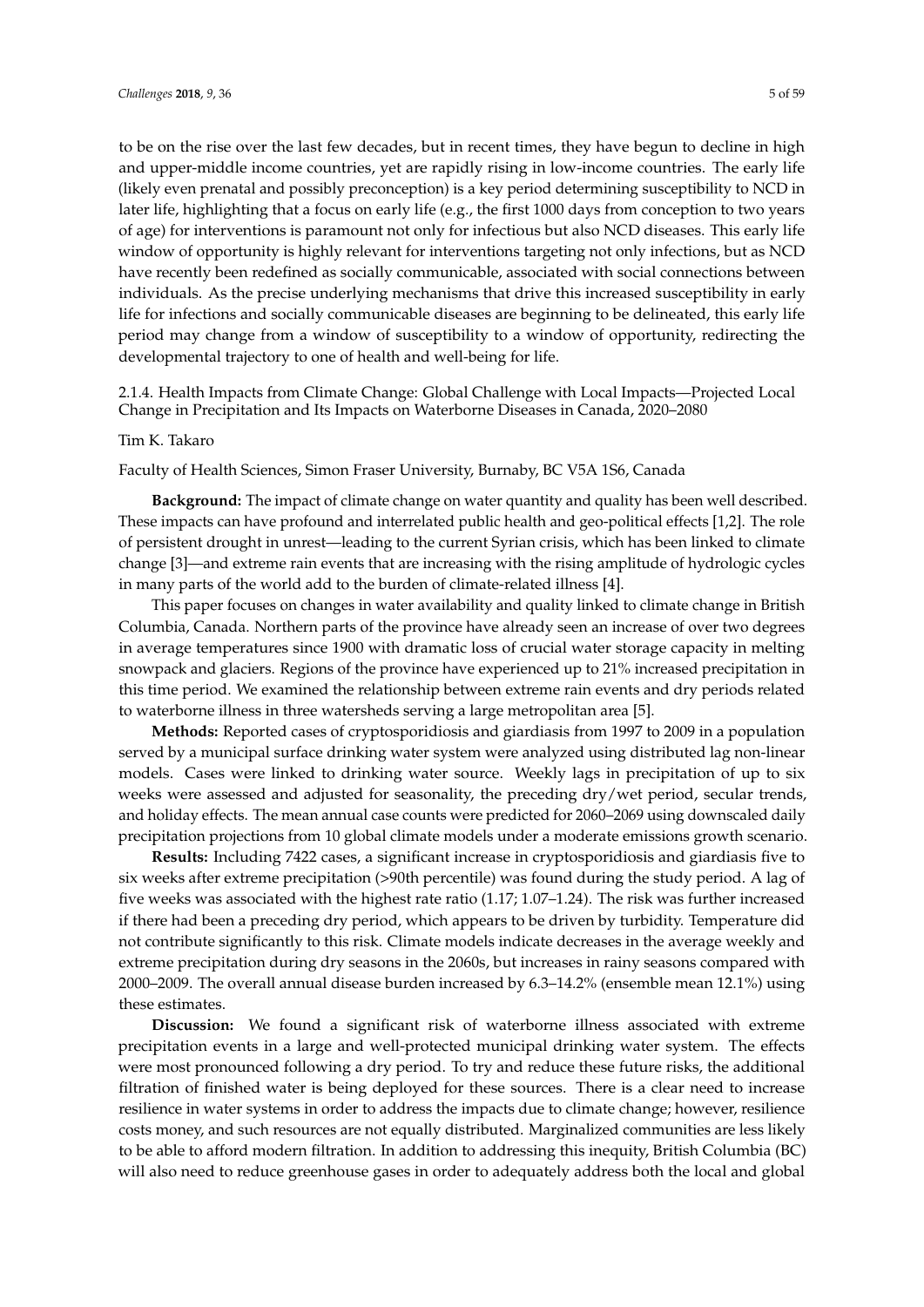challenges of climate change. The struggle by the province, First Nations, and other citizens to stop the construction of another large pipeline from the Alberta tar sands is an important and timely effort in this regard.

#### **Suggested Reading**

- 1. IPCC. *Climate Change 2013 The Physical Science Basis: Working Group I Contribution to the Fifth Assessment Report of the Intergovernmental Panel on Climate Change*; Cambridge University Press: New York, NY, USA, 2013.
- 2. USGCRP. *Climate Science Special Report: Fourth National Climate Assessment, Volume I*; Wuebbles, D.J., Fahey, D.W., Hibbard, K.A., Dokken, D.J., Stewart, B.C., Maycock, T.K., Eds.; U.S. Global Change Research Program: Washington, DC, USA, 2017.
- 3. Kelley, C.P.; Mohtad, S.; Mark ACane, M.A.; Seager, R.; Kushnir, Y. Climate change in the Fertile Crescent and implications of the recent Syrian drought. *Proc. Natl. Acad. Sci. USA* **2015**, *112*, 3241–3246.
- 4. Patz, J.A.; Grabow, M.L.; Limaye, V.S. When it rains, it pours: Future climate extremes and health. *Ann. Glob. Health* **2014**, *80*, 332–344.
- 5. Chhetri, B.K.; Takaro, T.K.; Balshaw, R.; Otterstatter, M.; Mak, S.; Lem, M.; Zubel, M.; Lysyshyn, M.; Clarkson, L.; Edwards, J.; et al. Associations between extreme precipitation and acute gastro-intestinal illness due to cryptosporidiosis and giardiasis in a Canadian surface drinking water system (1997–2009). *Water Health* **2017**, *15*, 898–907.

2.1.5. Personal Data Clouds to Understand Wellness and Predict Disease

Anthony Bosco

Telethon Kids Institute, The University of Western Australia, Nedlands, 6009 WA, Australia

Chronic diseases are the leading cause of illness globally. The number of children and adults who suffer from chronic diseases has skyrocketed over the last few decades, as urbanization and the adoption of western diets and lifestyles has increased our exposure to environmental factors that are detrimental to our health, and decreased our exposure to factors that are associated with protection. The cost of new medications is also rising, placing an increased financial burden on families and healthcare systems. P4 medicine is a radically new approach that has a strong potential to reverse this trend. The underlying concept is based on a paradigm shift from a primary emphasis on *Disease* to that of *Wellness*. Instead of focusing on the reversal of established disease, P4 medicine harnesses omics-based big data science to identify and quantify objective molecular markers related to the physiological processes that underpin wellness in healthy individuals. The approach entails following a cohort of "healthy" individuals over time, and generating personal, multi-omic data clouds for each subject at multiple time points. The data clouds are interrogated to reveal deviations from wellness, which can be thought of as early warning signals that predict disease transitions before any overt clinical symptoms manifest (e.g., elevated blood sugar levels indicate prediabetes). The personal data clouds are also utilized to identify actionable changes to diet/lifestyle, and/or other pharmacological-based interventions that are known to diminish the early signs of disease. The efficacy of interventions to restore and/or optimize wellness can be objectively assessed employing a multi-omic approach. Large international efforts are currently underway to roll out this promising approach to adults, but there are no programs in place to bring the benefits of P4 medicine to children. Notably, in utero and early infancy represents a crucial period of heightened plasticity, where gene-by-environmental interactions can lead to developmental changes that determine disease risk throughout the life course. Therefore, the potential for P4 medicine to reduce the burden of chronic diseases is maximal in the first few years of life. Blending P4 medicine with longitudinal birth cohort studies represents a promising and radically new approach to predict and prevent the development of chronic diseases.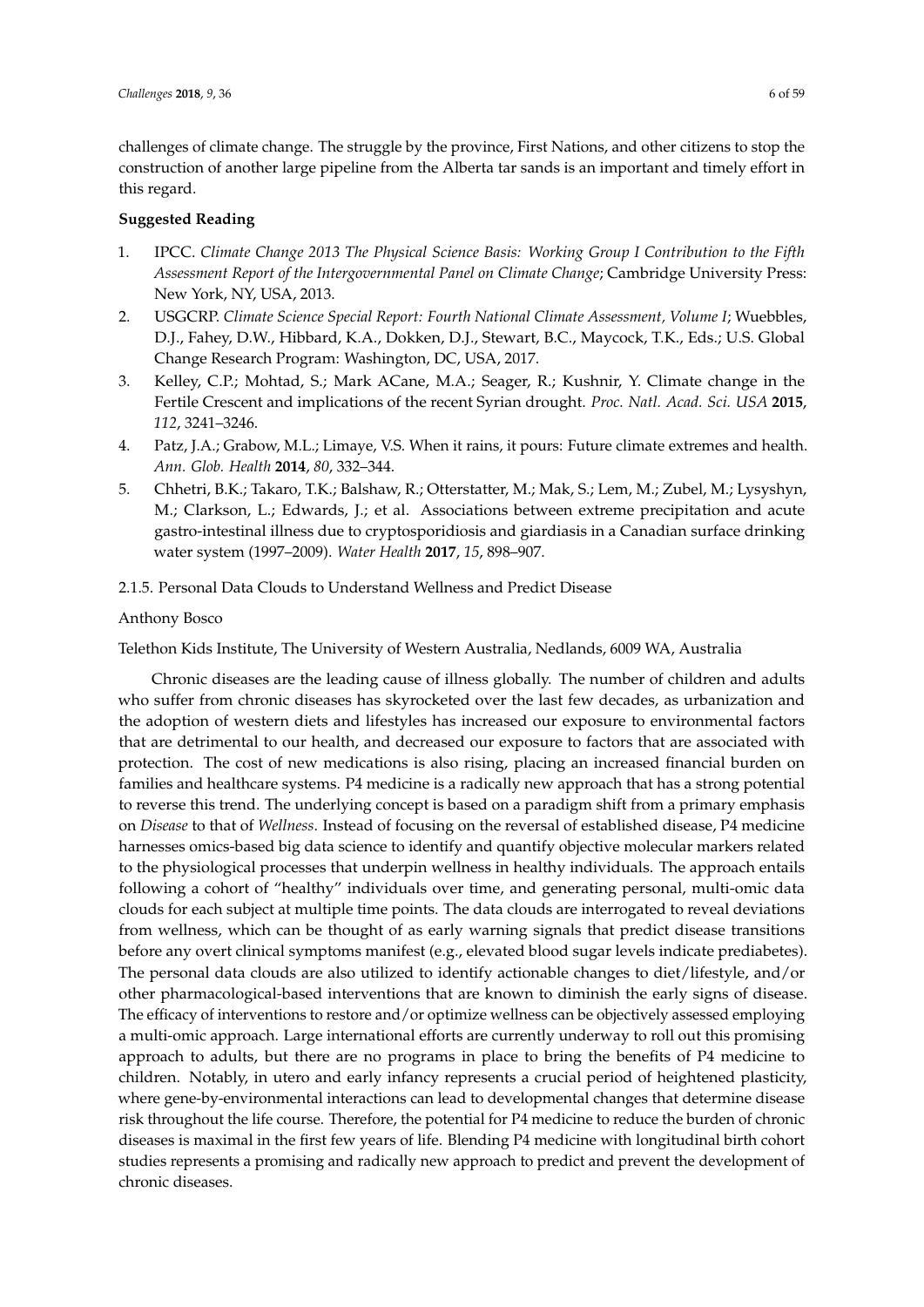Desiree Silva <sup>1,2,3</sup> and Susan L. Prescott <sup>1,2,3</sup>

- <sup>1</sup> Telethon Kids Institute, Perth, WA 6009, Australia
- 2 Joondalup Health Campus, Joondalup 6027, Australia
- <sup>3</sup> University of Western Australia, Perth, WA 6009, Australia

Chronic inflammatory non-communicable diseases (NCDs) pose the greatest threat to human health globally. All of these conditions have their 'origins' in early life, and there is a pressing need to understand how the modern environment is contributing to this unsustainable health burden. There are mounting concerns that this new generation will have a shorter life expectancy than their parents. Early interventions will be the only way of curtailing this. The staggering increase in the burden of early onset NCDs—including childhood obesity, the allergy epidemic, and an increasing burden of mental ill health in children and youth—further underscore the need for early intervention. The philosophy of the ORIGINS project is that planetary health begins in every local community—that birth cohorts can be a multidimensional therapeutic strategy for the community they serve, as well as an agent of global change.

**The ORIGINS Project** is building a research platform to enable world-class investigations into when and why NCDs develop through the study of early environments, maternal and paternal physical health, the microbiome, and genetics. As well as facilitating strategic long-term research capacity, ORIGINS will be a pipeline for short-term productivity through a series of clinical trials, mechanistic studies, and targeted research questions—all with the ultimate goal of reducing the rising epidemic of inflammatory NCDs through 'a healthy start for a better future'.

ORIGINS is a collaboration between the Telethon Kids Institute and Joondalup Health Campus (JHC), with core funding of \$26 million over the next 10 years (from the Paul Ramsay Foundation and the Australian Federal Government).

**Our Plan:** Over five years, we aim to recruit 10,000 women and their partners early in pregnancy and collect biological samples, routine data, and web-based questionnaires on their physical and mental health, diet, physical activity patterns, and a range of factors in their environment, creating a large biobank and databank. Initially, we will intensively follow up these families until the children are five years of age. We will then assess how these early life exposures have influenced their child's growth, development, and health. Nested within the main observational cohort will be a series of intervention studies and randomized control trials to improve modifiable aspects of the early life environment (e.g., nutrition, nature play, positive emotional assets, physical activity, microbial diversity, weight gain, and language development). ORIGINS is embedded in clinical care at JHC, and positive findings will be **promptly translated** into routine care for all families.

**Our aims:** The early environment in pregnancy and early childhood determine physiological, structural, immune, metabolic, and behavioral development, and influence susceptibility to both early and later onset diseases. Strategies to improve early life conditions and exposures in early life are critical in reducing the rising global burden of chronic disease.

- Aim 1: To improve the health of the next generation through a better understanding of how to optimize the early environment.
- Aim 2: To generate a new birth cohort at JHC with a substantial databank and biobank to enable world-class research.
- Aim 3: To fully **integrate** the ORIGINS Project within the **clinical framework** of JHC.
- Aim 4: To initiate and integrate harmonized **nested clinical trials** and community-based interventions within this framework.
- Aim 5: To understand the interaction of newly recognized exposures, such as the gut microbiome (which has not been well studied in previous cohorts) of the mother and child as a key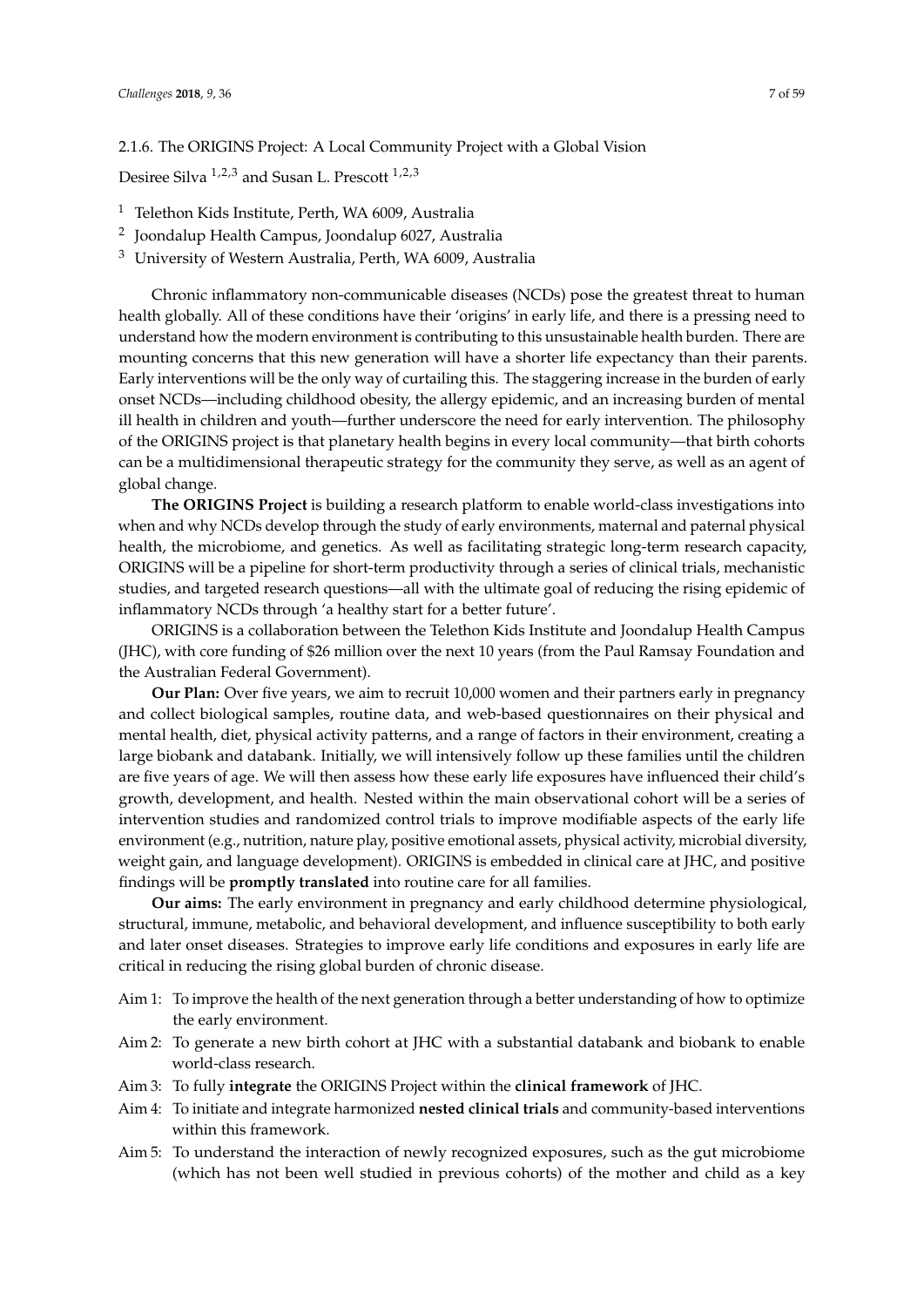determinant of health and the risk of common NCDs (because of recognized immune, metabolic, and neurodevelopment effects).

- Aim 6: To utilize new P4 (personalized medicine) technology platforms (such as epigenetics, metagenomics, metabolomics, and proteomics) to understand the underlying inflammatory mechanisms and other pathways that lead to the current NCD burden.
- Aim 7: To harmonize with other major birth cohort studies, nationally and internationally, to enable more collaborative work in the future; potentially allowing for the identification of risk factors in more rare health outcomes requiring large sample sizes.

ORIGINS is already a significant asset for the community with ongoing potential to improve child and adolescent health; maternal, paternal, child, and adolescent health research capacity; research productivity; research collaboration; and translational impact. ORIGINS will also generate many opportunities to explore the underlying mechanisms of environmental influences and how these vary with genetic predisposition. It will generate a significant biorepository (DNA, breast milk, urine, plasma, and mononuclear cells), building substantial additional future capacity to address critical questions (including genetic, epigenetic, metagenomic, and metabolomic studies) as technologies and new avenues of investigation evolve. We encourage community-driven research. Consumer and community representation and participation has been incorporated into the ORIGINS governance structure to ensure that the community is fully engaged and informed. We also have strong links with other birth cohorts locally, nationally, and internationally, and we are working toward developing a global cohort network to harmonize and mutually enhance research capacity.

**How this is different from other cohort initiatives:** ORIGINS is fully integrated into clinical care and community services, with real-time feedback and intervention. It is grounded in making meaningful changes in policy and practice that will reduce the burden of common health conditions through early interventions. In addition to observational data, this will provide a framework for a series of smaller intervention studies that will be nested within the main observational cohort (each to be funded separately). Interventions will be focused on improving the modifiable aspects of the early life environment (such as nutrition, physical activity, time spent indoors and outdoors, smoking and pollutants, microbial diversity, and water, air, and food quality). These are the most logical, large-scale and effective long-term strategies to improve *all aspects* of physical and psychological well-being, both in childhood and in later life. These interventions will be strategically coordinated, optimizing on harmonized recruitment processes and harmonized 'outcomes' and 'exposures' data measures. This more integrated approach will ensure more strategic interdisciplinary collaboration, coordinated follow-up with greater economies of scale, and a more holistic multisystem approach to achieving a healthier start to life for the long-term health of the community.

#### *2.2. Session 2: Natural Environments, Immune Health, and Well-Being*

2.2.1. Natural Environments, Microbiota, and Immunoregulation in Mental Health: Implications for Public Health

#### Christopher A. Lowry

Department of Integrative Physiology, University of Colorado Boulder, Boulder, CO 80309, USA

Over a decade ago, the then-director of the National Institute of Mental Health, Thomas Insel, proposed that, "In contrast to researchers in cancer and heart disease who have sought cures and preventions, biological psychiatrists in both academia and industry have set their sights on incremental and marketable advances, such as drugs with fewer adverse effects," and furthermore, that, "Psychiatry will need to develop strategies for [the] prevention for each of these disorders" [1]. One approach to the prevention of psychiatric disorders is to identify risk factors and design interventions that target these risk factors and mitigate risk. Increasing evidence suggests that chronic low-grade inflammation and exaggerated immune (re)activity, which may reflect impaired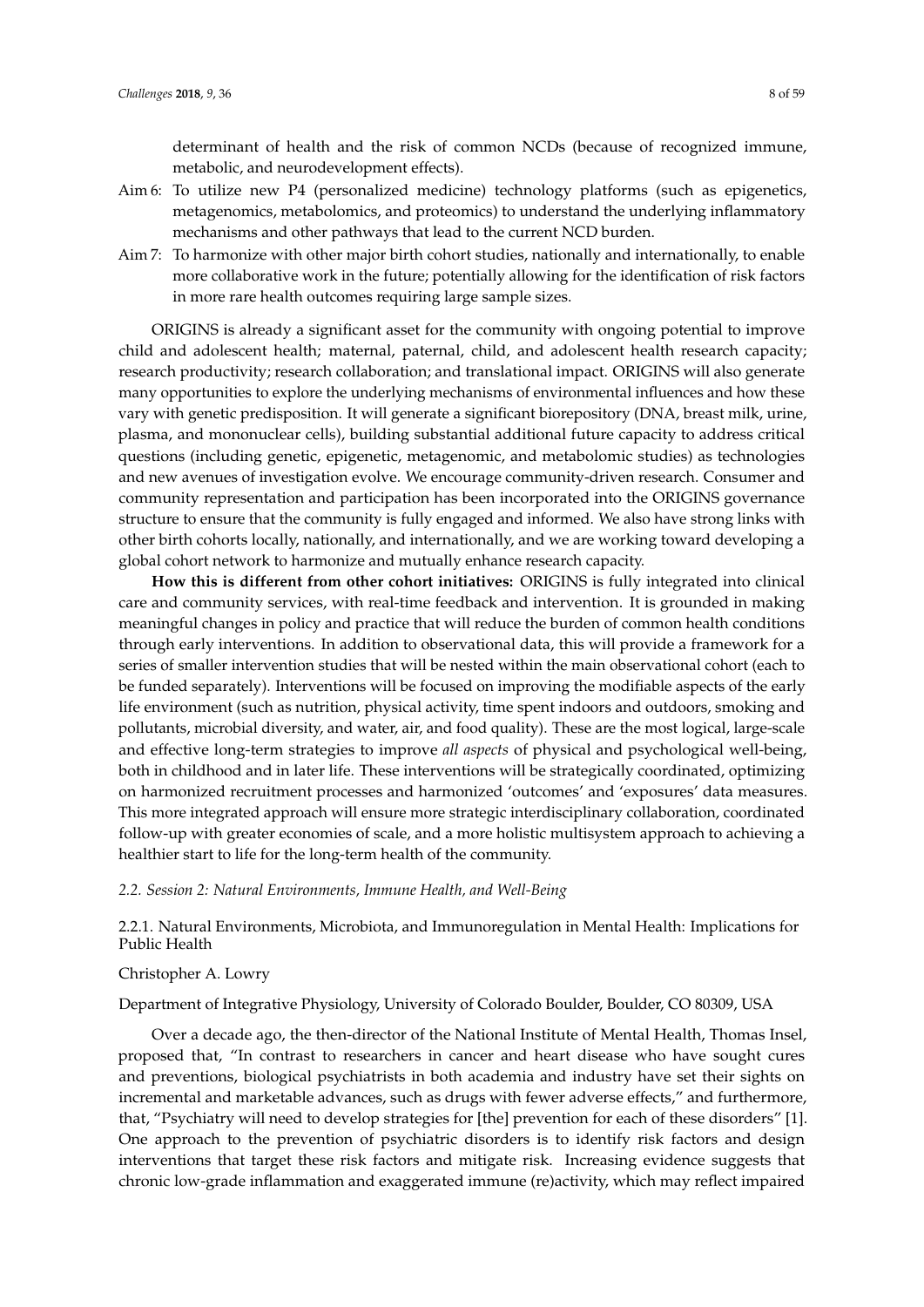immunoregulation, is a risk factor for trauma and stressor-related disorders, as well as affective disorders [2]. For example, those with a diagnosis of post-traumatic stress disorder (PTSD) have ana increased risk of autoimmune disease relative to other psychiatric disorders and those with no psychiatric disorder [3], while increased biomarkers of inflammation prior to trauma exposure are predictive of PTSD symptoms following trauma exposure [4]. Overall, inflammation-related disorders are increasing in modern urban societies. One hypothesis that has been proposed to explain these increases is the hygiene hypothesis, biodiversity hypothesis, or "old friends" hypothesis. According to the "old friends" hypothesis, inflammation-related disorders are increasing in modern urban settings due to impaired immunoregulation subsequent to reduced exposure to diverse microorganisms with which humans co-evolved. Immunoregulation, which is indicated by a balanced expansion of effector T cell populations (i.e., Type 1 T helper (Th1), Th2, and Th17 cells) and regulatory T cells (Treg, which induce immunoregulatory and anti-inflammatory responses), is known to be driven by microbial signals, mainly by organisms with which mammals co-evolved, including: (i) the commensal microbiota, which have been altered by the Western lifestyle, including a diet that is commonly low in microbiota-accessible carbohydrates; (ii) pathogens associated with the "old infections" that were present throughout life in evolving human hunter–gatherer populations; and (iii) organisms from the natural environment with which humans were inevitably in daily contact (and so had to be tolerated by the immune system). Immunoregulation is thought to be compromised in modern high-income settings due to reduced contact with these three categories of organisms. In support of this hypothesis, we recently demonstrated that immunization with a heat-killed preparation of the soil-derived bacterium, *Mycobacterium vaccae* NCTC 11,659, prevents the development of a PTSD-like syndrome in a murine model, the chronic subordinate colony housing (CSC) model of chronic psychosocial stress [5]. Immunization with *M. vaccae* induced a more proactive behavioral coping strategy during psychosocial stress, attenuated stress-induced changes in the alpha and beta diversity of the gut microbiome, and prevented stress-induced spontaneous colitis and the stress-induced exaggeration of chemically induced colitis in a model of inflammatory bowel disease (IBD). The latter effects were associated with reduced anti-CD3-stimulated release of pro-inflammatory cytokines, interferon gamma and interleukin 6, from freshly isolated mesenteric lymph node cells stimulated in vitro, and increases in the anti-CD3-stimulated release of the anti-inflammatory cytokine, interleukin 10. Finally, immunization with *M. vaccae* prevented stress-induced increases in anxiety-like behaviors. Together, these findings are consistent with the "old friends" hypothesis, and suggest that restoring exposures to immunoregulatory environmental microorganisms or their component parts may have benefits for prevention or treatment of inflammation-related outcomes, including the risk of trauma and stressor-related disorders.

#### **Suggested Reading**

- 1. Insel, T.R.; Scolnick, E.M. Cure therapeutics and strategic prevention: raising the bar for mental health research. *Mol. Psychiatry* **2006**, *11*, 11–17.
- 2. Miller, A.H.; Raison, C.L. The role of inflammation in depression: from evolutionary imperative to modern treatment target. *Nat. Rev. Immunol.* **2016**, *16*, 22–34.
- 3. O'Donovan, A.; Cohen, B.; Bertenthal, D.; Margaretten, M.; Seal, K.; Neylan, T. PTSD is associated with an increased prevalence of autoimmune disorders. In Proceedings of the ACNP 53rd Annual Meeting, Phoenix, AZ, USA, 7–11 December 2014.
- 4. Eraly, S.A.; Nievergelt, C.M.; Maihofer, A.X.; Barkauskas, D.A.; Biswas, N.; Agorastos, A.; O'connor, D.T.; Baker, D.G. Assessment of plasma C-reactive protein as a biomarker of posttraumatic stress disorder risk. *JAMA Psychiatry* **2014**, *71*, 423–431.
- 5. Reber, S.O.; Siebler, P.H.; Donner, N.C.; Morton, J.T.; Smith, D.G.; Kopelman, J.M.; Lowe, K.R.; Wheeler, K.J.; Fox, J.H.; Hassell, J.E.; et al. Immunization with a heat-killed preparation of the environmental bacterium Mycobacterium vaccae promotes stress resilience in mice. *Proc. Natl. Acad. Sci. USA* **2016**, *113*, E3130–E3139.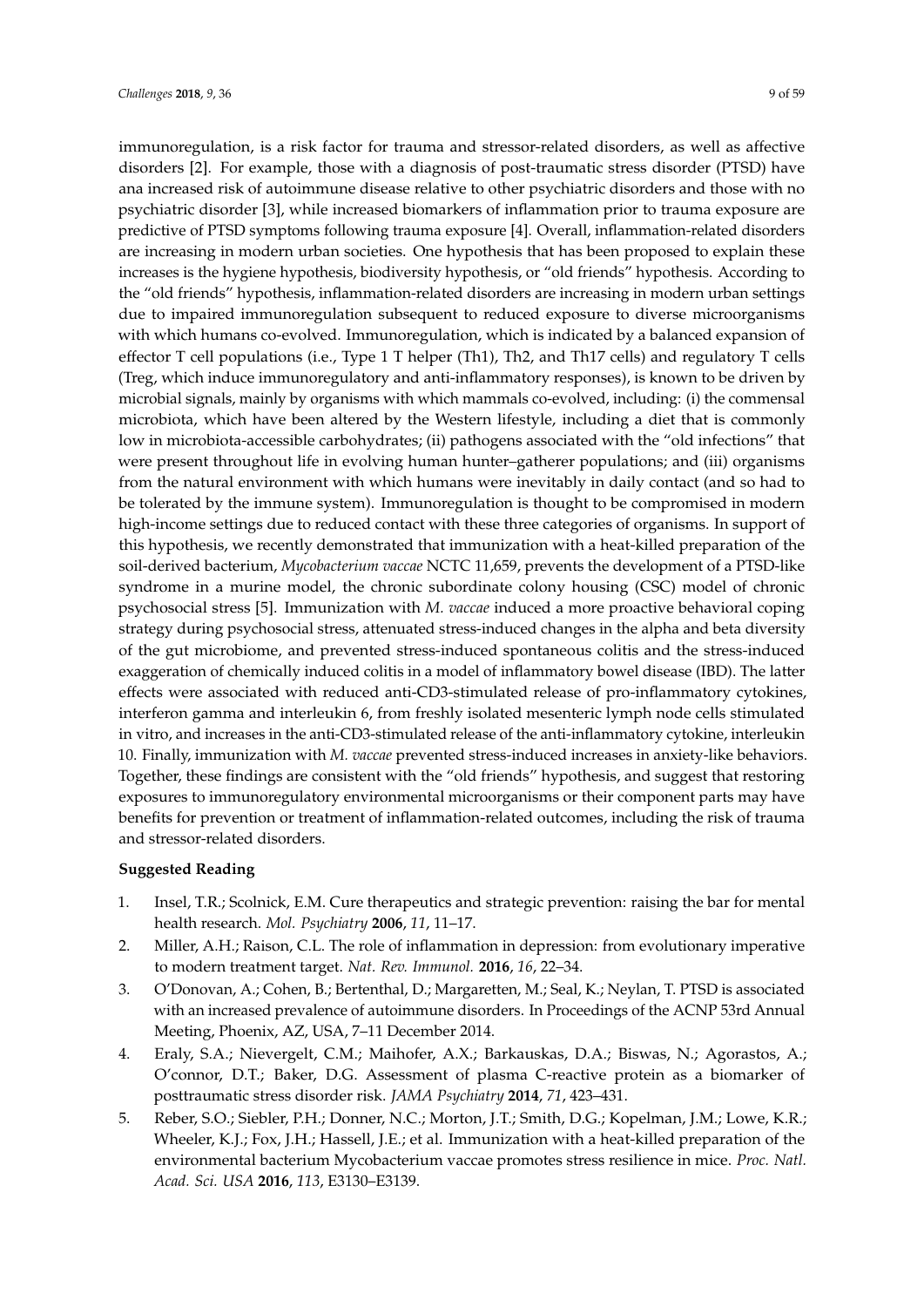Representative Study of Children Aged 10/11 Years, Scotland, UK

#### Jonathan R. Olsen \*, Anne Ellaway, Paul McCrorie and Richard Mitchell

MRC/CSO Social and Public Health Sciences Unit, University of Glasgow, Glasgow G12 8QQ, Scotland, UK \* Corresponding author

The environment where we live, work, travel, and socialize has a profound influence on health. Those who are born just five miles apart in Glasgow have a difference in life expectancy of 13.9 years for males and 8.5 years for females. Existing literature typically uses 'neighborhood' as the unit of analysis, assuming often (either explicitly or implicitly) that people live in, and their health is influenced by, a spatially defined unit. The aim of this study is to describe urban mobility and environmental exposure across the entire urban landscape.

Using the 'Studying Physical Activity in Children's Environments across Scotland' (SPACES) study, we developed a novel concept to construct a model of the entire urban landscape within the Central Belt of Scotland. The model used a 25 m<sup>2</sup> grid system ( $\sim$ 3 million grid squares) in which each grid cell captured detailed built-environment information such as: the road network, retail outlets, leisure centres, and greenspace, together with other contextual information such as walkability measures and SES (Socioeconomic status). SPACES used GPS to collect individual-level mobility information for over 800 10-year-old children over the course of one week. Each child's location was recorded every 15 s during waking hours. GPS tracks were joined to the urban landscape model. This created a comprehensive land-use description with an understanding of whether and when each child visited each grid cell, and what the environment there is like.

Using negative binomial regression, we explored which features of the built environment were associated with the child visiting that space at all, and with the time spent there. The study found features of the built environment which, regardless of distance from home, children were more or less likely to spend time in contact with. The findings highlighted interactions between mobility across the landscape and both individual (gender) and household characteristics (parent education attainment).

# 2.2.3. Nature Relatedness and Mental Health

# Colin A. Capaldi

# Department of Psychology, Carleton University, 1125 Colonel by Drive, Ottawa, ON K1S 5B6, Canada

For most of humanity's existence, the natural environment has been an important physical context in which we developed and lived. However, modern life diverges considerably from this ancestral history, and allows many to live largely disconnected from nature in their day-to-day lives. Nevertheless, some individuals still manage to maintain a connection to nature. Differences in how people relate to the natural world have implications for the health of the planet, as those with a stronger connection to nature are more likely to hold pro-environmental attitudes and engage in sustainable behaviors [1,2]. However, is a connection to nature also associated with the health of individuals, in particular their mental health? An answer to this question emerges from two of my research projects on this topic. The first is a meta-analysis examining the link between nature relatedness and subjective well-being [3]. Quantitatively summarizing data from 30 samples with over 8500 individuals in total, my co-authors and I found that those who are more connected to nature report higher life satisfaction, more positive emotions, and a greater sense of vitality. Noticing that the majority of the research in this area had been conducted in a limited number of countries, the second research project examined the cross-cultural generalizability of nature relatedness' positive association with mental health [4]. Recruiting almost 1400 individuals from Canada, Japan, and Russia, my co-authors and I found that being connected to nature is related to emotional, psychological, and social well-being in all three cultures. These findings suggest that one's relationship with nature may play an important role in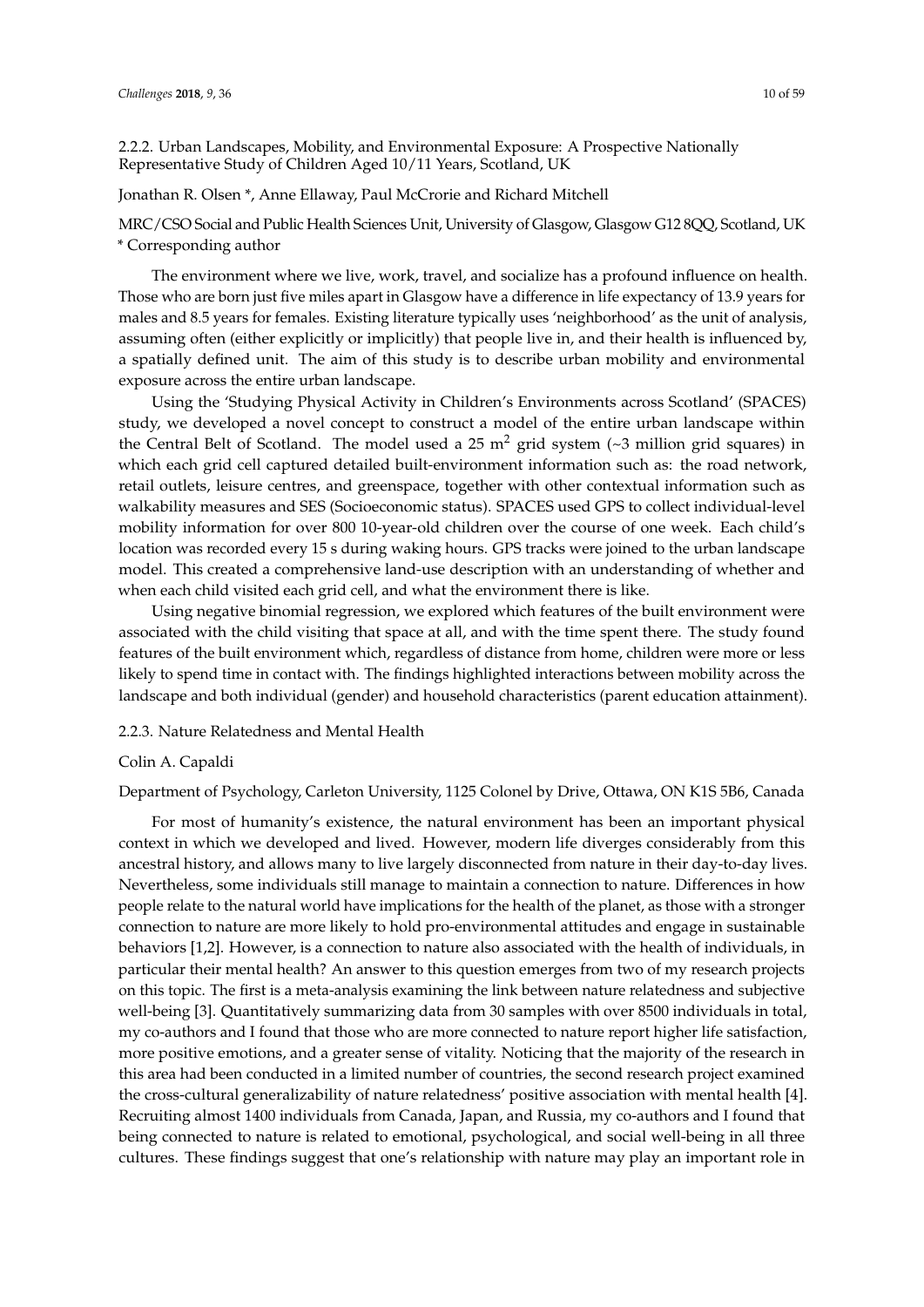promoting a variety of aspects of mental health. To further understand the links between nature relatedness and human health, more research is needed involving indicators of physical health.

# **Suggested Reading**

- 1. Mayer, F.S.; Frantz, C.M. The Connectedness to Nature Scale: A measure of individuals' feelings in community with nature. *J. Environ. Psychol.* **2004**, *24*, 504–515.
- 2. Nisbet, E.K.; Zelenski, J.M.; Murphy, S.A. The nature relatedness scale: Linking individuals' connection with nature to environmental concern and behavior. *Environ. Behav.* **2009**, *41*, 715–740.
- 3. Capaldi, C.A.; Dopko, R.L.; Zelenski, J.M. The relationship between nature connectedness and happiness: A meta-analysis. *Front. Psychol.* **2014**, *5*, 976, doi:10.3389/fpsyg.2014.00976.
- 4. Capaldi, C.A.; Passmore, H.-A.; Ryo, I.; Chistopolskaya, K.A.; Vowinckel, J.; Nikolaev, E.L.; Semikin, G.I. Engaging with natural beauty may be related to well-being because it connects people to nature: Evidence from three cultures. *Ecopsychology* **2017**, *9*, 199–211.

2.2.4. A Dose of Nature: An Interdisciplinary Study into the Co-Benefits of Green Prescriptions, and a Proposal of the GRx-Loop Hypothesis

# Jake M. Robinson

Economic and Social Research Council (ESRC); Sheffield and Rotherham Wildlife Trust, Sheffield S2 2SF, UK

**Context:** It is becoming widely recognized that natural environments play a positive role in the health and well-being of humans [1,2]. Maintaining this relationship and understanding the mechanisms behind the health benefits that we derive from nature is important for public and planetary health. The need to understand and promote the benefits is amplified by our recent (evolutionarily speaking) urban-centric trajectory, which has led to changing biological and social interactions, and to a rise in non-communicable diseases (NCDs) [3,4].

Green Prescriptions (GRx) are broadly recognized as 'nature-based interventions' that have the potential to provide significant benefits to the management and prevention of chronic health conditions i.e., NCDs. GRx are prescribed physical, social, and/or conservation-based activities, or simple contact (multisensory) with natural environments. GRx may also lead to important 'co-benefits' for biodiversity conservation, and positive cascading impacts upon community stewardship/development, social integration, and environmental sustainability.

**Aims:** It is acknowledged that GRx are underutilized, and some of the reasons limiting widespread adoption will be investigated as part of this interdisciplinary PhD, which combines social science and ecology-based science (macro and micro). Developing an understanding of factors affecting the design, implementation, and impacts of GRx on human health and biodiversity conservation is a key aim.

**Systems Thinking:** *The GRx-Loop Hypothesis*—a six-phase model to:

- Understand the mechanisms behind GRx (referral system);
- Investigate the impacts of conservation activities upon the health of GRx users and on biodiversity, including the diversity of the environmental microbiome in the areas of GRx implementation; and
- Determine whether there is a virtuous/positive feedback effect, whereby GRx appointments eventually increase and non-medical GP appointments decrease, with reinforcing impacts on urban biodiversity.

**Methods:** This project will include a range of methods from social sciences (action research, walking interviews), and biosciences (innovative ecological methods including remote-sensing, bioacoustics analysis using programmed detectors, ground-based surveys, and sampling/analysis of the environmental microbiome.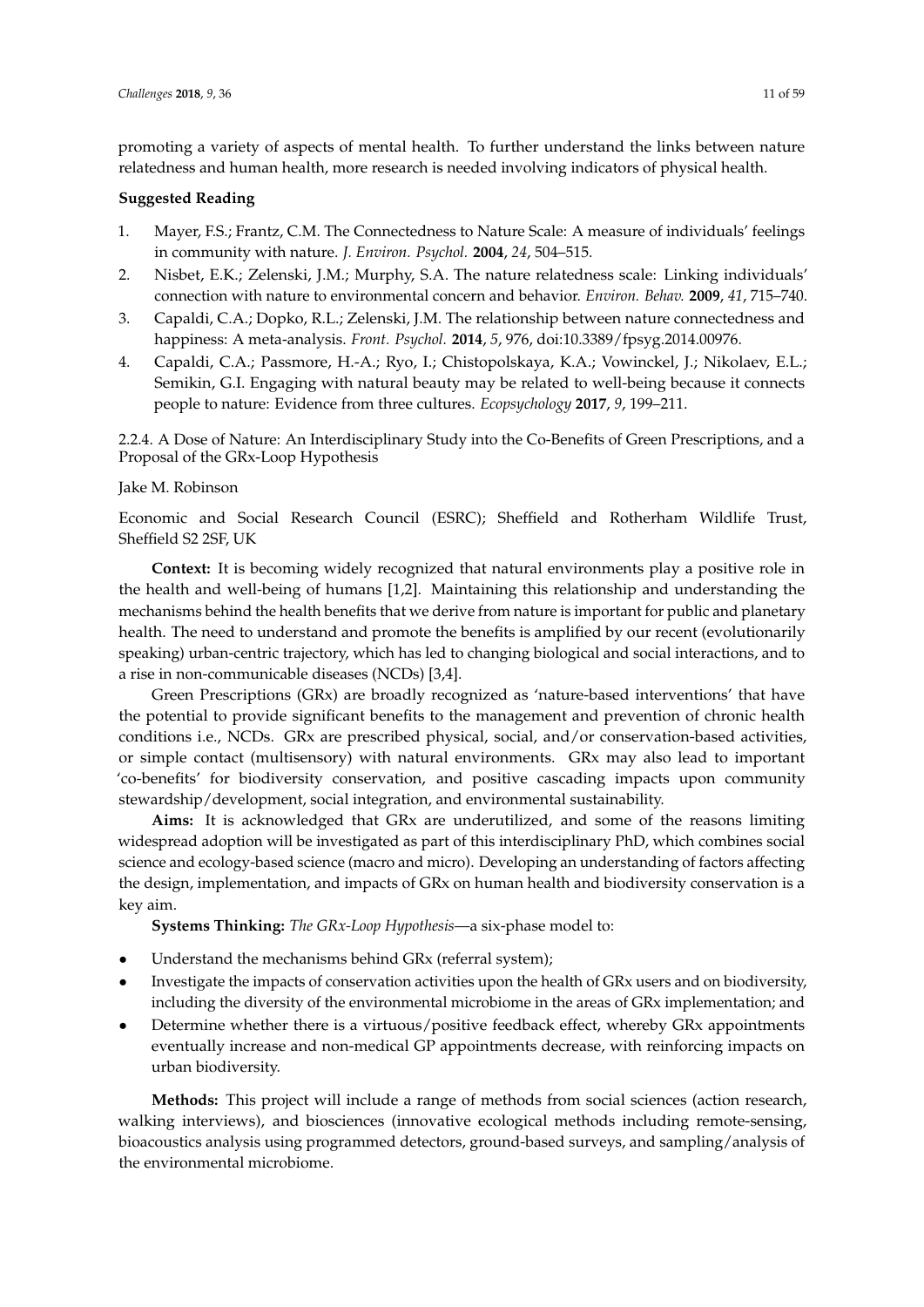# **Suggested Reading**

- 1. Flies, E.J.; Skelly, C.; Negi, S.S.; Prabhakaran, P.; Liu, Q.; Liu, K.; Goldizen, F.C.; Lease, C.; Weinstein, P. Biodiverse green spaces: A prescription for global urban health', Frontiers in Ecology and the Environment. *Wiley Blackwell* **2017**, *15*, 510–516.
- 2. Nieuwenhuijsen, M.J.; Khreis, H.; Triguero-Mas, M.; Gascon, M.; Dadvand, P. Fifty Shades of Green: Pathway to Healthy Urban Living. *Epidemiology* **2017**, *28*, 63–71.
- 3. Logan, A.C.; Jacka, F.N.; Prescott, S.L. Immune-Microbiota Interactions: Dysbiosis as a Global Health Issue. *Curr. Allergy Asthma Rep.* **2016**, 1–9, doi:10.1007/s11882-015-0590-5.
- 4. Yarahmadi, S.H.; Etemad, K.; Hazaveh, A.M.; Azhang, N. Urbanization and non-communicable risk factors in the capital city of 6 big provinces of Iran. *Iran. J. Public Health* **2013**, *42*, 113–118.

2.2.5. High-Throughput Modeling of Neonicotinoid-Induced Pathogen Susceptibility in *Drosophila melanogaster* Identifies a Beneficial Role of Lactobacilli Supplementation

Brendan A. Daisley <sup>1,2</sup>, Mark Trinder <sup>1,2</sup>, Tim W. McDowell <sup>3</sup>, Hylke Welle <sup>1,2,4</sup>, Josh S. Dube <sup>2</sup>, Sohrab N. Ali  $^{2,5}$ , Hon S. Leong  $^{2,6}$ , Mark W. Sumarah  $^3$  and Gregor Reid  $^{1,2,6}$ 

- $1$  Centre for Human Microbiome and Probiotic Research, Lawson Health Research Institute, London, ON N6C 2R5, Canada
- <sup>2</sup> Department of Microbiology and Immunology, The University of Western Ontario, London, ON N6A 5C1, Canada
- <sup>3</sup> London Research and Development Center, Agriculture and Agri-Food Canada, London, ON N5V 3V3, Canada
- <sup>4</sup> Vrije Universiteit Amsterdam, Faculty Earth and Life Sciences, Institute of Molecular Cell Biology, 1081 Amsterdam, The Netherlands
- <sup>5</sup> Department of Surgery, Division of Urology, University of Ottawa, Ottawa, ON K1Y 4E9, Canada
- $6$  Department of Surgery, The University of Western Ontario, London, ON N6A 4V2, Canada

Pesticides are used extensively in food production to maximize crop yields. However, neonicotinoid insecticides exert unintentional toxicity to honey bees (*Apis mellifera*) that may partially be associated with massive population declines referred to as colony collapse disorder. We hypothesized that imidacloprid (a common neonicotinoid; IMI) exposure would make *Drosophila melanogaster* (an insect model for the honey bee) more susceptible to bacterial pathogens, heat stress, and intestinal dysbiosis. Our results suggested that the immune deficiency (Imd) pathway is necessary for *D. melanogaster* survival in response to IMI toxicity. IMI exposure induced alterations in the host microbiota, as noted by increased indigenous *Acetobacter* and *Lactobacillus* spp. Furthermore, sub-lethal exposure to IMI resulted in decreased *D. melanogaster* survival when simultaneously exposed to bacterial infection and heat stress (37 ◦C). This coincided with exacerbated increases in *TotA* and *Dpt* (Imd downstream pro-survival and antimicrobial genes, respectively) expression compared to controls. The supplementation of IMI-exposed *D. melanogaster* with *Lactobacillus plantarum* ATCC 14,917 mitigated survival deficits following *Serratia marcescens* (bacterial pathogen) septic infection. These findings support the insidious toxicity of neonicotinoid pesticides and the potential for probiotic lactobacilli to reduce IMI-induced susceptibility to infection.

2.2.6. Impact of Environmental Pollutants on Child Health from a Geographic Perspective

# Alvaro Orsonio-Vargas (Canada)

**No abstract available**: Dr. Orsonio-Vargas discussed approaches to understanding the relationship between hazardous air pollutants and adverse birth outcomes (ABO), and the unknown relationship with pollutants released by industry. This knowledge gap is even greater when considering mixtures of pollutants. The findings of these analyses are now published elsewhere in the *Challenges* journal as part of the special issue on planetary health.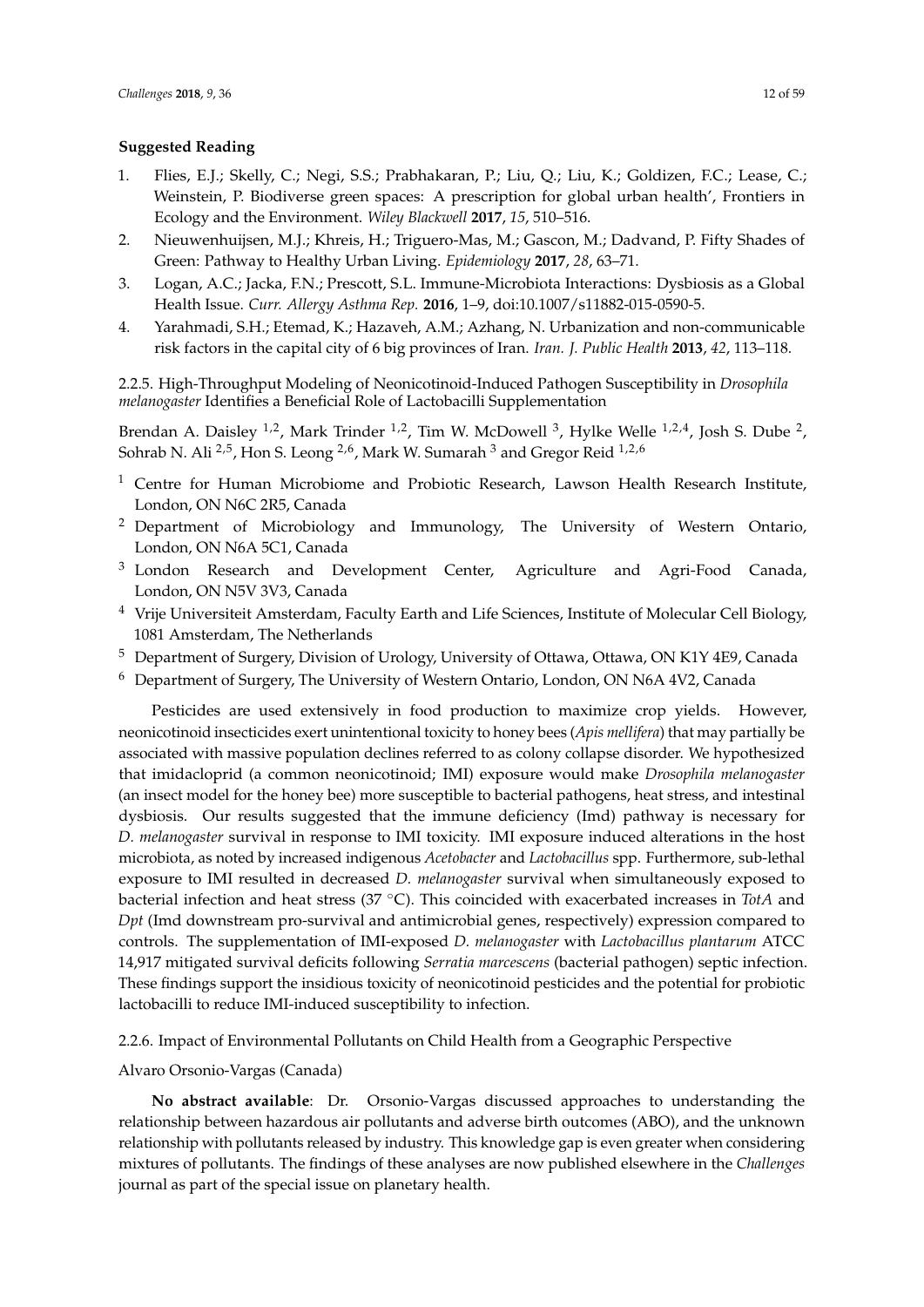- 1. Ngwezi, D.P.; Hornberger, L.K.; Cabeza-Gonzalez, J.L.; Chandra, S.; Fruitman, D.; Osornio-Vargas, A. Tracking Trends in Emissions of Developmental Toxicants and Potential Associations with Congenital Heart Disease in Alberta, Canada. *Challenges* **2018**, *9*, 28.
- 2. Ngwezi, D.P.; Hornberger, L.K.; Serrano-Lomelin, J.; Nielsen, C.C.; Fruitman, D.; Osornio-Vargas, A. Industrial Developmental Toxicants and Congenital Heart Disease in Urban and Rural Alberta, Canada. *Challenges* **2018**, *9*, 26.

#### 2.2.7. Governance and Empowerment for Health in Indigenous Communities

#### Jamie Snook

Executive Director, Torngat Wildlife, Plants and Fisheries Secretariat. PhD Student, University of Guelph, Guelph, ON N1G 2W1, Canada

*No abstract available*: Indigenous researcher and community leader Jamie Snook discussed the vision of the Torngat Wildlife, Plants, and Fisheries Secretariat, which encompassed healthy ecosystems and healthy communities with shared stewardship of wildlife, plants, and fisheries. This needs to recognize the complex social determinants of health at the proximal level (land and ecosystems, food systems security, livelihood of local peoples), intermediate level (community capacities, indigenous knowledge systems and cultures), and the distal level (the importance of self-determination, and the influence of colonialism, law policy racism, and gender issues). The goal is Inuit co-management: governance by, for, and with Inuit.

2.2.8. Spatial Relationships of Neighborhood Vegetation Greenness and Infant Gut Microbiota

#### Charlene Nielsen

Earth and Atmospheric Sciences and Pediatrics, University of Alberta, Edmonton, Edmonton, AB T6G 2R3, Canada

*No abstract available*: Charlene Nielsen explored the use of spatial data and methods to determine the relationship between residential greenness and infant gut microbiota. Preliminary results were presented. The final results are not available at this stage, and will be published in the near future.

2.2.9. The Effects of Aeroallergens on Asthma and Allergy in Canada: Another Impact of Climate Change?

Cecilia Sierra-Heredia  $^1$ , Ryan Allen  $^1$ , Sarah B. Henderson  $^2$ , Jordan Brubacher  $^1$  and Tim Takaro  $^1$ 

- <sup>1</sup> Faculty of Health Sciences, Simon Fraser University, Burnaby, BC V5A 1S6, Canada
- <sup>2</sup> Environmental Health Services, British Columbia Centre for Disease Control, Vancouver, BC V5Z 4R4, Canada

Over the past 50 years, there has been a steep increase in the incidence and prevalence of childhood asthma and allergies worldwide. This trend has occurred over such a short period that it cannot be entirely explained by genetic modifications within the human population. Given that environmental factors also play a role in the development of atopic disorders, it has been hypothesized that climate change may be partially responsible for the observed increase.

Pollen is an important allergen in ambient air, and is thus important to explore as an environmental factor in the development of asthma and allergy. Pollen grains contain non-infectious proteins that can induce an immune response in some people. For those who are sensitive to the proteins, pollen can trigger adverse allergic reactions.

Climate change has the potential to affect pollen exposures via four different mechanisms: (1) increasing the length of the pollen season; (2) altering the number of pollen grains produced; (3) increasing the allergenicity of each grain; and (4) changing the geographic ranges of plant species. These changes may result in further increases in the incidence and prevalence of asthma and allergies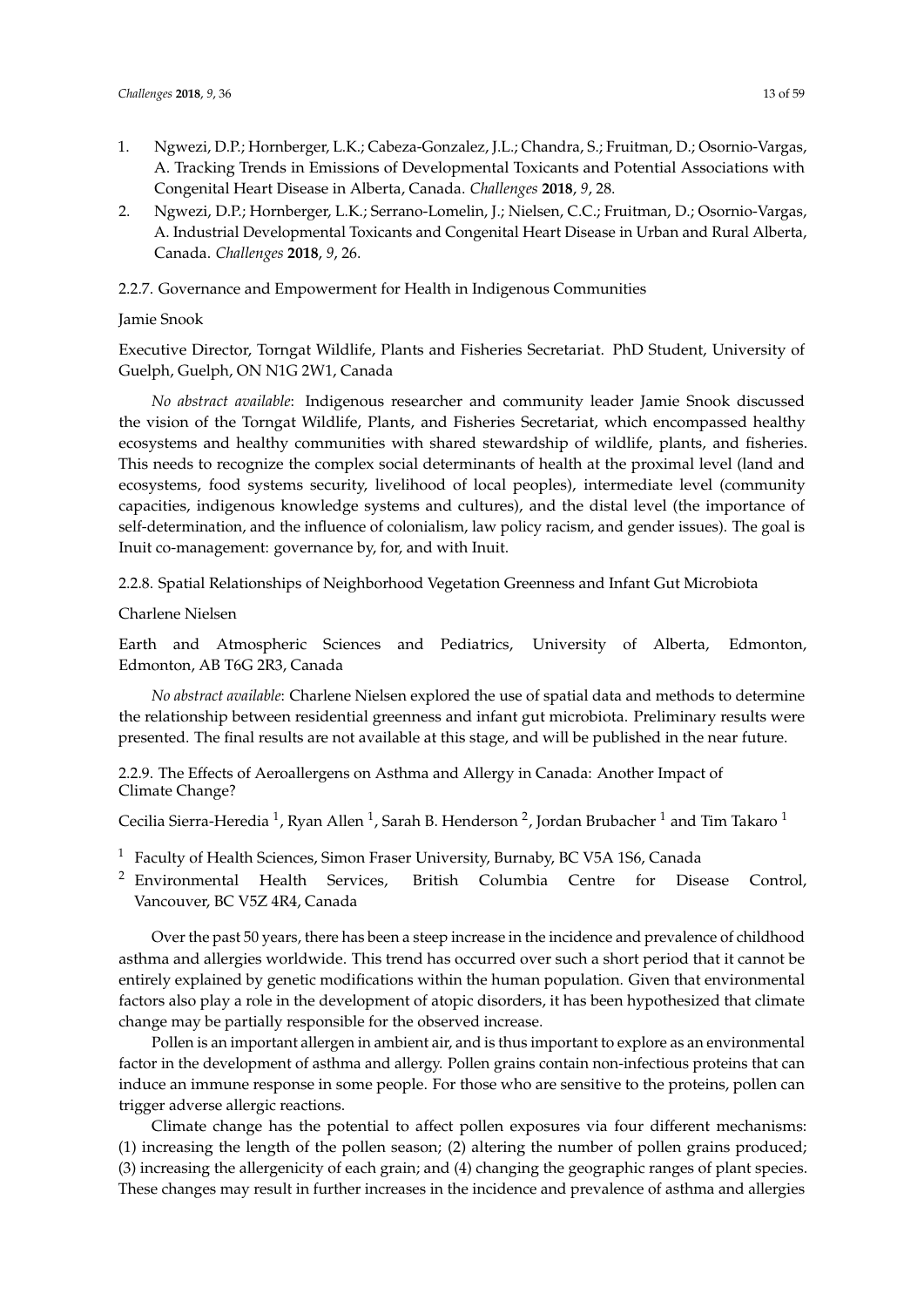and related healthcare expenses. As such, better understanding of pollen seasons, counts, properties, and distributions is needed for public health planning. We are currently undertaking a study that will be the first to describe temporal patterns in pollen concentrations using 16 years of measurements in the Canadian cities of Vancouver, Edmonton, Winnipeg, and Toronto.

2.2.10. The Associations between Natural Environments and Health Outcomes Are Complex and Understudied

Andrew S. Bossick <sup>1,2</sup> and Ganesa Wegienka<sup>1</sup>

<sup>1</sup> Henry Ford Health System, 1 Ford Place Detroit, MI 48202, USA

<sup>2</sup> PhD Student, University of Washington, Seattle, WA 98105, USA

**Background:** The associations between natural environments and health outcomes are complex and understudied.

**Objective:** As the Nature Relatedness Scale (NRS) has not been previously used by clinical researchers at our institution, we sought to understand study participant receptivity to the NRS.

**Methods:** Patients enrolled in the Patient Advisor (PA) program at Henry Ford Health System (HFHS) in Detroit, Michigan, USA and its metropolitan area were asked to read the Nature Relatedness questionnaire, complete up to five brief questions, and provide written comments on their thoughts about the questionnaire. PAs are patient volunteers recruited to provide their opinions on various topics related to clinical care and research at HFHS. No additional instructions for reviewing the questionnaire were offered. The review process was conducted entirely electronically.

**Results:** Of the 54 responders, 85.2% stated that they would complete the survey if asked, 85.2% found the survey to be "easy" to "extremely easy to complete", and 77.8% were "comfortable" to "extremely comfortable" with answering the questions on the survey. However, 14.8% said they would not complete the NRS. Some of the cited reasons were because it: was "frivolous"; had "bad" questions; made "no sense"; and, appeared to be related to "mental health issues" (versus "general" health). One respondent reported: "It seems to have political undertones." Additional concerns were about researcher motives for administering this survey, the broadness of questions, or that it was too long and the scale should be changed. Some respondents reported that the survey was "interesting and thought provoking", "good", and had an "interesting premise".

**Conclusions:** Overall, a great majority of respondents would answer the NRS if asked. In our location, it may be beneficial to introduce the NRS with a brief description of what the NRS is meant to measure and why it has been included in data collection.

2.2.11. Geospatial Measurement of the Outdoor Natural Environment: Preliminary Results from a Review and Future Recommendations

#### Suzanne Mavoa

School of Population and Global Health, University of Melbourne, Parkville, VIC 3010, Australia

Research investigating the health benefits of outdoor nature has established that exposure to green space and urban vegetation is associated with positive mental and emotional effects. However, the relationship between urban nature and physical health is less well understood. The mechanisms by which this occurs, and the specific aspects of green space that are important for health are unknown. Furthermore, nature encompasses more than just green space. While researchers are beginning to investigate broader aspects of nature, such as blue space and biodiversity, the relationship between these other natural features of the environment and health also represents an important knowledge gap. A fundamental limitation that makes it difficult to overcome these knowledge gaps is the lack of data and methods with which to more comprehensively and specifically measure outdoor nature. To address this gap, this study aims first to review and evaluate existing geospatial methods of objectively measuring the natural environment in health research. The second aim is to draw on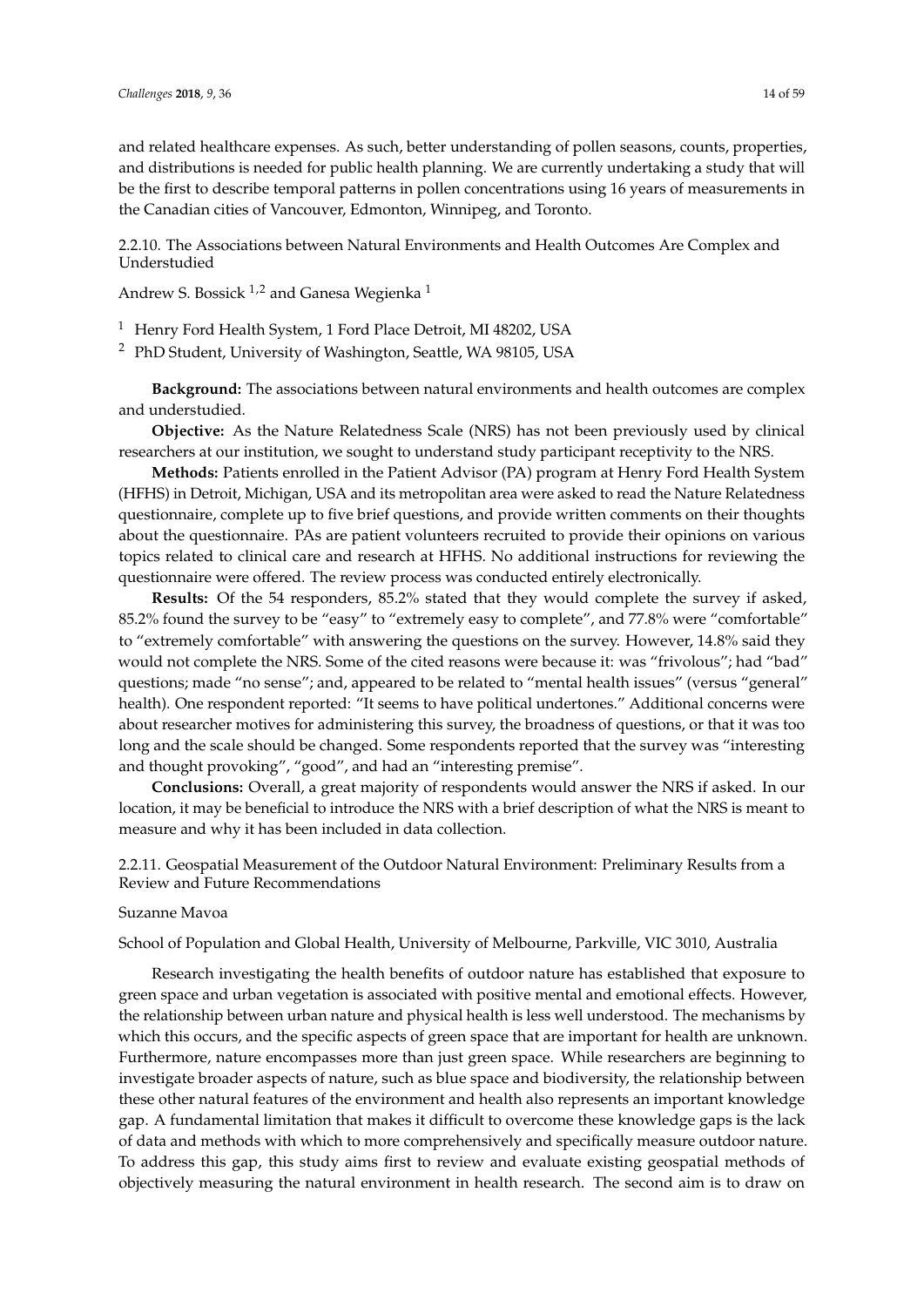research from other fields to propose new methods that better capture the specific aspects of nature that are of relevance to health. Preliminary results of the review and recommendations for future measurement of the outdoor natural environment were presented.

2.2.12. Disconnect from Nature Is Apparent in High-Rise Apartment Dwellers—Results from Comprehensive Lifestyle Surveys

Danica-Lea Larcombe  $^1$ , Susan Prescott  $^2$ , Alan Logan  $^3$ , Eddie van Etten  $^1$  and Pierre Horwitz  $^1$ 

- $1$  Edith Cowan University, Joondalup, WA 2027, Australia
- <sup>2</sup> University of Western Australia, Perth, WA 6009, Australia
- 3 *in*VIVO Planetary Health, West New York, NJ 10704, USA

**Introduction/Aim:** Biodiversity (which includes trees and all other species) is continuing to decline worldwide in many urban areas. A reasonable case can be that people living in high-rise apartment buildings built in place of greater biodiversity have a reduced exposure to soil, plants, and animals, but do residents make an effort to visit green spaces to compensate for it, or do they choose to ignore nature altogether, and what might be the consequences?

**Methods:** This study investigates the relationships between high-rise apartments, environmental biodiversity, and the biodiversity of the human skin microbiota. Forty-three eligible participants to date have randomly received either three real or artificial indoor plants, and are being tested for stress (SF36 Health Survey), lifestyle factors (Lifestyle Survey), and communities of skin bacteria (16S DNA Sequencing) over a 12-month period, both before and after receiving plants. In addition, lifestyle surveys are invited from all high-rise apartment dwellers in the city of Perth, Western Australia.

**Results:** Lifestyle factors from 85 surveys indicate that many high-rise apartment dwellers have poor nature relatedness and do not like (43%) or are unsure about (20%) getting their hands dirty in soil. Dwellers do not often (30%) or are unsure (15%) about going out in nature. Visits to local parks were less than once per month, if at all, for 44% of respondents, whilst many never visited natural bushland areas (38%), forested national parks (46%), or farms with animals (80%). It was found that 81% of respondents do not have access to a community garden, and of those who do, 81% do not garden in it. Overall, 80% of residents do not participate in gardening at all.

**Conclusion:** Disconnect with nature is apparent in high-rise apartment dwellers. The consequences may be higher stress levels and a reduction in the diversity of human microbiota, which leads to inflammation and the development of chronic disease. The lack of exposure to environmental microbiota due to disconnect from nature in high-rise apartment environments may lead to an 'immune adaption syndrome', which is the term for the inability to adapt to microbe-poor environments.

2.2.13. Measuring Connectedness to Nature in Preschool Children in an Urban Setting and Its Relation with Psychological Functioning and Quality of Life

Tanja Sobko  $^1$ , Zhenzhen Jia  $^1$  and Gavin Brown  $^2$ 

<sup>1</sup> School of Biological Sciences, Faculty of Science, The University of Hong Kong, Hong Kong, China

<sup>2</sup> Faculty of Education & Social Work, The University of Auckland, Auckland 1010, New Zealand

**Background:** Urban residents are less connected with nature [1,2]. The natural outdoor environment is beneficial for health [3], and many intervention programs aim to promote healthy lifestyle by reconnecting children with nature [4]. Since no valid tools to measure Connectedness to Nature (CN) in young children are available today, it is difficult to evaluate the effect of relevant interventions. The objective of this study was to develop such a tool.

**Methods:** A new CN index for parents of preschoolers (CNI-PPC) was developed based on the previously existing original CNI for school children [5]. The CNI-PPC was tested in urban population for its external validity and internal consistency (*n* = 493). The internal structure of the CNI-PPC was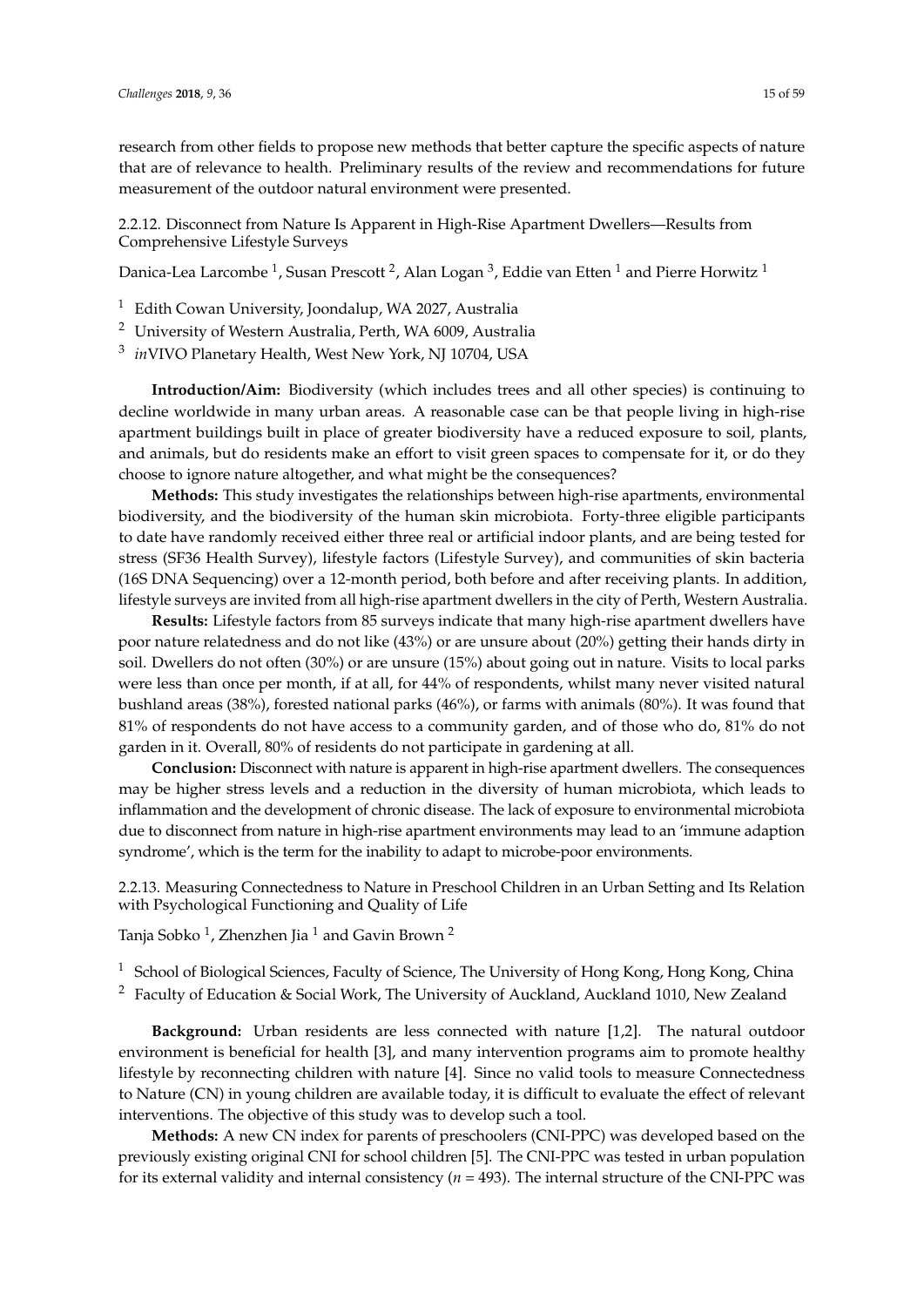tested by confirmatory factor analysis. The Strength and Difficulties Questionnaire (SDQ), a valid tool for assessing children's quality of life and mental functioning, assessed CNI-PPC external validity.

**Results:** The 16-item scale adequately captured four major factors: enjoyment of nature (Cronbach's  $\alpha$  = 0.86), empathy for nature (0.87), sense of responsibility (0.75), and awareness of nature (0.80). Three CNI-PPC were highly related to the outcomes of SDQ: (1) the more enjoyment of nature the children displayed, the less overall impairment and distress they had; (2) the higher sense of responsibility the children had, the less hyperactivity, fewer behavioral/peer difficulties, and better prosocial behavior they exhibited; (3) the more they were aware of nature, the less emotional difficulties they experienced. Variance explained was large (range  $R^2 = 0.42$  to 0.80). Overall, the CNI-PPC factors had strong relationships with the mental functioning and life quality that parents perceived in their children.

**Conclusions:** The results indicated that the CNI-PPC is a valid and meaningful tool to measure the CN of preschoolers by parents. This simple parent-proxy scale may help practitioners and researchers to quantify preschoolers' CN and investigate how it influences their lifestyle-related habits and physical/psychological functioning.

#### **Suggested Reading**

- 1. Dickinson, E. The misdiagnosis: Rethinking "nature-deficit disorder". *Environ. Commun. J. Nat. Cult.* **2013**, *7*, 315–335.
- 2. Louv, R. *Last Child in the Woods: Saving Our Children from Nature-Deficit*; Algonquin Books: New York, NY, USA, 2008.
- 3. Wells, N.M.; Evans, G.W. Nearby nature: A buffer of life stress among rural children. *Environ. Behav.* **2003**, *35*, 311–330.
- 4. Sobko, T.; Tse, M.; Kaplan, M. A randomized controlled trial for families with preschool children—promoting healthy eating and active playtime by connecting to nature. *BMC Public Health* **2016**, *16*, 505.
- 5. Cheng, J.C.-H.; Monroe, M.C. Connection to nature: Children's affective attitude toward nature. *Environ. Behav.* **2012**, *44*, 31–49.

2.2.14. Improved Eating Habits and Active Playtime through Connecting Preschool Children to Nature: Preliminary Results of a Randomized Controlled Trial

Tanja Sobko  $^1$ , Zhenzhen Jia  $^1$ , Linna Ma  $^1$ , Chiahuei Tseng  $^2$  and Matthew Kaplan  $^3$ 

- <sup>1</sup> School of Biological Sciences, Faculty of Science, The University of Hong Kong, Hong Kong, China
- <sup>2</sup> Research Institute of Electrical Communication, Tohoku University, Sendai, Miyagi Prefecture 980-8577, Japan
- <sup>3</sup> College of Agricultural Sciences, Pennsylvania State University, University Park, PA 16802, USA

**Background:** Preschoolers in Hong Kong live an unhealthy lifestyle, as they spend much time in sedentary activities and have poor eating habits [1,2]. Since the outdoor activities improve physical and mental health [2–4], this randomized controlled trail aimed to test whether connecting families with nature could positively influence the dietary and physical activity habits of urban preschoolers.

**Methods:** The studied outcomes were compared before and after the Play&Grow program in the intervention arm ( $n = 102$ , aged  $36 \pm 3.8$  months, boys  $n = 53$ ). The families attended the Play&Grow sessions weekly for 10 weeks. Play&Grow is a locally developed, healthy lifestyle intervention program that included a novel element: connectedness to nature. Each session contained: outdoor play time, a short discussion on health/environmental topics, food activities (play with and taste vegetables), and nature discovering (touch, listen, smell, see, and feel the nature) [5]. Dietary and activity habits were assessed by validated questionnaires and activity trackers. Repeated measures t-test was used to analyze the outcomes.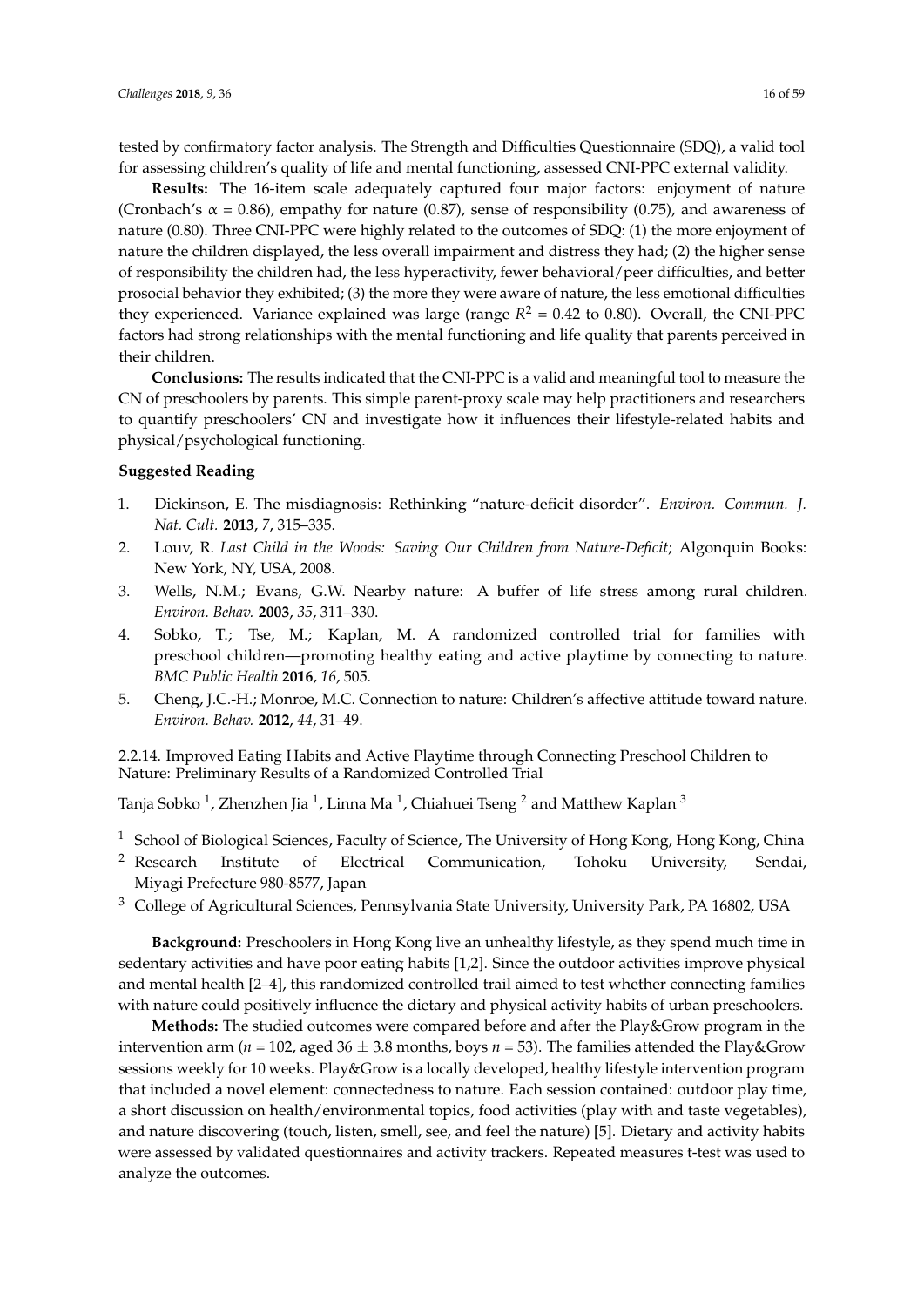**Results:** After the intervention, the children: (a) were more connected to nature ( $p = 0.002$ ), especially in their sense of responsibilities ( $p = 0.001$ ); (b) spent more time on light intensity activities (weekday:  $p = 0.008$ ; weekend:  $p < 0.001$ ) and moderate intensity activities (weekend:  $p < 0.001$ ); (c) had improved eating habits, reflected in food responsiveness (*p* = 0.001), food fussiness (*p* = 0.003), slowness in eating ( $p = 0.002$ ), emotional undereating ( $p < 0.001$ ), and vegetable consumption ( $p < 0.001$ ); and (d) improved quality of life, reflected in physical functioning  $(p = 0.009)$ . The parents improved in instrumental feeding (*p* < 0.001), emotional feeding (*p* < 0.001), and encouragement to eat (*p* = 0.011).

**Conclusions:** These results provide preliminary evidence that the novel healthy lifestyle promotion program Play&Grow has significant positive health-related influences on preschool children. We therefore suggest, based on our results, to expose younger children to outdoor and indoor nature-related activities, and offer our short and simple Play&Grow program protocol for a wider audience.

#### **Suggested Reading**

- 1. Ho, D.S.; Ruan, R.; Fong, D.; Lee, K.Y.; Chung, W.H.; Lam, T.H. Obesity and underweight trends in Hong Kong primary school children. *Obes. Rev.* **2016**, *17*, 121.
- 2. Thompson Coon, J.; Boddy, K.; Stein, K.; Whear, R.; Barton, J.; Depledge, M.H. Does participating in physical activity in outdoor natural environments have a greater effect on physical and mental wellbeing than physical activity indoors? A systematic review. *Environ. Sci. Technol.* **2011**, *45*, 1761–1772.
- 3. Ling, J.; Robbins, L.B.; Wen, F. Interventions to prevent and manage overweight or obesity in preschool children: A systematic review. *Int. J. Nurs. Stud.* **2016**, *53*, 270–289.
- 4. Gascon, M.; Zijlema, W.; Vert, C.; White, M.P.; Nieuwenhuijsen, M.J. Outdoor blue spaces, human health and well-being: A systematic review of quantitative studies. *Int. J. Hyg. Environ. Health* **2017,** *220*, 1207–1221.
- 5. Sobko, T.; Tse, M.; Kaplan, M. A randomized controlled trial for families with preschool children—promoting healthy eating and active playtime by connecting to nature. *BMC Public Health* **2016**, *16*, 505.

#### *2.3. Session 3: Planting the SEEDS: Establishing Healthy Microbial Habitats in Early Life*

2.3.1. Gut Bacteria, Host, and Dietary Metabolic Interplay during Colonization in Early Life

Niels van Best <sup>1,2</sup>, John Penders <sup>2</sup>, Ulrike Rolle-Kampczyk <sup>3</sup>, Martin von Bergen <sup>3,4</sup>, Frank Schaap <sup>5</sup>, Steven Olde Damink  $^5$ , Paul Savelkoul  $^2$  and Mathias Hornef  $^1$ 

- <sup>1</sup> Institute of Medical Microbiology, RWTH University Hospital Aachen, 52074 Aachen, Germany
- <sup>2</sup> Department of Medical Microbiology, NUTRIM, Maastricht University, 6202 AZ Maastricht, The Netherlands
- <sup>3</sup> Department of Molecular Systems Biology, UFZ-Helmholtz Centre for Environmental Research, 04318 Leipzig, Germany
- <sup>4</sup> Institute of Biochemistry, University of Leipzig, 04103 Leipzig, Germany
- <sup>5</sup> Department of General Surgery, NUTRIM, Maastricht University, 6200 MD Maastricht, The Netherlands

The adult intestine harbors a dense and relatively stable microbial community. In contrast, neonates are born essentially sterile, with the establishment of the microbiota starting upon rupture of the amniotic membranes. Since most dramatic changes in bacterial density and composition are observed during early life, this phase might critically influence the ultimate microbial composition and the lifelong maintenance of host–microbial homeostasis. Given the importance of the gut microbiota in the development of various non-communicable diseases, it is pivotal to have a comprehensive understanding of the dynamics in the gastrointestinal microbial ecosystem in early life. We aimed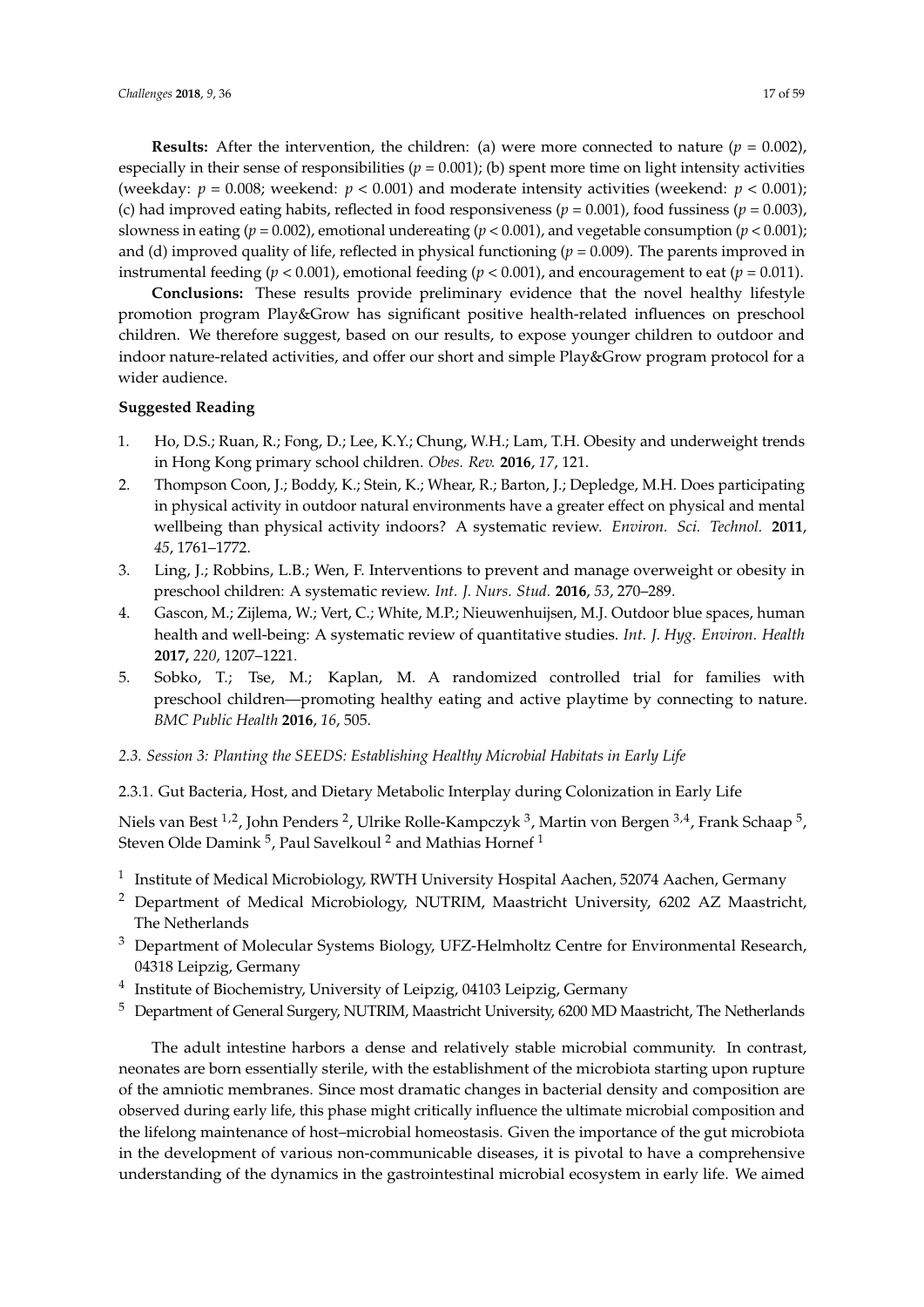to examine the interplay of microbiota functional development and host metabolism depending on the diet.

Therefore, the combination of transcriptomics, metabolomics, and microbial profiling was used to characterize the site-specific colonization dynamics of the murine intestine during the postnatal period. Next to 16S rRNA gene sequencing, transcriptomic analysis was performed, as well as the high-throughput mass spectrometry-based metabolite profiling of digestive and systemic organs to examine changes in the quantity and composition of metabolites.

The microbiota composition appeared highly individual directly after birth, but changed into a more homogenous pattern within one week. Moreover, the gastrointestinal tract harbored a comparable microbiota composition during the pre-weaning period, but shifted toward its site-specific pattern thereafter. The bacterial alterations coincided with changes in hepatic and gastric metabolites.

# **Suggested Reading**

- 1. Van Best, N.; Hornef, M.W.; Savelkoul, P.H.M.; Penders, J. On the origin of species: Factors shaping the establishment of infant's gut microbiota. *Birth Defects Res. Part C Embryo Today Rev.* **2015**, *105*, 240–251.
- 2. Van Best, N.; Jansen, P.L.; Rensen, S.S. The gut microbiota of nonalcoholic fatty liver disease: Current methods and their interpretation. *Hepatol. Int.* **2015**, *9*, 406–415.

# 2.3.2. The Indoor Environmental Microbiome and Atopy Development in Childhood

Kei Fujimura and Susan Lynch

Division of Gasteroenterology, Department of Medicine, University of California—San Francisco, San Francisco, CA 94143, USA

*No abstract available*: Dr. Fujimura discussed the parallel development the human gut microbiome and infant immune maturation in early life, and explored the hypothesis that there may be distinct patterns of early-life gut microbiota that are related to the risk of disease (childhood atopy and asthma), and whether these may be influenced by early life house dust microbiota. She presented findings from the Wayne County Health, Environment, Allergy and Asthma Longitudinal Study (WHEALS) cohort, which suggest that the neonatal gut microbiota state is associated with the risk of childhood atopy and asthma. Specifically, products associated with a high-risk neonatal gut microbiota profile appear to induce pro-allergic inflammation and suppress T regulatory cells. She concluded:

- Early life gut microbiome is perturbed and metabolically reprogrammed in those at high-risk for childhood atopy and/or asthma
- The associated products of the high-risk neonatal gut microbiota promote allergic inflammation from previously healthy human T cells in vitro
- Infants with a high-risk microbiome profile are exposed to less bacterial diversity in early life and share fewer taxa from with their environment.

# **Suggested Reading**

1. Fujimura, K.E.; Sitarik, A.R.; Havstad, S.; Lin, D.L.; Levan, S.; Fadrosh, D.; Panzer, A.R.; LaMere, B.; Rackaityte, E.; Lukacs, N.W.; Wegienka, G. Neonatal gut microbiota associates with childhood multisensitized atopy and T cell differentiation. *Nat. Med.* **2016**, *22*, 1187–1191.

2.3.3. Maturation of the Gut Microbiome: Early Complexity Protects against Asthma Risk

# Jakob Stokholm

COPSAC Study, University of Copenhagen, and Departments of Medicine and Microbiology, and the Human Microbiome Program, New York University, New York, NY 10003, USA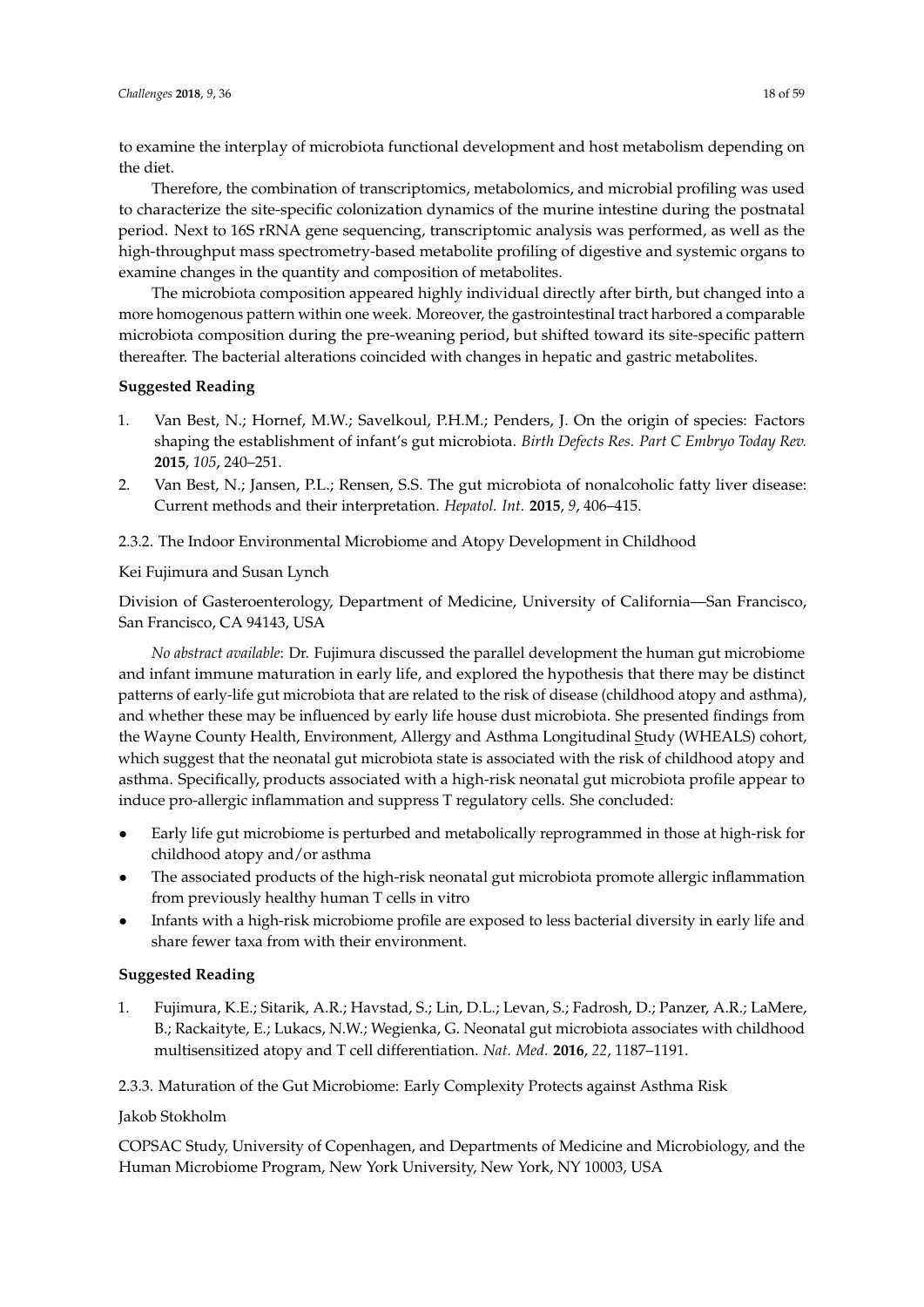*No abstract available*: Dr. Stokholm presented the findings of his team's recent Nature Communications paper [1], which found that one-year-old children with an immature microbial composition have an increased risk of asthma at age five years. He concluded that: fecal microbial diversity scores increased over the first year of life with changes in the dominant taxa and that, using clustering methods (partitioning around medoids), two distinct cluster patterns could be identified with age. Asthma risk is associated with composition at one year of age (beta diversity, specific bacterial genera, and delayed microbial maturation). This microbial effect was modulated by maternal asthma status.

#### **Suggested Reading**

- 1. Stokholm, J.; Blaser, M.J.; Thorsen, J.; Rasmussen, M.A.; Waage, J.; Vinding, R.K.; Schoos, A.M.; Kunøe, A.; Fink, N.R.; Chawes, B.L.; Bønnelykke, K. Maturation of the gut microbiome and risk of asthma in childhood. *Nat. Commun.* **2018**, *10*, 141.
- 2.3.4. Interactions between Systemic Immunity and Gut Microbiome in Four Infant Populations

Nelly Amenyogbe <sup>1</sup>, Pedro Dimitriu <sup>2</sup>, Kinga Smolen <sup>1</sup>, Eric Brown <sup>3</sup>, Brett Finlay <sup>3</sup>, Tobias Kollmann <sup>4</sup> and William W. Mohn <sup>2</sup>

- $1$  Department of Experimental Medicine, University of British Columbia, Vancouver, BC V5Z 1M9, Canada
- <sup>2</sup> Department of Microbiology and Immunology, University of British Columbia, Vancouver, BC V6T 1Z3, Canada
- <sup>3</sup> Michael Smith Laboratories, University of British Columbia, Vancouver, BC V6T 1Z4, Canada
- <sup>4</sup> Department of Pediatrics, University of British Columbia, Vancouver, BC V6H 3V4, Canada

Systemic immune responses in early life differ between geographically distinct populations, often manifesting as critical differences in susceptibility to both infectious and inflammatory disease and response to vaccinations. While genetics certainly play a role, the microbiome also guides immune development, starting at birth. However, to what extent innate immune phenotypes vary between populations, and whether this is in part driven by unique microbial exposures, is largely unknown. To address this gap in knowledge, we compared innate immune cytokine responses to bacterial products, Toll-like receptor (TLR) agonists, among two-year-old infants from Belgium, Canada, Ecuador, and South Africa. Additionally, the fecal microbiome was measured using 16S amplicon sequencing. By integrating immune and microbiota datasets, we were able to detect microbial taxa that correlated to cytokine production within each population in a pattern reflecting the type of TLR agonist used, including associations between pro-inflammatory cytokines and bacterial taxa that were consistently detected across multiple cohorts. Strikingly, we found that South African infants profoundly underresponded to TLR agonists compared to infants from any other cohort. To test a possible cause-and-effect relationship between their gut microbiomes and immune response, we gavaged germ-free mice with stools from either South African (SAF) or Canadian (CAD) infants, as these populations harbored the most distinct microbiomes and immune phenotypes. Splenocytes from SAF-gavaged mice mounted weaker cytokine responses to TLR agonists compared to CAD-gavaged mice, which was consistent with the corresponding infant immune phenotypes. Accordingly, the SAF mice also exhibited small intestine villous blunting and decreased gut barrier integrity. Our findings suggest that variable systemic immunity between populations is in part driven by different microbial exposures, and with that, the magnitude of inflammatory response in healthy individuals may vary according to the host's microbial environment.

2.3.5. Developmental Trajectories of the Child Microbiome: New Lessons from Scandinavia and Beyond

Karsten Kristiansen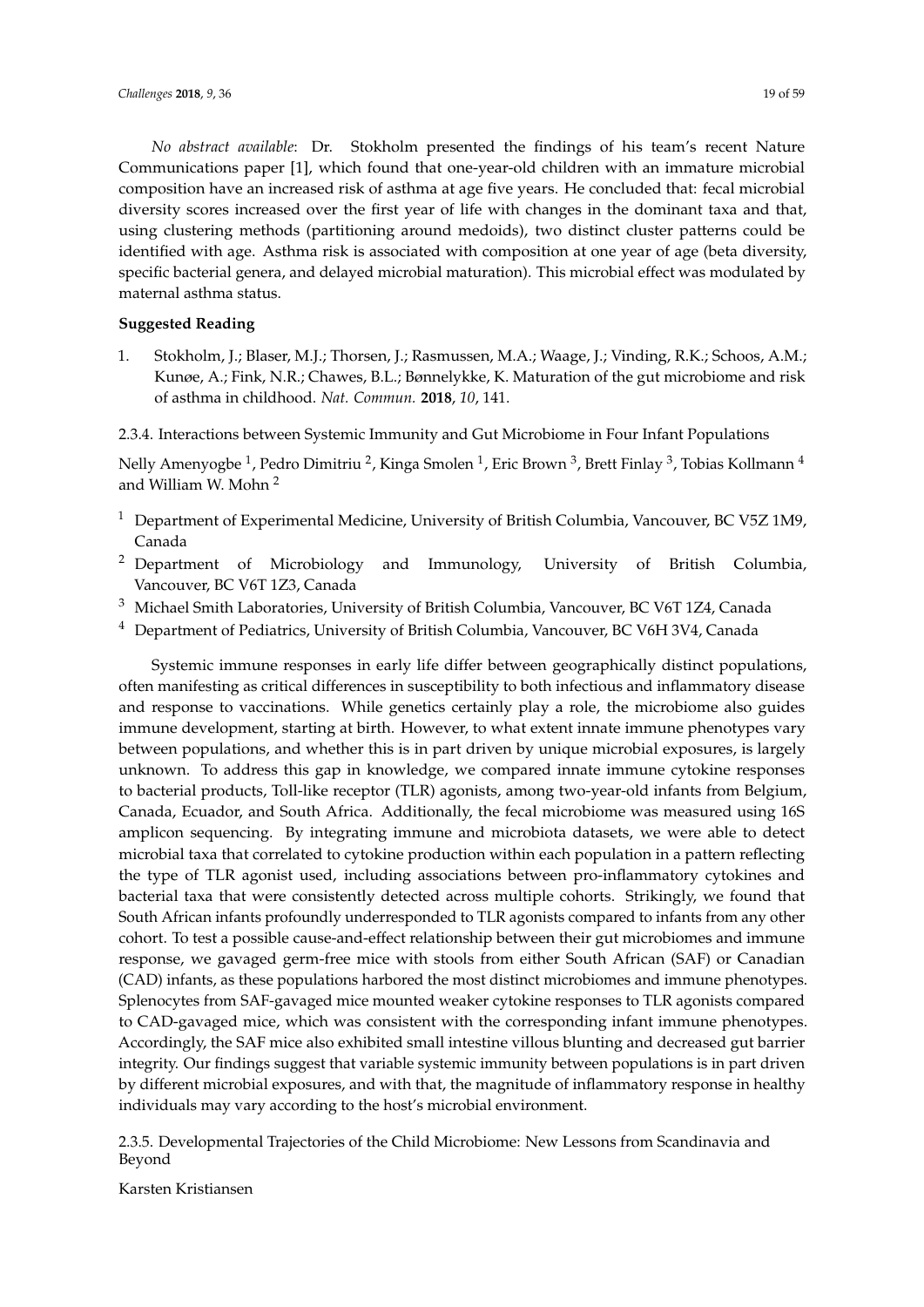Laboratory of Genomics and Molecular Biomedicine, Department of Biology, University of Copenhagen and Institute of Metagenomics, BGI-Research, Shenzhen 518803, China

*No abstract available*: Dr. Kristiansen presented results from his recent collaborations that investigated the microbiota of the female reproductive tract and why it may matter [1]. The findings indicate that the entire female reproductive tract is extensively inhabited by bacteria, with large variation between individuals. The bacterial communities represent a continuum along the entire reproductive tract, raising the question of whether there is colonization of the fetus already in the uterus. He also presented data showing that maternal fecal microbiota is the dominant contributor to the gut microbiota at birth, with an apparently minor contribution from the vagina. The effects of caesarian versus vaginal delivery may still be seen even at five years at age. Early life events and lifestyle correlate with the composition of the gut microbiota in early school age children, including dietary patterns. However, the impact of dietary intake on metabolic responses differs between children according to gut microbiome enterotype. This suggests that it is important to consider stratification according to enterotypes in dietary intervention studies.

1. Chen, C.; Song, X.; Wei, W.; Zhong, H.; Dai, J.; Lan, Z.; Li, F.; Yu, X.; Feng, Q.; Wang, Z.; Xie, H. The microbiota continuum along the female reproductive tract and its relation to uterine-related diseases. *Nat. Commun.* **2017**, *8*, 875.

2.3.6. Distinct Early Immune Phenotypes Associating with Later Disease Development

Susanne Brix

Technical University of Denmark, 2800 Lyngby, Denmark

*No abstract available*: Dr. Brix discussed the relationship between early immune profiles and the developmental trajectory to later childhood diseases, with a focus on the great heterogeneity in innate immune responses in relation to the risk of atopic dermatitis. Her research described non-overlapping atopic dermatitis-related immune phenotypes, and observed that 67% of atopic dermatitis (AD) cases were accounted for by four immune phenotypes. She concluded that the immune trajectory to childhood asthma, allergic rhinoconjunctivitis, and atopic dermatitis is imprinted in early life; that there are distinct immune phenotypes for each disease; and that selective perinatal risk factors define each disease-linked immune phenotype. Various genetic and environmental factors may influence disease trajectories, but importantly, most of the phenotypes were reflected in adverse immune reactions to microbial components from ssRNA-holding vira and bacteria.

2.3.7. Quantitative Profiling of IgG-Coated Gut Bacteria from IBD Patients

Carsten Eriksen  $1.2$ , Daisy Jonkers  $3$ , Simone Jensen  $1$ , Pi W. Bondegaard  $1$ , Heike Becker  $4$ , Karsten Kristiansen <sup>2,5</sup>, John Penders <sup>6</sup> and Susanne Brix <sup>1</sup>

- <sup>1</sup> Technical University of Denmark, 2800 Lyngby, Denmark
- <sup>2</sup> University of Copenhagen, 2300 Copenhagen, Denmark
- $3$  School of Nutrition and Translational Research in Metabolism, NUTRIM, Maastricht University, Maastricht, 6211 LK Maastricht, The Netherlands
- <sup>4</sup> Department of Anthropology, University of the Western Cape, Cape Town 7535, South Africa
- <sup>5</sup> Department of Biology, BGI-Shenzhen, Shenzhen 518803, China
- <sup>6</sup> Department of Medical Microbiology, NUTRIM, Maastricht University, Maastricht, 6211 LK Maastricht, The Netherlands

We propose a new method combining quantitative bacterial enumeration with the profiling of immunoglobulin G (IgG) isotype-specific coating by flow cytometry to study inflammatory responses directed against gut bacteria. By analyzing fecal samples collected from 11 Crohn's disease (CD),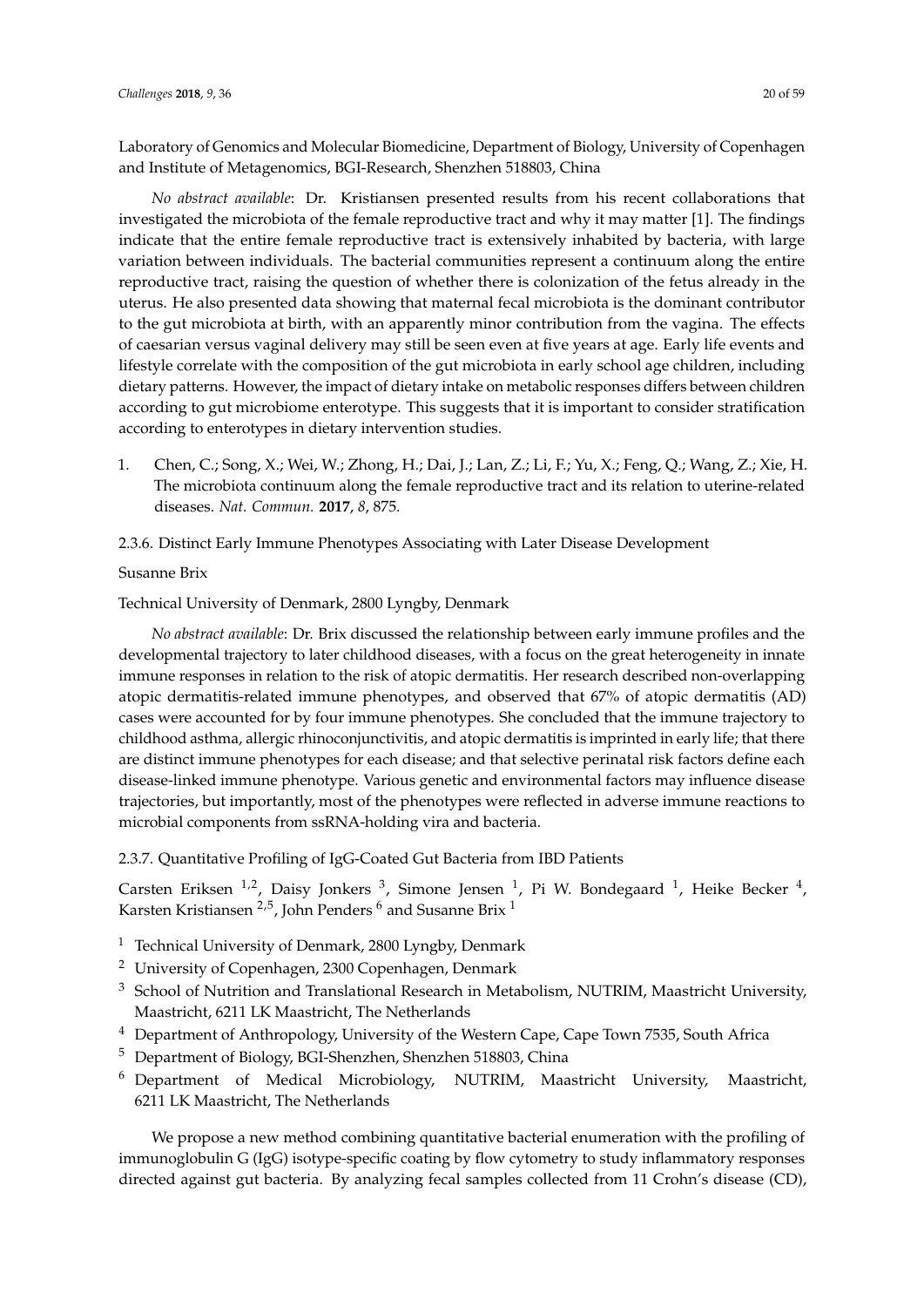11 ulcerative colitis (UC) patients with active disease (determined by fecal calprotectin levels), as well as 20 healthy controls, we here provide novel insight into the disease phenotypes of patients suffering from inflammatory bowel diseases (IBDs).

The profiling revealed a shift in the IgG2:IgG4 and IgG2:IgG1 coating ratio in UC patients compared to the CD patients and healthy controls. A shift away from the healthy coating profile dominated by IgG1 and IgG4-coating toward an IgG2-coating profile links to a more pro-inflammatory Type 1-driven immune response. Exploration of clinical parameters showed a positive association between the number of IgG2-coated bacteria from UC patients and C-reactive Protein (CRP), as well as the simple clinical colitis activity index (SCCAI), while a negative association was observed between the number of IgG4-coated bacteria and CRP and SCCAI. We propose the use of quantitative profiling of an IgG-subtype coating of bacteria as a way to identify inflammatory interactions between the host and gut bacteria by non-invasive means. By applying the methodology to fecal samples from IBD patients, we were able to identify novel gut inflammatory responses to bacteria and associations to distinct disease phenotypes.

#### 2.3.8. Maternal Lifestyle Factors and Infant Gut Microbiome

Merete Eggesbø  $^1$ , Nina Iszatt  $^1$ , Siddhartha Mandal  $^2$ , Cecilie Dahl  $^3$  and Maggie Stanislawski  $^4$ 

- <sup>1</sup> Norwegian Institute of Public Health, 0456 Oslo, Norway
- <sup>2</sup> Public Health Foundation of India, Gurgaon Haryana 122002, India
- <sup>3</sup> Department of Community Medicine and Global Health, University of Oslo, 0450 Oslo, Norway
- <sup>4</sup> Colorado School of Public Health, Colorado, Denver, CO 80045, USA

Gut microbiota forms an integral part of the human 'supraorganism' and develops in early life. It is critical to understand how maternal factors such as weight, diet, and toxicants may alter early gut microbiota. We used data from the NoMIC (Norwegian Microbiota) cohort, *n* = 552 (2002–2005). Mothers provided milk samples—their own—and infants' fecal samples, and in a subset, we estimated the nutritional content of trace elements based on a FFQ. Microbial composition was assessed by Illumina sequencing and calculation of the number of OTUs (Operational Training Units), Shannon diversity, phylogenetic diversity, beta diversity, differential abundance of taxa, and short-chain fatty acids (SCFAs). In the first paper, we show that maternal pre-pregnancy overweight and obesity, as well as excessive gestational weight gain, are associated with marked taxonomic differences in the maternal gut microbiota, although they are not associated with overall differences in the infant gut microbiota over the first two years of life [1]. However, the presence of specific microbes in maternal gut was related to presence in the newborn gut for many taxa, including some lean-associated taxa. Maternal diet during pregnancy affects gut microbiota around the time of delivery, and we explored this in a second paper. Of all of the nutrients studied, Vitamin D dietary intake was the single most influential nutrient affecting diversity and composition [2], which was also supported by another study [3]. Dietary fat also had a pronounced effect on the phyla composition, with different types of fat partially shifting it in the opposite direction. Thus, dietary advice and possible nutrient supplementation provides an opportunity to influence infant gut microbiome. Finally, in a third paper, we show that low gut microbiota diversity in moms increases the risk of preterm delivery [4]. Interactions between human milk toxicants and infant microbiota will be presented separately [5]. In conclusion, we show that lifestyle factors play a role in determining the maternal and infant gut microbiome, pointing to important areas that are worth exploring further.

# **Suggested Reading**

1. Stanislawski, M.; Dabelea, D.; Wagner, B.; Sontag, M.; Lozupone, C.; Eggesbø, M. Pre-pregnancy weight, gestational weight gain, and the gut microbiota of mothers and their infants. *Microbiome* **2017**, doi:10.1186/s40168-017-0332-0.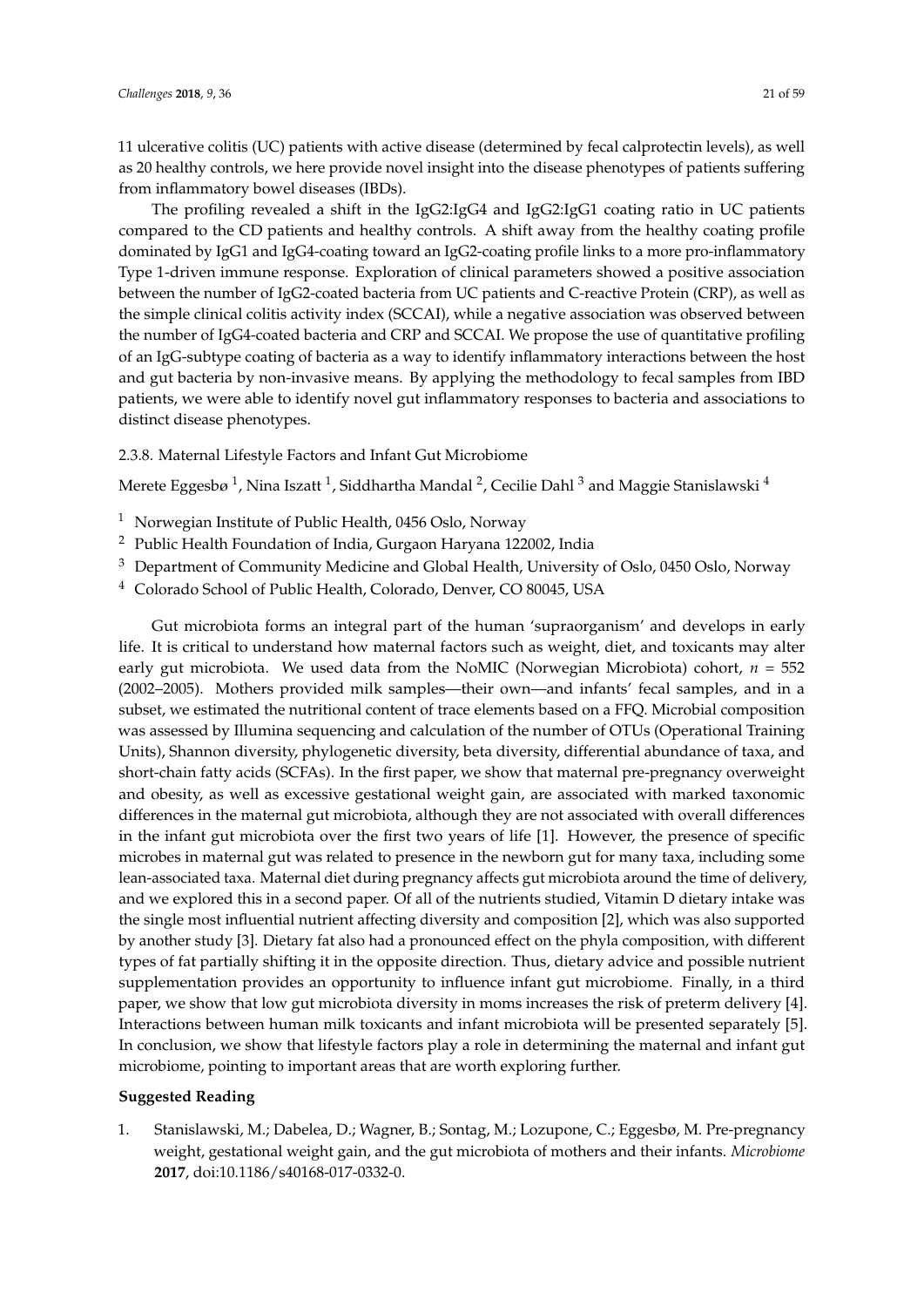- 2. Mandal, S.; Godfrey, K.M.; McDonald, D.; Treuren, W.V.; Bjørnholt, J.V.; Midtvedt, T.; Moen, B.; Rudi, K.; Knight, R.; Brantsæter, A.L.; et al. Fat and vitamin intakes during pregnancy have stronger relations with a pro-inflammatory maternal microbiota than does carbohydrate intake. *Microbiome* **2016**, *19*, 55.
- 3. Wang, J.; Thingholm, L.B.; Skiecevičienė, J.; Rausch, P.; Kummen, M.; Hov, J.R.; Degenhardt, F.; Heinsen, F.A.; Rühlemann, M.C.; Szymczak, S.; et al. Genome-wide association analysis identifies variation in vitamin D receptor and other host factors influencing the gut microbiota. *Nat. Genet.* **2016**, *48*, 1396–1406.
- 4. Dahl, C.; Stanislawski, M.; Iszatt, N.; Mandal, S.; Lozupone, C.; Clemente, J.C.; Knight, R.; Stigum, H.; Eggesbø, M. Gut microbiome of mothers delivering prematurely shows reduced diversity and lower relative abundance of Bifidobacterium and Streptococcus. *PLoS ONE* **2017**, *12*, e0184336.
- 5. Iszatt, N.; Janssen, S.; Lenters, V.; Dahl, C.; Stigum, H.; Mandal, S.; Peddada, S.; Eggesbø, M. Environmental contaminants in breast milk are associated with gut bacteria composition and their metabolites in infants one month old. In preparation.

2.3.9. Delayed Gut Microbiota Development in High-Risk Asthma Infants is Temporarily Modifiable by *Lactobacillus* Supplementation

Juliana Durack, Nikole E. Kimes, Din L. Lin, Marcus Rauch, Michelle McKean, Kathryn McCauley, Ariane R. Panzer, Jordan S. Mar, Michael D. Cabana and Susan V. Lynch

University of California San Francisco, San Francisco, CA 94143, USA

Gut microbiota dysbiosis and metabolic dysfunction in infancy precede childhood atopy and asthma development. Here, we examined gut microbiota maturation over the first year of life in infants at high risk for asthma (HR), and whether it is modifiable by early-life *Lactobacillus* supplementation. We performed a longitudinal comparison of stool samples collected from HR infants randomized to daily oral *Lactobacillus rhamnosus* GG (HRLGG) or placebo (HRP) for six months, and healthy (HC) infants. The meconium microbiota of HRP participants is distinct, follows a delayed developmental trajectory, and is primarily glycolytic and depleted of a range of anti-inflammatory lipids at six months of age. These deficits are partly rescued in HRLGG infants, but this effect was lost at 12 months of age, six months after the cessation of supplementation. Thus, we show that early-life gut microbial development is distinct, but plastic, in HR infants. Our findings offer a novel strategy for early-life preventative interventions

2.3.10. The Bacterial Exposome and Protection of Chronic Inflammatory Reactions—New Experimental Insights

# Harald Renz

*No abstract available*: Dr. Renz discussed the ways in which the 'microbial exposome' (the collective exposure of indoor and outdoor biomes, including plant and diet-associated factors) influence the residential communities of the human microbiome. These in turn influence the development of the mucosal immune system and systemic disease predisposition. He used the example of how traditional farming environments have been shown to influence human immune development and reduce allergic risk, and how animal models have been used to modulate allergy development using the intranasal application of environmental bacteria from these farming environments (*A. lwoffii*). This consistently induces local and systemic innate immune response to prevent the allergic phenotype in mice. Collectively, these findings underscore the importance of biodiversity for human health.

# **Suggested Reading**

Renz, H.; Holt, P.G.; Inouye, M.; Logan, A.C.; Prescott, S.L.; Sly, P.D. An exposome perspective: Early-life events and immune development in a changing world. *J. Allergy Clin. Immunol.* **2017**, *140*, 24–40.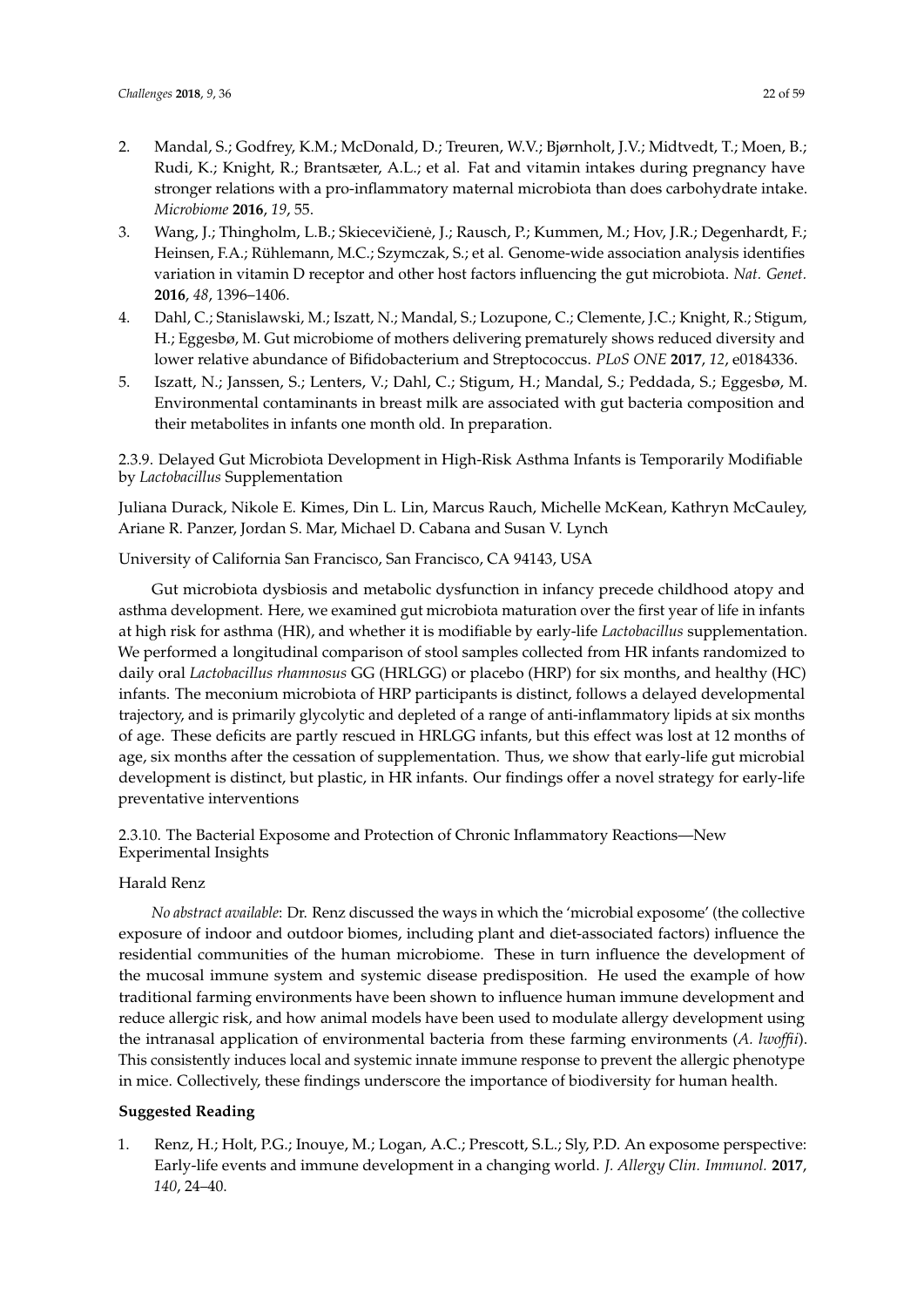#### 2.3.11. Restoring Neonatal Gut Biodiversity after Postnatal Antibiotics Exposure (RESTORE Trial)

Shailender Mehta and Katherine Collins

University of Notre Dame, Fiona Stanley Hospital, Telethon Kids Institute, Perth, WA 6009, Australia

Antibiotic use is one of the most important determinants of the early infant's gut microbiome. It is well understood that antibiotics destroy the probiotic, commensal microbes in addition to pathogenic microbes. While the microbe numbers may restore following antibiotic exposure, the diversity of the species remains impaired long after the completion of the antibiotics, creating a long-term state of *dysbiosis* [1]. The first few months of life have been described as the window period for the development of the gut microbiome, which coincides with the greatest period of plasticity of the immune system [2]. The delay in the maturation of the microbe-immune interface due to gut dysbiosis has been repeatedly linked with the development of atopic disease [3]. Probiotics are immunostimulatory, and have been shown to significantly contribute to the developing immune function of a neonate, promote tolerance, and therefore reduce atopic disease and disease states [4]. Restoring the microbiome through probiotics theoretically has significant health benefits to antibiotic-exposed infants. Most importantly, minimizing the time that an infant spends in dysbiosis using probiotics may help to reduce the likelihood of the development of asthma, eczema, and allergies, as well as obesity, diabetes, and inflammatory bowel disease [5]. We are currently undertaking a double-blind placebo controlled randomized clinical trial of multistrain probiotic in the neonatal period for antibiotics-exposed term infants with the aim of rapidly restoring their gut biodiversity (as determined through fecal microbiome analysis) and studying their immune function at the same time points. We anticipate the results to be available before the *in*VIVO meeting next year.

#### **Suggested Reading**

- 1. Yuan, J.; Wei, H.; Zeng, B.; Tang, H.; Li, W.; Zhang, Z. Impact of Neonatal Antibiotic Treatment on the Biodiversity of the Murine Intestinal Lactobacillus Community. *Curr. Microbiol.* **2009**, *60*, 6.
- 2. Stiemsma, L.T.; Turvey, S.E. Asthma and the microbiome: defining the critical window in early life. *Allergy Asthma Clin. Immunol.* **2017**, *13*, 3.
- 3. Kuo, C.H.; Kuo, H.F.; Huang, C.H.; Yang, S.N.; Lee, M.S.; Hung, C.H. Early life exposure to antibiotics and the risk of childhood allergic diseases: An update from the perspective of the hygiene hypothesis. *J. Microbiol. Immunol. Infect.* **2013**, *46*, 320–329.
- 4. Hörmannsperger, G.; Clavel, T.; Haller, D. Gut matters: Microbe-host interactions in allergic diseases. *J. Allergy Clin. Immunol.* **2012**, *129*, 1452–1459.
- 5. Houghteling, P.D.; Walker, W.A. Why Is Initial Bacterial Colonization of the Intestine Important to Infants' and Children's Health? *J. Pediatr. Gastroenterol. Nutr.* **2015**, *60*, 294–307.

2.3.12. Interleukin 2 Promotes Gut Homing of Human Naïve Treg Cells Early in Life

Peter S. Hsu <sup>1,2,3</sup>, Catherine L. Lai <sup>1,2,4</sup>, Mingjing Hu <sup>4</sup>, Brigitte Santner-Nanan <sup>4</sup>, Jane E. Dahlstrom <sup>5,6</sup>, Cheng Hiang Lee <sup>7,8</sup>, Ayesha Ajmal <sup>5</sup>, Amanda Bullman <sup>5</sup>, Susan Arbuckle <sup>9</sup>, Ahmed Al-Saidi <sup>4</sup>, Lou Gacis <sup>1</sup>, Reta Nambiar <sup>1</sup>, Andrew Williams <sup>1</sup>, Melanie Wong <sup>1</sup>, Dianne E. Campbell <sup>1,2,3</sup> and Ralph Nanan <sup>4</sup>

- <sup>1</sup> Department of Allergy and Immunology, The Children's Hospital at Westmead, Sydney 2145, Australia
- <sup>2</sup> Kids Research Institute, The Children's Hospital at Westmead, Sydney 2145, Australia
- <sup>3</sup> Discipline of Paediatrics and Child Heath, The University of Sydney, Sydney 2145, Australia
- <sup>4</sup> Charles Perkins Centre Nepean, Kingswood 2747, Australia
- <sup>5</sup> Department of Anatomical Pathology, ACT Pathology, Canberra Hospital, Garran, ACT 2605, Australia
- <sup>6</sup> Australian National University Medical School, Canberra, ACT 2605, Australia
- $7$  Department of Gastroenterology, The Children's Hospital at Westmead, Sydney 2145, Australia
- $^8$  James Fairfax Institute of Paediatric Nutrition, The University of Sydney, Sydney 2145, Australia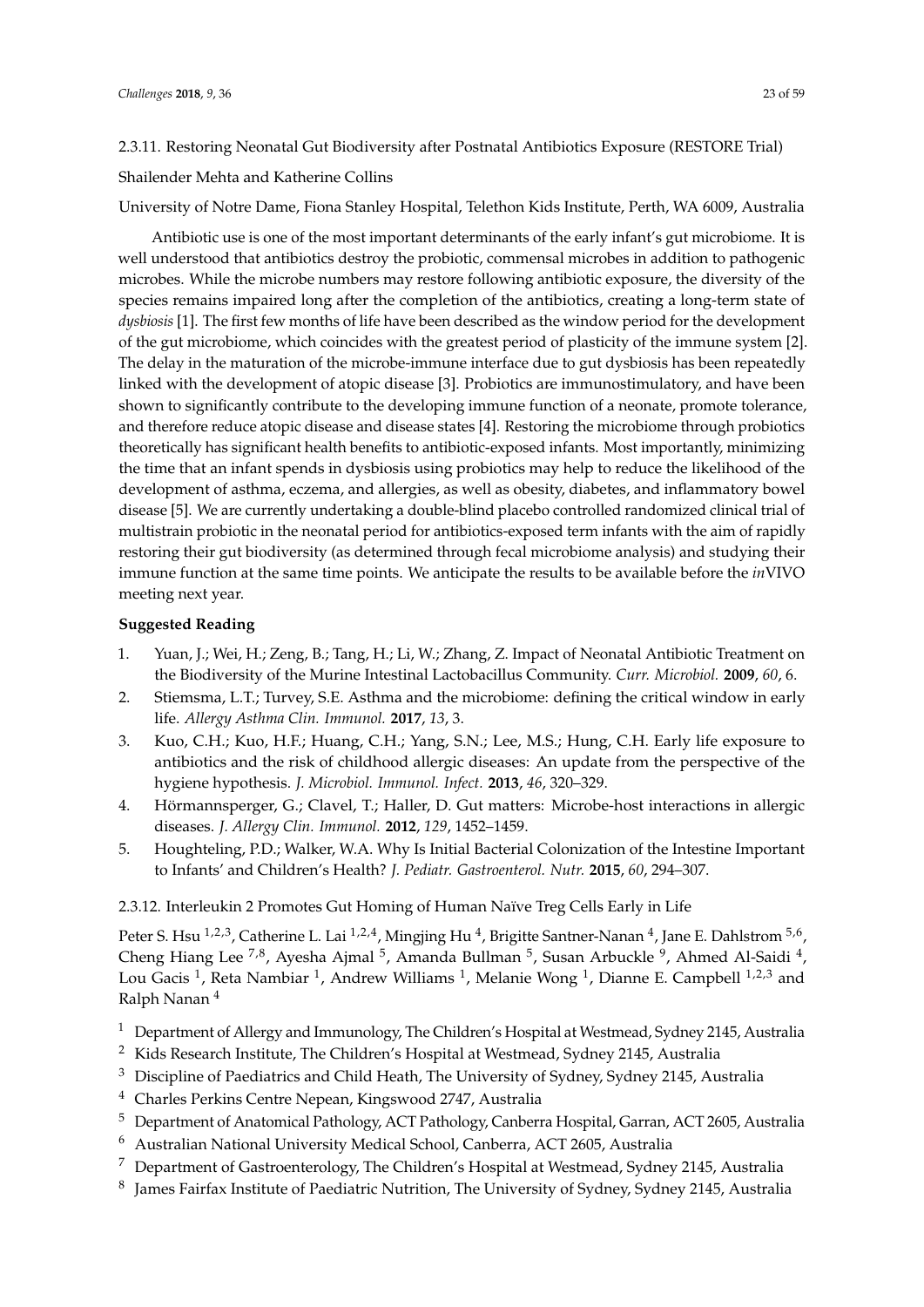# $9$  Department of Pathology, The Children's Hospital at Westmead, Sydney 2145, Australia

Regulatory T (Treg) cells play an important role in maintaining gut immune tolerance. However, the development and tissue homing characteristics of Treg cells in children has not been studied in detail. Here, we studied the development and homing characteristics of human peripheral blood Treg cell subsets and potential mechanisms inducing homing molecule expression in healthy children. We found contrasting patterns of circulating Treg cell gut and skin tropism, with abundant gut homing Treg cells at birth and increasing skin homing Treg cells later in life. We show that Treg cells in cord blood were much more sensitive to the IL-2 induced upregulation of gut homing molecules compared to adult Treg cells. Our results suggest that early in life, naïve Treg cells may be driven for gut tropism by their increased sensitivity to IL-2, implicating a potential role of IL-2 in gut immune tolerance during this critical period of development.

2.3.13. Differences in Fecal Microbiota and Soluble Inflammatory Biomarkers in Long-Term Adolescent/Young Adult Hodgkin Lymphoma Survivors and Their Unaffected Twins

Nancy Huang  $^1$ , Jun Wang  $^2$ , Marta Epeldegui  $^1$ , Amie Eunah Hwang  $^2$ , Venu Lagishetty  $^1$ , Yang Yu  $^2$ , Laura Buchanan <sup>2</sup>, Joshua Millstein <sup>2</sup>, Bharat N. Nathwani <sup>3</sup>, Guoquin Yu <sup>4</sup>, Thomas M. Mack <sup>2</sup>, David V. Conti<sup>2</sup>, Otoniel Martinez-Maza<sup>1</sup>, Jonathan P. Jacobs<sup>1</sup> and Wendy Cozen<sup>2</sup>

- <sup>1</sup> David Geffen School of Medicine, University of California at Los Angeles, Los Angeles, CA 90095, USA
- <sup>2</sup> Keck School of Medicine of USC, University of Southern California, Los Angeles, CA 90007, USA
- <sup>3</sup> City of Hope National Medical Center, Duarte, CA 91010, USA
- <sup>4</sup> University of Kansas Medical Center, Kansas City, KS 67002, USA

Hodgkin lymphoma (HL) is one of the most common malignancies among adolescents/young adults (AYA) in economically developed settings. Although the survival rate is high, severe late effects are common. Risk decreases with increasing siblings and oral exposures early in life. Immune dysregulation is a hallmark. Since fecal bacteria modulate immune responses, we compared the fecal microbiome and serum markers of inflammation in 24 long-term AYAHL survivors and their lifetime unaffected twins. DNA extraction from stool samples was performed using bead beating in conjunction with the MO BIO Powersoil kit. First, 16S V4 ribosomal DNA sequencing was performed using an Illumina HiSeq 2500. Raw sequence data was processed in QIIME (Quantitative Insights Into Microbial Ecology) and 97% OTUs picked using the Silva database. Differences in the relative abundance were determined using DESeq2, based on negative binomial models with twin pair as a covariate. Blood samples were collected for 18 twin pairs. Luminex multiplex assays were performed for 15 biomarkers. Differences in serum biomarker levels were assessed with T-tests, and correlations were calculated using Spearman correlation coefficients. All of the *p*-values were adjusted for multiple comparisons. The AYAHL survivors had lower alpha diversity compared to their unaffected twin (Shannon index  $p = 0.0483$ ). Significant differences in the relative abundance of the following were observed between AYAHL survivors and their unaffected twins: *Streptococcus* (*p* = 9.7 × 10−<sup>5</sup> ), *Sellimonas* (*p* = 0.005), *Erysipelotrichaceae*, (*p* = 0.020), *Faeclitalea* (*p* = 0.035), *Veillonella*  $(p = 0.040)$ , *Faecalibacterium*  $(p = 0.026)$ , *and Eubacterium oxidoreducens*  $(p = 0.028)$ . All but the last two were more abundant in survivors. Serum IL6 (*p* = 0.03) and VEGF (Vascular endothelial growth factor) (*p* = 0.04) levels were higher in AYAHL survivors compared to unaffected twins. There were statistically significant correlations (*p* < 0.003) between differences in Erysipelotrichaceae (known to be increased after extensive antibiotic use) and serum IL6 and IL2Ra levels. It is unknown if these differences are markers of an abnormal immunophenotype that predates diagnosis, or if they are a persistent result of treatment.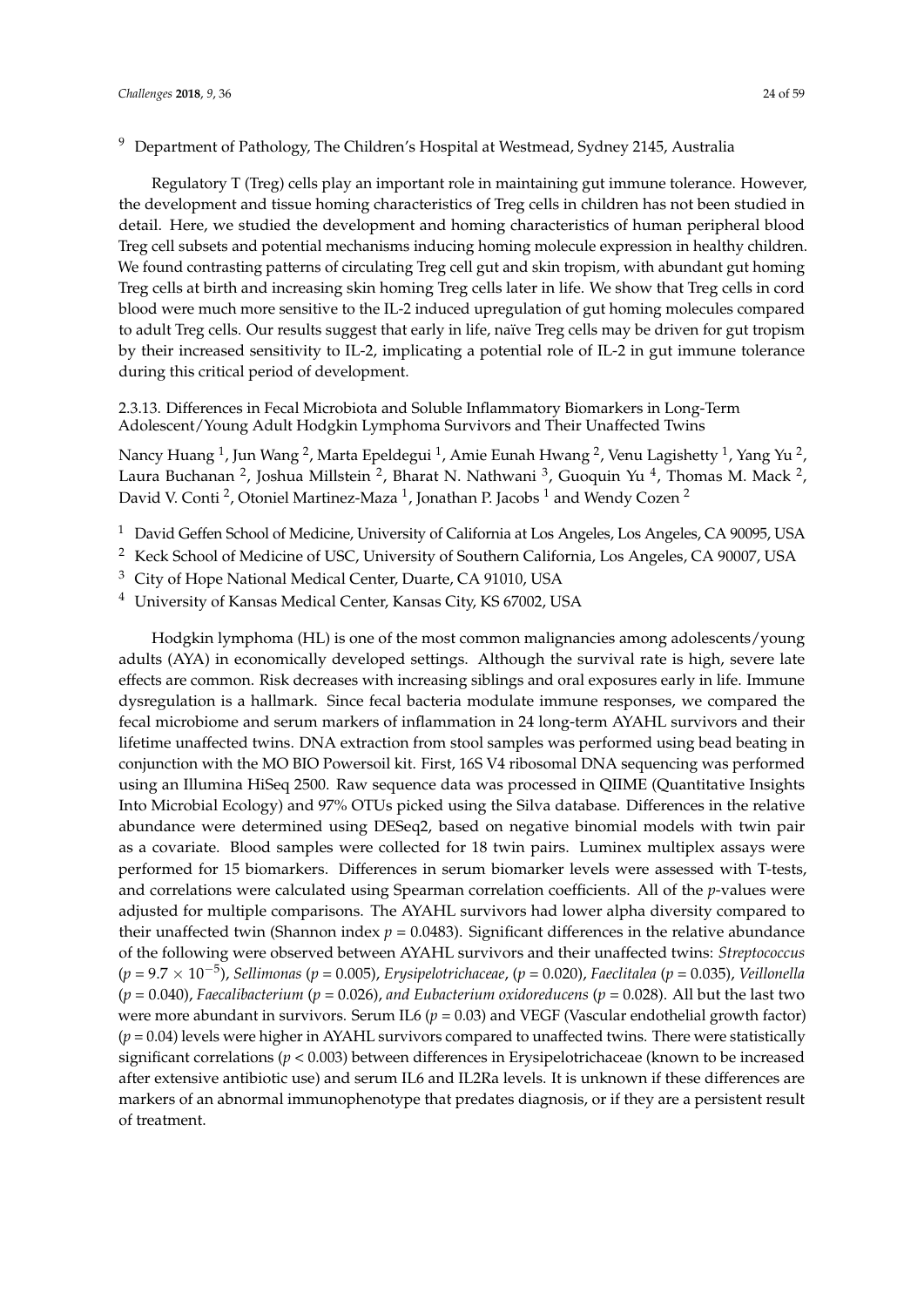2.3.14. Gut Microbial Composition and Diversity in Young Children with Recurrent Asthma-Like Symptoms: A Case-Control Study

Liene Bervoets<sup>1</sup>, Kim van de Kant<sup>2</sup>, Niels van Best<sup>1,3</sup>, Michiel Bannier<sup>2</sup>, Paul Savelkoul<sup>1</sup>, Edward Dompeling<sup>2</sup> and John Penders<sup>1</sup>

- <sup>1</sup> Department of Medical Microbiology, Maastricht University Medical Centre (MUMC+), 6211 LK Maastricht, The Netherlands
- <sup>2</sup> Department of Paediatric Pulmonology, Maastricht University Medical Centre (MUMC+), 6211 LK Maastricht, The Netherlands
- $^3$  Institute of Medical Microbiology, RWTH University Hospital Aachen, 52074 Aachen, Germany

Asthma is the most common chronic disease in childhood. Although asthmatic symptoms are common in preschool children, only 30% will eventually develop true asthma. The remaining children are asymptomatic at age six, but suffer from transient, viral-associated wheeze. The ultimate objective of the Asthma DEtection and Monitoring (ADEM) study is to develop a non-invasive technique for the early diagnosis of asthma in young preschool children with recurrent asthma-like symptoms (wheezing). This could eventually result in an earlier and better treatment of childhood asthma. The aim of the present study is to investigate if the gut microbiome can differentiate between wheezing and non-wheezing preschool children, and can eventually be used to predict the development of true asthma at six years of age.

In this prospective case-control study, 202 children with wheezing and 50 children without wheezing between two and three years of age were included. Children were followed up until the age of six years. Data obtained by standardized questionnaires on respiratory symptoms were collected. Fecal samples were collected and subjected to high-throughput sequencing of the V3–V4 region of the 16S rRNA gene for the analysis of microbial composition and diversity.

Preliminary analysis shows that the relative abundance of certain microbial taxa significantly differs between the wheezing and non-wheezing group. No significant differences were found in microbial diversity.

2.3.15. Butyrate: The Missing Link between the Gut Microbiome and Asthma

Alissa Cait, Erick Cardenas, Pedro Dimitriu, David Levy-Booth, Nelly Amenyogbe and William W. Mohn

Department of Microbiology and Immunology, Life Sciences Institute, University of British Columbia, Vancouver, BC V6T 1Z3, Canada

Asthma has become the most common childhood disease in developed countries, with major social and economic consequences. The causes of asthma are complex and poorly understood, but there is a growing body of evidence that implicates dysbiosis of the gut microbiome as a driving force behind the development and severity of asthma and allergy. We previously identified in mice that antibiotic treatment caused a perturbation of the microbiome marked by the reduced production of the short chain fatty acid (SCFA) butyrate. We found that mice on antibiotics, thus lacking exposure to butyrate, have a pro-inflammatory immune phenotype with heightened Th2 responses in a model of asthma. We subsequently found that exogenous supplementation of SCFA to these mice did not significantly alter the gut dysbiosis, but was sufficient to ameliorate allergic severity. In infants, we previously found a small association between the gut microbiome in the first 100 days of life and the development of asthma using a 16S-based approach. We hypothesized that we would identify a more profound microbiome signature if we looked in a targeted way at the genes involved in butyrate production. Consistent with our hypothesis that butyrate is the key link between the gut microbiome and allergy development, we identified a metagenomic signature present in the three-month-old fecal samples of children who go on to develop asthma with a specific depletion in the bacterial genes required for the breakdown of indigestible carbohydrates in breast milk (human milk oligosaccharides) and the genes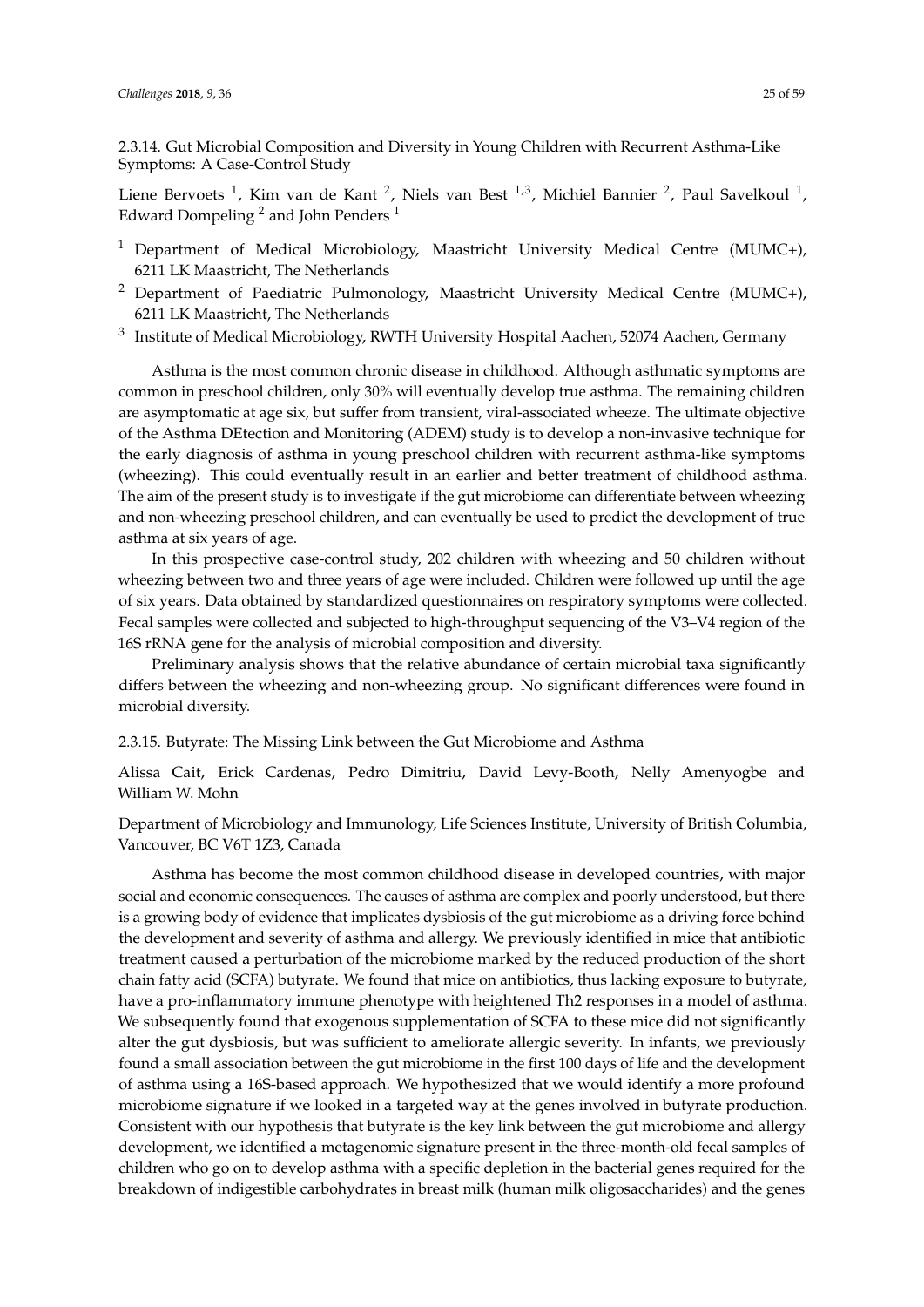required to ferment these into butyrate. Together, our data suggests that microbial-derived butyrate plays a pivotal role in the calibration and development of the infant immune system, and without this molecule, the immune system will polarize toward a Th2 inflammatory phenotype for life. This finding has potential practical applications in the prevention of asthma.

# *2.4. Session 4: Transgenerational Perspectives—Policy Meets Biology*

The following topics were presented as part of the session. While the abstracts are not all available, this session will be submitted as a separate publication in *Challenges*.

# 2.4.1. KEYNOTE: Transgenerational Perspectives of Environmental Impact

# Susanne Krauss Etchman

# Research Center Borstel, Leibniz Lung Center, 23845 Sülfeld, Germany

*No abstract available*: Dr. Krauss Etchman challenged the "traditional" concept that maternal exposures are largely the pathway to the transgenerational transmission of disease risk. She examined data that paternal influences are also significant in the early programming that determines offspring disease susceptibility in later life. She showed epidemiological evidence from Swedish famine years that suggests that germ cell susceptibility to reprogramming, and its subsequent effects on future generations' disease risk, is greatest during the slow growth period of preadolescence, including the ALSPAC (Avon Longitudinal Study of Parents and Children) study data showing that early paternal smoking is associated with greater body mass index (BMI) at nine years of age in sons, but not daughters. These effects may be more significant for exposures before the completion of puberty, implicating spermatogenesis and small RNAs. MicroRNAs control transcripts and are influenced by environmental stimuli. They are essential for development and spermatogenesis, and are likely to regulate gene expression post-fertilization. In animal models, sperm microRNAs can recapitulate phenotypes, and it is possible that sperm cell small RNAs could act as mediators of epigenetic inheritance. If this is the case, sperm cells could gather somatic information that is delivered to the next generation(s) as a mechanism of paternal programming.

2.4.2. Epigenetic Research: Building Maps for Predicting and Preventing Disease

# John W. Holloway

# University of Southampton, Southampton SO17 1BJ, UK

*No abstract available*: Dr. Holloway discussed the epigenetic processes that alter transcription without affecting the DNA sequence, allowing animals (including humans) to change gene expression in response to their environment. He explored examples of how early life exposures (such as maternal smoking) can shape the offspring epigenome, and how these effects may still be evident in the epigenome decades later. He also showed examples of how the early life epigenome can predict childhood phenotype, namely food allergies. There are also emerging examples of how the epigenome lies on the causal pathway between early environment and disease (such as the relationship between maternal B12 and childhood IQ). He also identified important unanswered questions, such as:

- Does the methylome interact with the genome to determine disease?
- If so, what exposures determine the methylome?
- Can the epigenome be modified by postnatal exposures (treatments)?
- What is the mechanism and the key susceptibility windows for inter/transgenerational effects?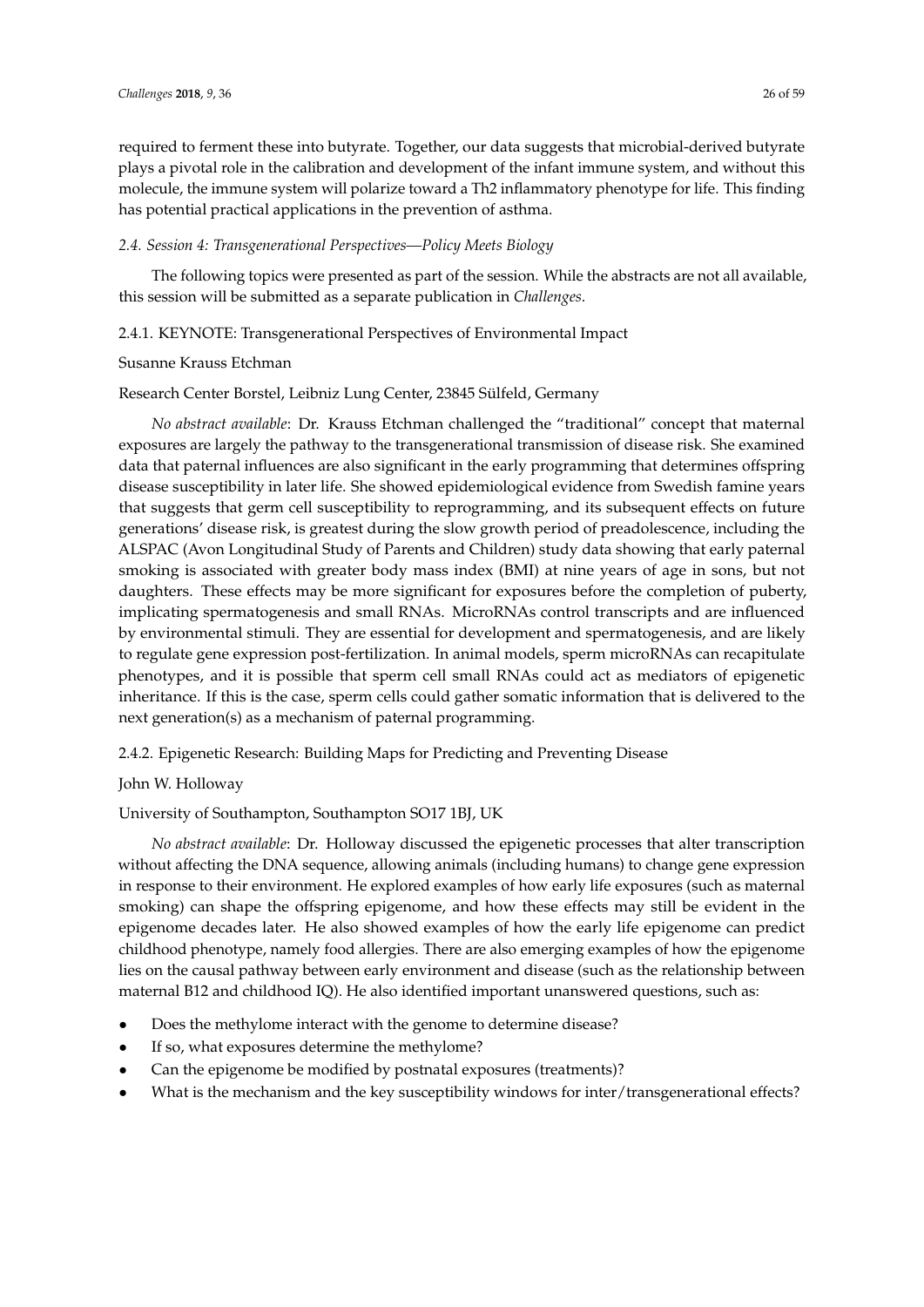2.4.3. Preconception Maternal Helminth Infection Transfers via Nursing Long-Lasting Cellular Immunity against Helminths to Offspring

Matthew Darby <sup>1</sup>, Benjamin Dewals <sup>2</sup>, Dunja Mrjden <sup>1</sup>, Claire Mackowiak <sup>3</sup>, Delphine Sedda <sup>3</sup>, Donald Nyangahu <sup>1</sup>, Heather Jaspan <sup>1,4</sup>, Murray Selkirk <sup>5</sup>, Kai Toellner <sup>6</sup>, Valerie Quesniaux <sup>3</sup>, Bernhard Ryffel <sup>3</sup>, Adam F. Cunningham <sup>6</sup>, Frank Brombacher <sup>1,7,\*</sup> and William G. C. Horsnell <sup>1,3,6,\*</sup>

- <sup>1</sup> Institute of Infectious Disease and Molecular Medicine and Division of Immunology, University of Cape Town 7925 & South African Medical Research Council, Cape Town 8001, South Africa
- <sup>2</sup> Fundamental and Applied Research in Animals and Health (FARAH), Immunology-Vaccinology, Faculty of Veterinary Medicine (B43b), University of Liège, 4000 Liège, Belgium
- <sup>3</sup> Laboratory of Molecular and Experimental Immunology and Neurogenetics, UMR 7355, CNRS-University of Orleans and Le Studium Institute for Advanced Studies, Rue Dupanloup, 45000 Orléans, France
- <sup>4</sup> Seattle Children's Research Institute and Departments of Pediatrics and Global Health, University of Washington, Seattle, WA 98105, USA
- <sup>5</sup> Department of Life Sciences, Imperial College London, South Kensington Campus, London SW7 2AZ, UK
- $6$  Medical Research Council Centre for Immune Regulation, School of Immunity and Infection  $\&$ Institute of Microbiology and Infection, University of Birmingham, Birmingham B15 2TT, UK
- <sup>7</sup> International Centre for Genetic Engineering and Biotechnology, Cape Town 7925, South Africa
- \* Corresponding author

Maternal immune transfer via nursing is the most significant source of protection from infection in early life. However, whether maternal transfer of immunity by nursing can permanently alter offspring immunity is poorly understood. We identify in this study maternal immune imprinting of offspring nursed by mothers who had a preconception helminth infection. Here, the nursing of pups by helminth-exposed mothers transferred protective cellular immunity to these offspring against helminth infection. Notably, this protection was associated with the systemic development of protective Th2 T cell populations, which corrected susceptibility to this infection in Th2-impaired IL-4R-/offspring. Protection from infection was also maintained into maturity and associated with incorporation (via nursing) by the offspring of maternally derived Th2-competent CD4 T cells. Therefore, our data reveals that maternal exposure to a globally common source of infection prior to pregnancy provides long-term nursing-acquired immune benefits to offspring by the incorporation and maintenance of maternally derived pathogen experienced lymphocytes.

2.4.4. Where Do We Focus Resources for the Future: Early Puberty as a Window for Improving Policy and Practice

# Cecilie Svanes

Centre for International Health, University of Bergen, 5007 Bergen, Norway

*Abstract not available*: Dr. Svanes discussed the developmental origins of health and disease paradigm (DOHaD) for its potential to have a global influence on policy and practice, giving a practical example of obesity. Obesity in pregnancy is associated with poorer pregnancy outcomes and offspring health. Identifying susceptible time windows may have consequences for policy and practice, including more specific programs that aim at caring for these high-risk pregnancies. Furthermore, it needs to be recognized that some of the risk might possibly be caused by obesity in susceptible time windows in the mother and father before pregnancy. She concluded that:

• Mechanistic studies and first human studies suggest that **early puberty** may be an important susceptibility window for personal and offspring health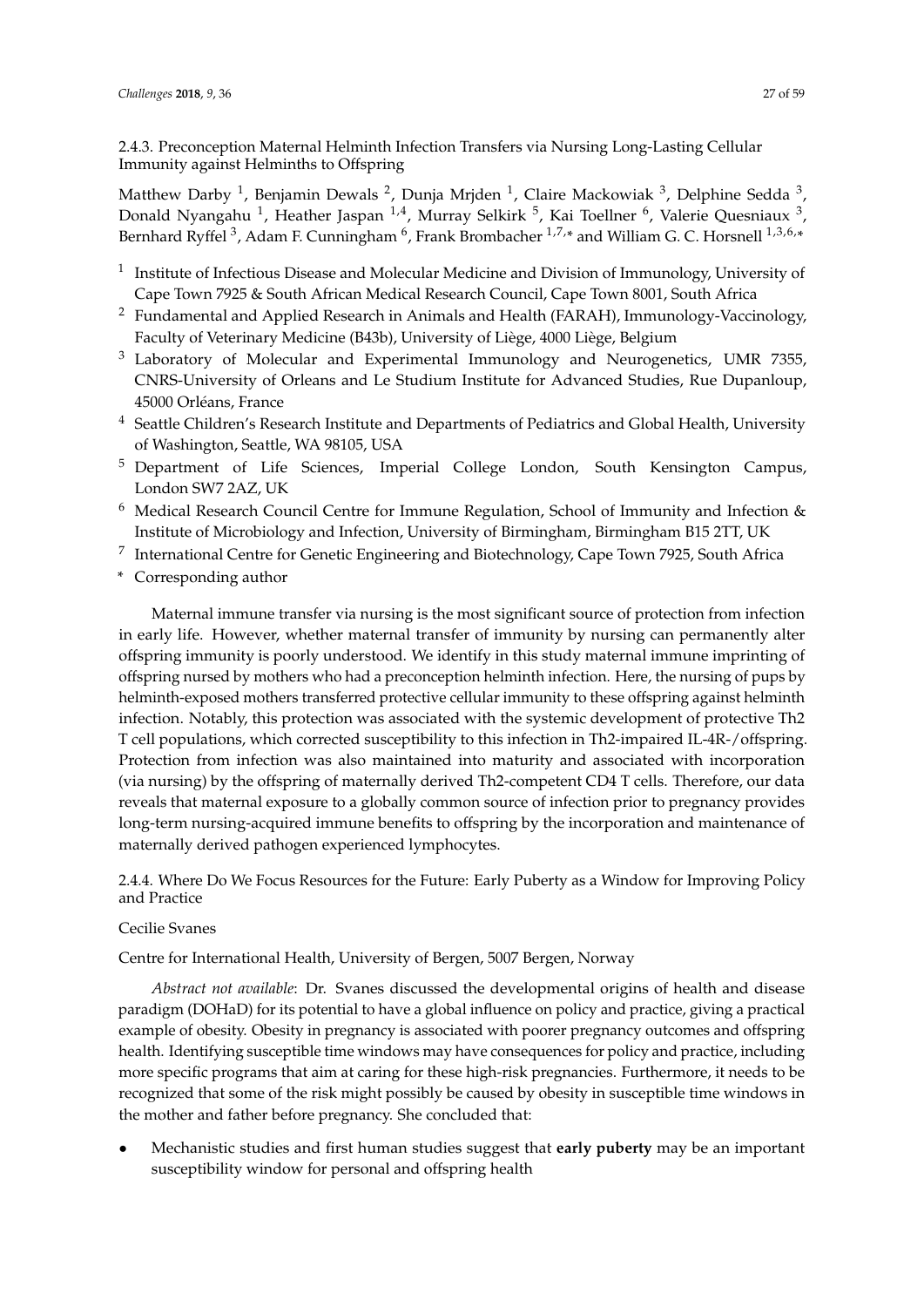- We need further research, including mechanistic studies, experimental mice studies, human studies, exposures/outcomes, and behavioral research.
- Policy and practice may need profound changes—i.e., more focused resources on school health services

#### *2.5. Session 5: Mind and Body—Links between Emotion and Immunity*

2.5.1. Mindfulness Meditation and Health: Emotion, Stress, and Inflammatory Pathways

#### Emily K. Lindsay

University of Pittsburgh, Pittsburgh, PA 15260, USA

Stress and loneliness are well-established psychosocial risk factors for poor health and early mortality, while positive emotions and social relationships have health-protective effects. Interventions that mitigate these psychosocial risk factors and boost protective resources could have important health implications. Mindfulness interventions, which train people to monitor the present-moment experience with an orientation of acceptance and equanimity, have been associated with improvements in a wide range of mental and physical health outcomes. Less is known about the active mechanisms driving these effects. We have theorized that mindfulness interventions exert their effects on health through stress-buffering pathways [1], and that acceptance is a critical emotion regulation mechanism underlying these reductions in stress [2].

We conducted a randomized controlled trial to explore these predictions [3]. First, 153 stressed community adults were randomly assigned to complete one of three structurally equivalent 14-lesson smartphone interventions: (a) mindfulness training with instruction in both attention monitoring and acceptance skills, (b) mindfulness training with instruction in attention monitoring skills only, or (c) active control training. By dismantling mindfulness interventions into their active components, this study provides novel experimental evidence that acceptance training is a central mechanism of mindfulness interventions for reducing biological stress reactivity and daily life loneliness, as well as for boosting positive emotions and increasing social engagement in daily life. Overall, accumulating evidence suggests that mindfulness interventions may be beneficial for health, and that acceptance training is particularly important for changing one's perspective in ways that mitigate psychosocial risk factors and boost protective resources.

#### **References**

- 1. Creswell, J.D.; Lindsay, E.K. How does mindfulness training affect health? A mindfulness stress buffering account. *Curr. Direct. Psychol. Sci.* **2014**, *23*, 401–407.
- 2. Lindsay, E.K.; Creswell, J.D. Mechanisms of mindfulness training: Monitor and Acceptance Theory (MAT). *Clin. Psychol. Rev.* **2017**, *51*, 47–59.
- 3. Lindsay, E.K.; Young, S.; Smyth, J.; Brown, K.W.; Creswell, J.D. Learning acceptance lowers stress reactivity: Dismantling the components of mindfulness training in a randomized controlled trial. *Psychoneuroendocrinology* **2018**, *87*, 63–73.

2.5.2. Positive Emotions and Immunity: The Anti-Inflammatory Effects of Positivity for Health and Resilience

#### Jennifer Stellar

University of Toronto, Toronto, ON M5S 3H7, Canada

*No abstract available*: Dr. Stellar is among a growing group of researchers who argue that our emotions are an important predictor of health and well-being. The majority of the past work on emotions has focused on the impact of *negative* emotion. This has been valuable, because we now better understand the detrimental effects of negative emotion; it has been a catalyst for the development of interventions to reduce negative affect. However, there has been a lack of focus on positive emotions,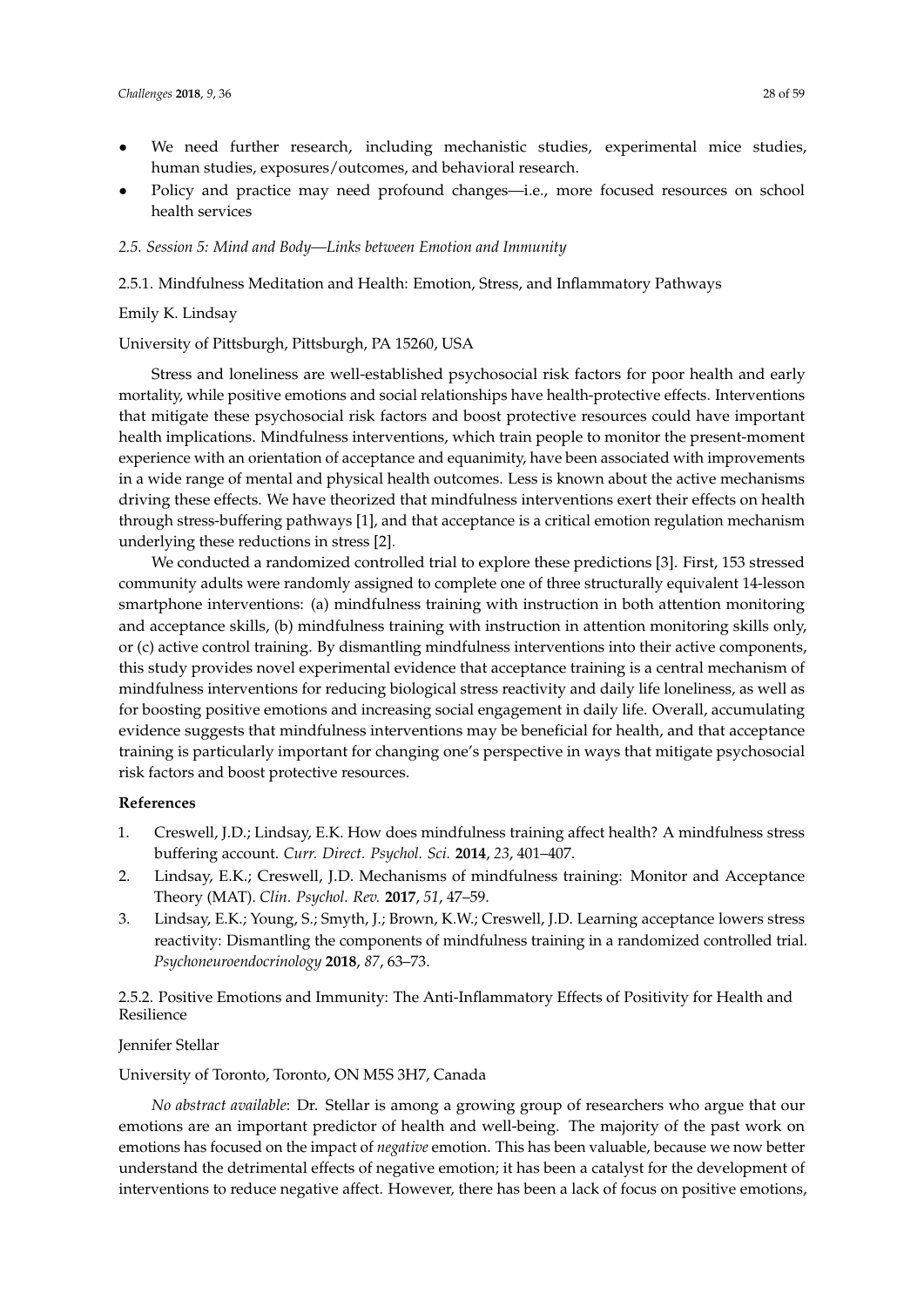and thus on understanding their independent effects on health and well-being. There is now a new field of research to investigate the biological pathways between positive emotion and health, including through the immune system; specifically, through modulating pro-inflammatory cytokines. Studies are now showing that positive emotions predict lower levels of pro-inflammatory cytokines (IL-6) in human studies. This has been replicated and extended to show that specific positive emotions were particularly good predictors of lower IL-6; particularly joy, contentment, pride, and awe. The emotion of awe consistently showed the strongest protective relationship with IL-6. Awe is "a combination of wonder and amazement inspired by authority or by the sacred or sublime". Most people report experiencing awe in response to the beauty of nature, inspiring people, art and music, religious and spiritual experiences, and even having big ideas. Despite the diversity of experiences that elicit awe, there are common themes. It occurs when we encounter something vast and grand that challenges your view of the world, and it makes us feel more interconnected with the world and others in it. She concluded:

- 1. Take time to feel positive emotions
- 2. Awe is not a luxury, it's important for health
- 3. Nature is a great way to feel awe.

2.5.3. The Influence of Aussie Optimism Mental Health Promotion Programs on Inflammatory Markers for Children Aged 0–5 Years

Natalie Baughman, Rosanna Rooney, Elizabeth Izett and Robert Kane

Curtin University, Bentley, Perth, WA 6102, Australia

Prevalence rates for mental health disorders are increasing and the age of first onset is decreasing, with many more mental health difficulties observed in children than ever before. The burden associated with mental health difficulties is enormous, particularly when they first appear in childhood and are left to persist into adulthood. As such, prevention programs have been developed to improve mental health and well-being so that mental health disorders may be avoided. It is now known that many mental health disorders have their origins in childhood, with early experiences and environmental conditions contributing significantly to health and well-being outcomes in the lifespan. This new knowledge provides an opportunity to intervene earlier than adolescence, as had been previously deemed appropriate.

Successful prevention strategies have included the development of social, emotional, and cognitive skills in both universal and targeted samples utilizing cognitive behavioral therapy approaches. Reductions in depressive and anxiety symptoms, increases in prosocial behaviors, emotion knowledge, internalizing behaviors, and to some extent reductions in externalizing behaviors are among the assessed outcomes in studies using these strategies with the Aussie Optimism programs. However, more recently, the connection between mental and physical health has been studied, with important discoveries linking emotion experiences with physiological changes, such as inflammatory markers. This paper describes the development of new Aussie Optimism intervention programs for infants and young children up to the age of five and their parents/carers, which includes the assessment of inflammatory markers in the children before and after an intervention that aims to promote mental health and well-being.

2.5.4. Exploring the Gut–Brain Axis and the Role of Probiotics

#### Paul Forsythe

Department of Medicine, McMaster University, The McMaster Brain-Body Institute and Firestone Institute for Respiratory Health, St. Joseph's Healthcare Hamilton, Hamilton, ON L8N 4A6, Canada

In the body, the maintenance of optimal fitness and defense against external threats is maintained by the coordinated action of the nervous, immune, and endocrine systems. Relatively recently, it has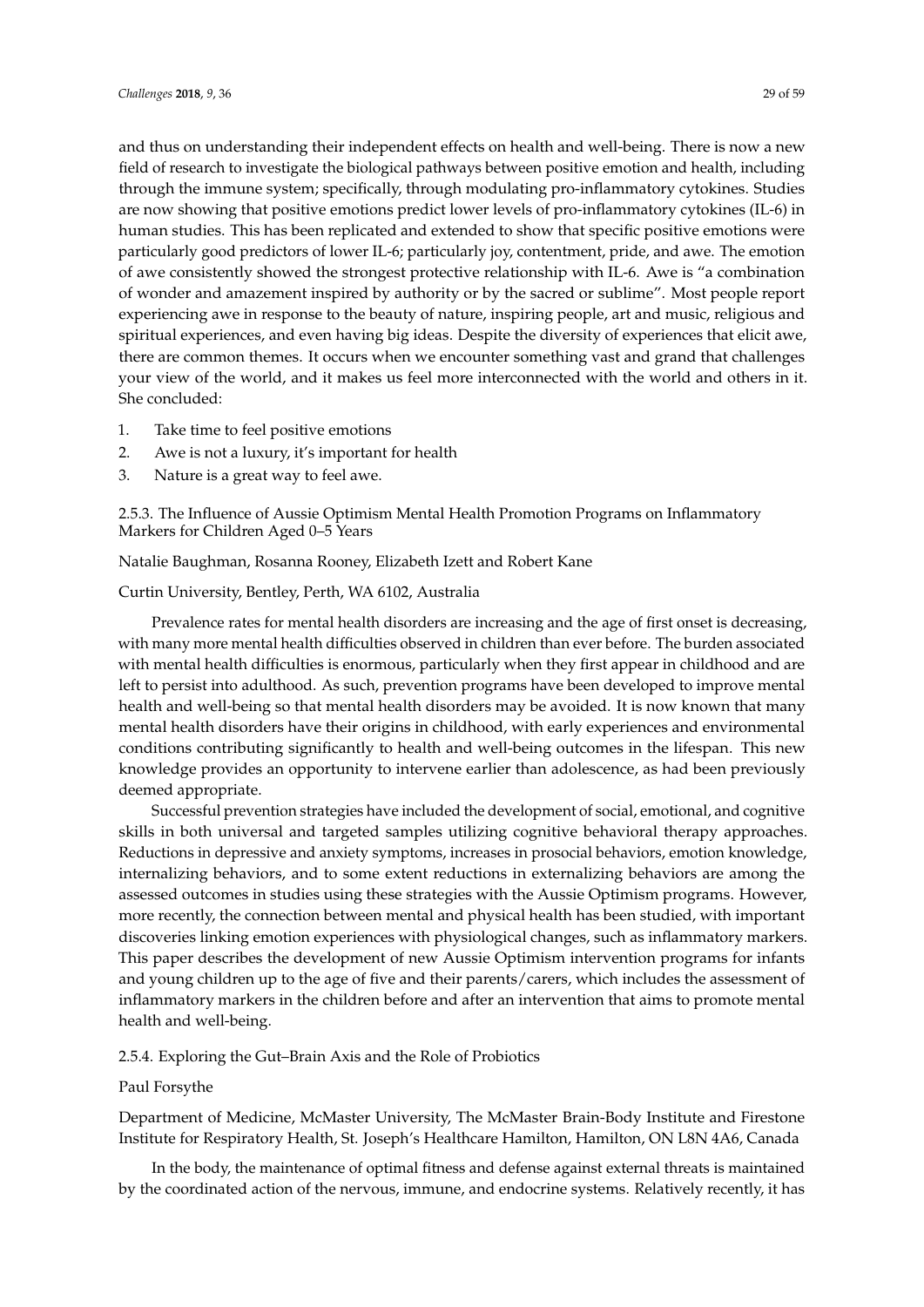emerged that host-associated microbes are important modulators of this neuroimmunoendocrine supersystem, influencing individual components and communication between components.

The major site of interaction between microbes and the neuroimmunoendocrine supersystem is the gastrointestinal tract, where the highest concentration of immune cells in the body and a network of 200–600 million neurons come into contact with the trillions of bacteria, fungi, and viruses that constitute the human gut microbiota. The influence of the gut microbiota extends beyond the gastrointestinal tract, modulating systemic immunity and altering the activity of the peripheral and central nervous systems. The influence of gut microbes on the central nervous system results in changes in brain chemistry function and behavior, and indicates the existence of a microbiota–gut–brain axis [1].

Despite the complexity of the gut microbiota, exposure to a single microbial strain can alter brain neurochemistry, resulting in anxiolytic and antidepressant-like effects and protect against certain stress-induced changes in immunity, brain function, and behavior [2,3]. It has also demonstrated that clinically relevant doses of penicillin in early life induce long-term effects. In addition to disrupting the gut microbiota, penicillin increases brain cytokine levels and alters behavior, leading to increased anxiety-like behaviors and impaired sociability [4].

This work suggests the potential role of early-life antibiotic use in the development of neuropsychiatric disorders, and effects that may be attenuated by beneficial bacteria. It also indicates the possibility of microbe-based interventions for stress-related disorders.

#### **Suggested Reading**

- 1. Forsythe, P.; Kunze, W.; Bienenstock, J. Moody microbes or fecal phrenology: what do we know about the microbiota-gut-brain axis? *BMC Med.* **2016**, *19*, 58.
- 2. Janik, R.; Thomason, L.A.M.; Stanisz, A.M.; Forsythe, P.; Bienenstock, J.; Stanisz, G.J. Magnetic resonance spectroscopy reveals oral Lactobacillus promotion of increases in brain GABA, N-acetyl aspartate and glutamate. *Neuroimage* **2016**, *125*, 988–995.
- 3. Bharwani, A.; Mian, M.F.; Surette, M.G.; Bienenstock, J.; Forsythe, P. Oral treatment with Lactobacillus rhamnosus attenuates behavioural deficits and immune changes in chronic social stress. *BMC Med.* **2017**, *15*, 7.
- 4. Leclercq, S.; Mian, F.M.; Stanisz, A.M.; Bindels, L.B.; Cambier, E.; Ben-Amram, H.; Koren, O.; Forsythe, P.; Bienenstock, J. Low-dose penicillin in early life induces long-term changes in murine gut microbiota, brain cytokines and behavior. *Nat. Commun.* **2017**, *8*, 15062.

2.5.5. Probiotics in Pregnancy and Postnatal Depression

Kristin Wickens, Ed Mitchell and Julian Crane

University of Otago, Wellington 6242, New Zealand

Empirical treatment with probiotics preceded the current worldwide interest in the microbiomes and their effects on many aspects of health. In a series of birth randomized controlled trials, we have examined the effects of two probiotics: L rhamnosus HN001 and B Lactis HN019. L rhamnosus HN0001 has shown significant protective effects against eczema from birth to age 11 years, and some evidence of a reduction in both atopic sensitization and asthma in later childhood. B lactis HN019 had no significant effects. In a separate study, L rhamnosus HN001 has shown a protective effect against gestational diabetes and reduced postnatal depression. The mechanism of these effects await elucidation.

2.5.6. Assessment of Brain-Derived Neurotrophic Factor in Hair to Study Stress Responses: A Pilot Investigation

Hani Harb <sup>1,2</sup>, Marcela González-de-la-Vara <sup>3,4</sup>, Lara Thalheimer <sup>4</sup>, Undine Klein <sup>4</sup>, Harald Renz <sup>1</sup>, Matthias Rose  $^5$ , Johannes Kruse  $^3$ , Daniel Piotr Potaczek  $^1$  and Eva Milena Johanne Peters  $^{4,5}$ 

<sup>1</sup> Institute of Laboratory Medicine and Pathobiochemistry, Molecular Diagnostics, Philipps University Marburg, Research Facility at ZTI, Hans-Meerwein-Strasse 3, 35043 Marburg, Germany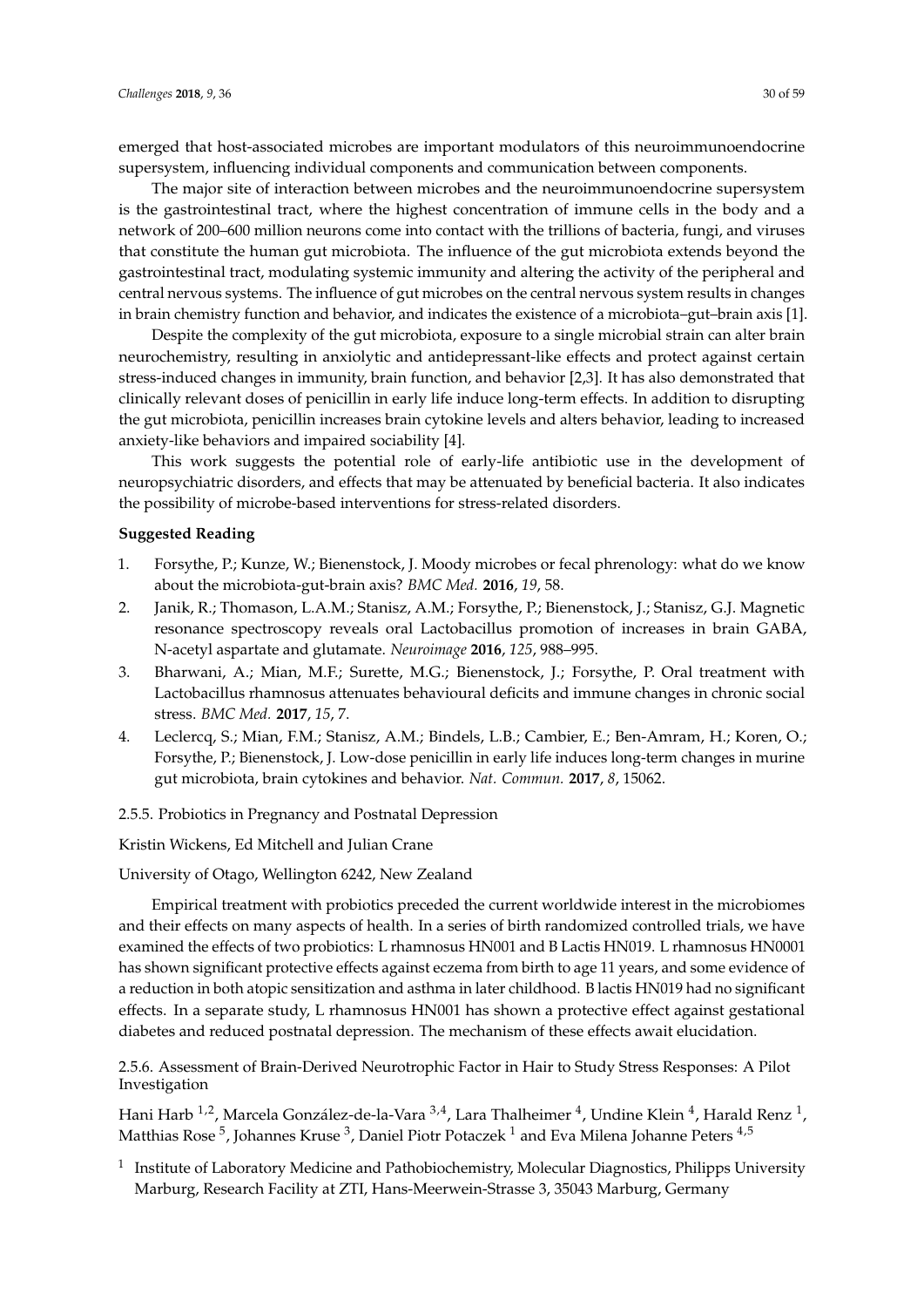- <sup>2</sup> Harvard Medical School Division of Immunology The Boston Children's Hospital, Boston, MA 02115, USA
- <sup>3</sup> Department of Ethology, Wild Life and Laboratory Animals, Faculty of Veterinary Medicine, Universidad Nacional Autónoma de México, Avenida Universidad 3000, 04510 Mexico City, Mexico
- <sup>4</sup> Psychoneuroimmunology Laboratory, Department of Psychosomatics and Psychotherapy, University of Gießen, Aulweg 123, D-35385 Gießen, Germany
- <sup>5</sup> Charité Center 12 Internal Medicine and Dermatology, Division for General Internal Medicine, Psychosomatics and Psychotherapy, Psycho-Neuro-Immunology Skin Research Group, Universitätsmedizin Berlin, Charité Platz 1, D-19115 Berlin, Germany

To study pathogenic stress effects in health and disease, it is paramount to define easy access parameters for the non-invasive analysis of biological change in response to stress. Hair samples successfully provide this access for the study of hypothalamus–pituitary–adrenal axis (HPA) changes. In this study, we assess the hair expression and corresponding epigenetic changes of a neurotrophin that is essential for autonomic nervous system function and mental health: brain-derived neurotrophic factor (BDNF). In three independent studies in healthy academic volunteers (study I: German students, *N* = 36; study II, German academic population sample, *N* = 28; study III: Mexican students, *N* = 115), BDNF protein expression or BDNF gene (BDNF) histone acetylation was determined. Simultaneously, mental distress and distress-associated somatic complaints were assessed by self-report. In study I, we found a negative correlation between hair-BDNF protein level and hair-cortisol, as well as between hair-BDNF and somatic complaints, while hair-cortisol correlated positively with mental distress. In study II, we found a negative correlation between H4 histone acetylation at the BDNF gene P4-promoter and somatic complaints. Regression analysis confirmed the confounder stability of associations in both studies. In study III, we confirmed study I and found lower hair-BDNF protein levels in volunteers with high somatic complaints, who also reported higher mental distress during the end-of-term exams. The results indicate that BDNF protein levels can be detected in clipped hair and are associated with somatic complaints and stress in life. In addition, we concluded that plucked hair can provide material for the study of epigenetic changes in stress-affected tissues. These tools can prove valuable for future studies on distress, both under experimental and field conditions.

2.5.7. Mind and Body: Human Physicality in Personal and Planetary

#### Frank Forencich

*No abstract available*: Frank Forencich discussed the importance of mindful physicality for health. This physical awareness is more than exercise and activity, but rather is a form of connectivity and awareness of our environment and others. In particular, conscious physical awareness is part of our connection with natural environment. Technology culture had interfered with this relationship, and centered awareness on our brains over our bodies. This is a world of unique and often health-hostile conditions including artificial light, noise, abnormal social relationships, abnormal physical demands, and abnormal foods. The challenge is to bring our ancient inclinations into harmony with this new world. Here, there are also many lessons to learn from indigenous cultures.

2.5.8. Early Anesthetic Exposure and the Risk of Attention Deficit Hyperactive Disorder

Desiree Silva, Jason Tan, Ravisha Srinivas-Jois and Lyn Colvin

Telethon Kids Institute, University of Western Australia and Joondalup Health Campus, Joondalup 6027, Australia

**Background and aims:** Although attention deficit hyperactive disorder (ADHD) is predominantly a genetic condition, approximately 40% variance may be due to environmental factors. Early environmental factors that may result in inflammation include exposure to general anaesthetic, which can impact on brain development. Our study investigated the risk of early exposure to one or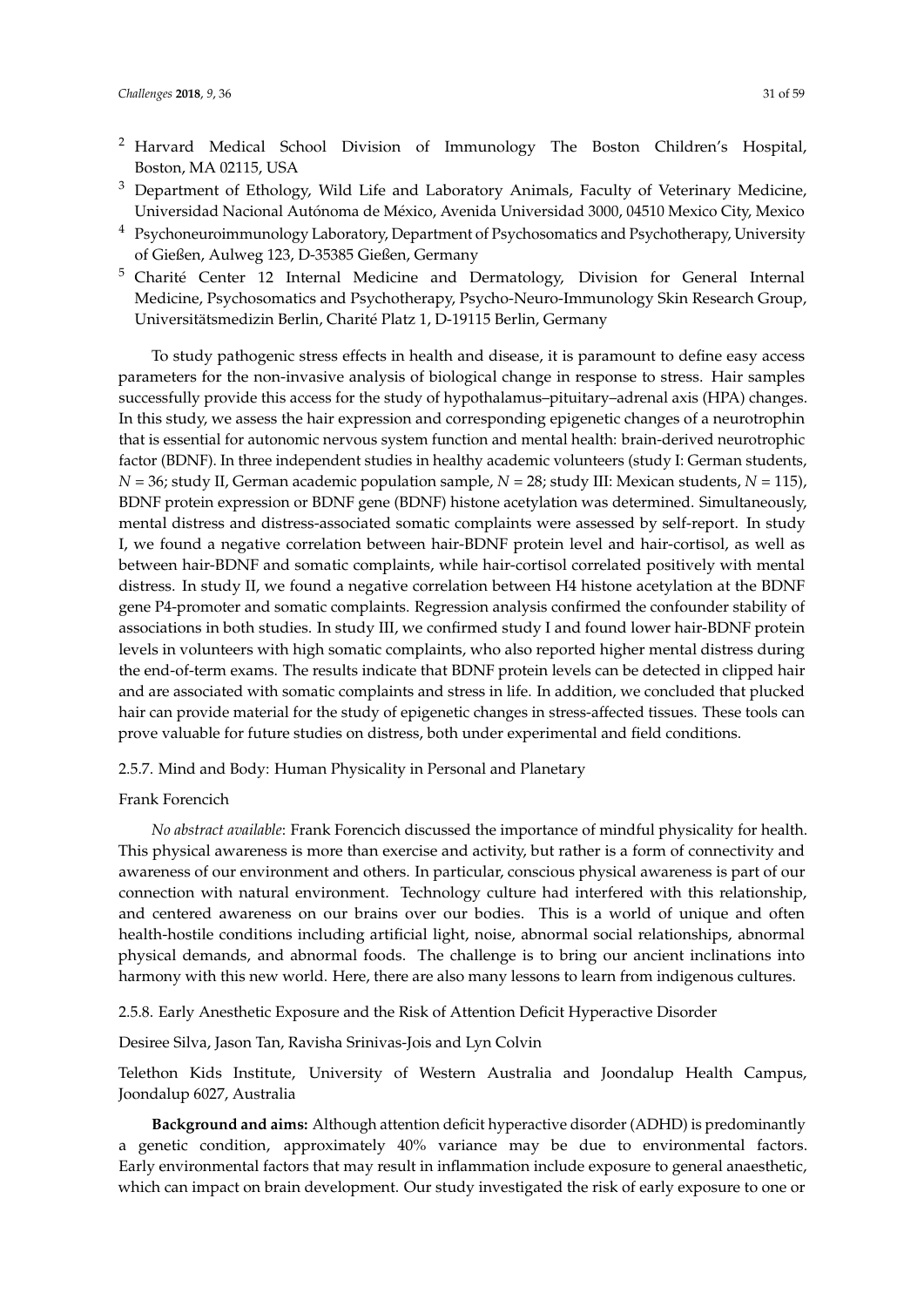more anaesthetics in children who were subsequently diagnosed and treated with stimulant medication for ADHD.

**Method:** Population information was collected on 10,850 non-Aboriginal children <18 years (cases) who had been prescribed stimulant medication in WA (Western Australia) for ADHD and were recorded on the Monitoring of Drugs Dependency System (MODDS). A stratified random sample of birth records with no linkage to MODDS formed a comparison group (25,240). Case and comparison records were linked to the Midwives Notification System and the Hospital Morbidity Database, which identified children who received an anaesthetic during their hospital admission. De-identified linked data files were provided for analysis.

**Results:** 23% of non-Aboriginal children who were subsequently diagnosed with ADHD and 16% of their non-ADHD counterparts had received a general anaesthetic under four years of age. Children who received one anaesthetic under four years of age had an increased risk of being diagnosed with ADHD compared with their non-ADHD counterparts (OR 1.40 (95% CI 1.31–1.50). Having one or more general anaesthetics under four years of age increased this risk almost twofold (OR 1.87; 95% CI 1.68–2.08) when adjusted for sex, maternal age, birth weight, marital status, socioeconomic status, and year of birth.

**Conclusions:** Although population studies are unable to show the causal direction of environmental exposures, there is evidence that early exposure to anaesthetic and multiple exposures may increase the risk of being diagnosed with ADHD. Inflammation during a general anaesthetic may be an important underlying environmental risk factor associated with a subsequent diagnosis of ADHD.

#### *2.6. Session 6: The Future of Food—Ultra-Processing Meets Nutritional Ecology*

#### 2.6.1. KEYNOTE: Healthy and Sustainable Diets for Humanity: Why Food Processing Matters

#### Jean-Claude Moubarac

#### Département de nutrition, Université de Montréal, Montreal, QC H3T 1J4, Canada

*No abstract available*: Dr. Moubarac discussed the role of food processing in the context of progressively more reductionist food 'science' and the politics of dietary advice. Food processing is now the main shaping force of the global food system, and the main determinant of the nature of diets and related states of health and well-being. Some level of food processing per se is beneficial and essential; however, ultra-processing is mostly detrimental to humanity, the microbiome, and the planet. He discussed the 'Nova food classification', which is based on the nature, extent, and purpose of food processing. Food processing, as understood by Nova, involves physical, biological, and chemical processes applied to foods after their separation from nature, and before they are submitted to culinary preparation (cleaning, peeling, seasoning, cooking, etc.) or prior to their consumption in the case of items that do not require culinary preparation. The Nova food classification defines foods as:

- 1. Unprocessed or minimally processed foods
- 2. Processed culinary ingredients
- 3. Processed foods; this recognized that food processing is beneficial when its purpose is to preserve foods and enable the handmade preparation of diverse and delicious meals. These foods are generally consumed at regular hours, in meals, at a table, and with company. This includes handmade culinary preparations
- 4. Ultra-processed food (UPF) products. This refers to industrial food and drink formulations made mostly from refined substances extracted or derived from foods and additives. Ingredients and production techniques reduce cost while making products convenient (durable and ready-to-eat) and hyper-attractive. These foods are marketed through sophisticated and aggressive marketing.

Ultra-processing replaces cooking and promotes consumption, because these foods are ready-to-consume and available throughout the day, between meals, on the go, as snacks, and are often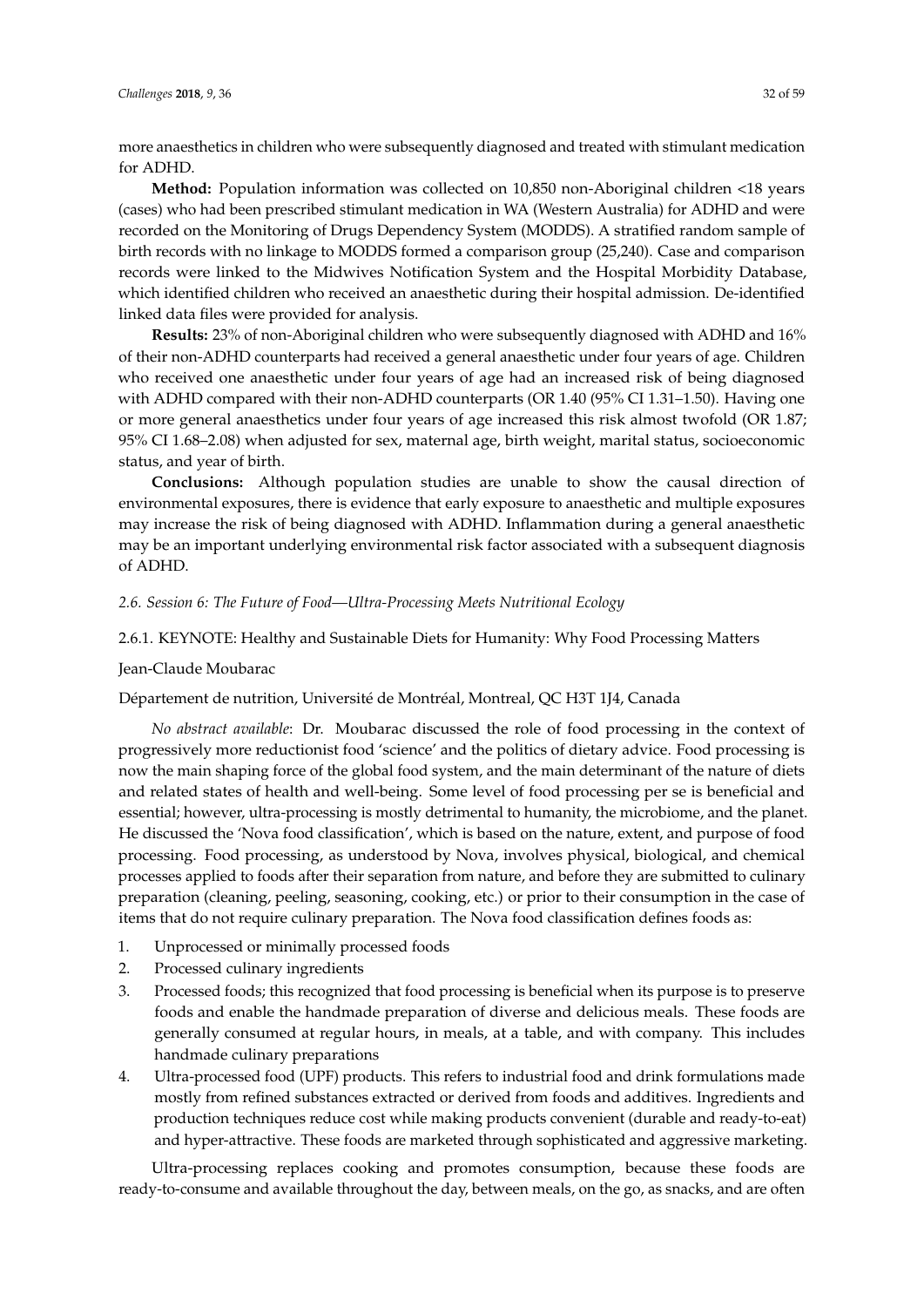consumed alone. UFP are typically high-energy density foods with increased levels of free sugars, sodium, saturated fats, and trans fats. They are also low in nutritional quality, vitamins, minerals, fiber, and protein. The obesogenic attributes of ultra-processed products are not necessarily captured by their nutritional profile. Dr. Moubarac discussed the clear evidence linking ultra-processed products to obesity and non-communicable diseases (NCDs), including how the annual sales per capita of UPF and drink products was associated with mean body mass index (BMI) scores in 12 Latin American countries between 2000–2009. The consumption of ultra-processed products affects the normal mechanisms that regulate appetite and behavioral control. A food system based on ultra-processed food consumption threatens food cultures and contributes directly to the climate crisis. This is not a failure of individual willpower. This is a failure of political will to take on big business. He concluded with dietary advice:

- Always prefer minimally processed foods and freshly handmade dishes made from them to ultra-processed foods
- Give preference to plant-based minimally processed foods
- Use salt, oils, and sugars in moderation, and explore other spices in culinary preparations.

2.6.2. KEYNOTE: The Nutrition Transition in Indigenous Populations from Flour, Sugar, and Lard to Ultra-Processed Foods

#### Noreen Willows

Department of Agricultural, Food, and Nutritional Science, University of Alberta, Edmonton, AB T6G 2P5 Canada

*No abstract available*: Dr. Willows discussed the transition from health-promoting subsistence lifestyles to Western-style ultra-processed foods (UFP) in indigenous populations. This includes a change from whole, minimally processed foods with high diversity (>550 plant species and >527 animal species consumed for food) to less diverse refined foods including refined wheat flour, sugar, salt, and lard. There are significant nutritional differences in domesticated versus wild animals (e.g., beef versus caribou, deer or moose; chicken versus wild geese) with more total fat and SFA (saturated fatty acids), less PUFA (polyunsaturated fatty acids) and MUFA (monounsaturated fatty acids), and fewer micronutrients such as iron. Similarly, there are differences in nutritional value in the transition from whole grains to refined grains, and from boiled lake fish to frozen fish sticks. There are also significant implications in terms of costs, requirements for potable water, and implications for cultural practices. Processed food is also associated with an increase in landfill waste, with the transition from organic, biodegradable, waste to non-biodegradable waste. Studies show that UPF contributed 53.9% of the dietary calories of First Nations peoples on reserves, which was mostly from: fast food and ready-to-eat dishes, commercial breads, carbonated energy and fruit drinks and fruit juices, deli and processed meats, and salty snacks. Nutrition transition resulting from colonization has been associated with: the diminished procurement of food from local food systems; increased sedentariness; a diminished stewardship of the land; disconnection from cultural practices; an increased intake of non-nutrient-dense store-bought foods and a decreased intake of whole foods; micronutrient inadequacies; an excess intake of sugar, sodium, and saturated fat; obesity; coronary artery disease; high blood pressure; type II diabetes; dental caries; and lower life expectancy.

The way forward is through indigenous food sovereignty movements and habitat restoration. This recognizes that indigenous communities have the right to preserve and practice their cultural traditions surrounding the production of food. This should ensure the allocation of adequate land for hunting, fishing, and gathering to protect, conserve, and restore indigenous food systems. It must address social determinants of health so that people can respond to their own needs for healthy indigenous foods. This is also needed to heal and reconcile relationships between indigenous peoples and stakeholders (Canadian citizens and their government).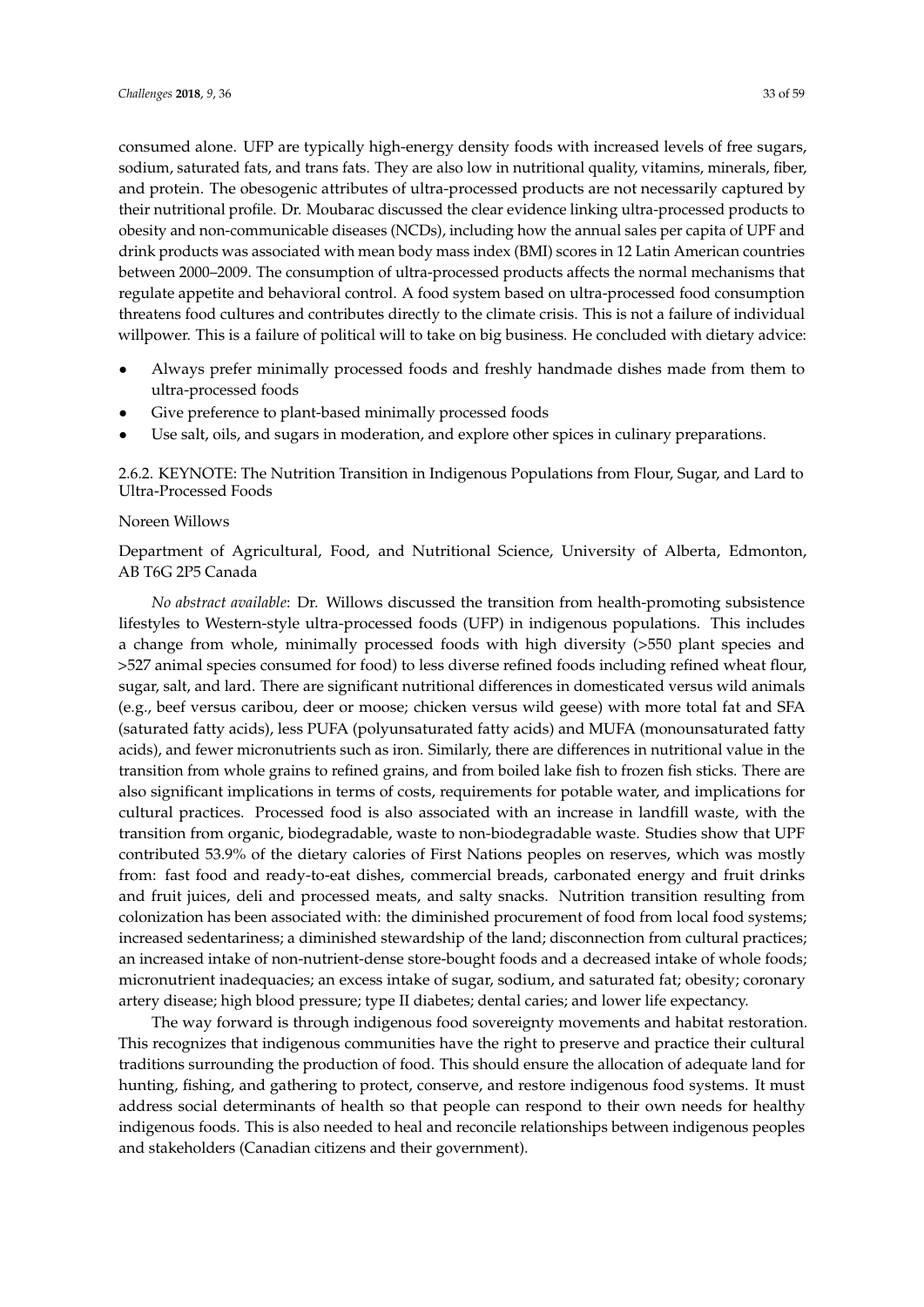2.6.3. The Western Lifestyle and Chronic Degenerative Diseases: Learning from the Diets and Lifestyles of Traditional Populations

#### Pedro Carrera-Bastos

Lund University, SE-221 00 Lund, Sweden

Chronic degenerative diseases, including cancer, coronary heart disease, stroke, hypertension, diabetes, osteoporosis, and autoimmune and neuropsychiatric diseases have reached epidemic proportions in virtually every country, but appear to be rare in various non-Westernized populations, which cannot be attributed to genetics or a low life expectancy, but rather to their traditional lifestyle, namely a diet composed of minimally processed whole foods, regular exercise, adequate sun exposure and sleep patterns, and low exposure to xenobiotics. Therefore, it is proposed that: (1) the underlying causes of most chronic degenerative diseases are the profound changes in diet and lifestyle that occurred after the Industrial Revolution and the Modern Age, which led to multiple pathophysiological changes; (2) in order to establish public health guidelines that help prevent those diseases, the common beneficial characteristics of the diets and lifestyles of traditional populations should be identified.

2.6.4. Influence of Sockeye Salmon Restoration on Syilx Well-being

Suzanne Johnson, Malek Batal, Noreen Willows, Rosanne Blanchet and Pauline Terbasket

University of British Columbia (Okanagan), University of Alberta, McGill University Montreal, QC H3A 0G4, Canada

After being almost extirpated, sockeye salmon has been brought back to the Okanagan River Sub-basin (of the Columbia River) system through the restoration efforts of the Syilx Okanagan Nation, to the extent that a social, ceremonial, and economic fishery has been revived. This presentation will provide an overview of the multifaceted approach to restoration that has addressed the determinants of health, including social, environmental, economic, and cultural continuity. Restoration efforts have included community leadership and engagement, active participation in regional water management and flow decisions, the design and development of fish passage over hydroelectric dams, river habitat restoration, ceremonial salmon fry release into rivers and lakes, and the cultural revitalization of social gatherings, ceremony, and N'syilxcen language transmission. Increased salmon abundance has supported food, social, and ceremonial needs and an anticipated transition to participatory fishery, economic pilot, and recreation initiatives that respect a sustainable food sovereignty and food security model.

Salmon is a crucial food source for the Syilx. The nutritional health benefits of salmon are well known. The omega-3 fatty acids found in salmon have a protective role against the development of cardiovascular diseases in indigenous populations. Salmon can also be considered a cultural keystone species, given its role as a food 'Chief' in key governing teachings of the Syilx. Thus, the existence of salmon is imperative for the continuation of language and cultural teachings, and its 'near loss' can be considered to have contributed to an 'ecological grief' resulting in poor health and depression in Syilx communities. The restoration of determinants of health, including culture, have also been shown to have a positive impact on physical health. A multimethods study is examining the determinants and outcomes of the reintroduction of Okanagan sockeye salmon. The study will also explore how the experiences of individuals participating in restoration efforts have contributed to Syilx well-being.

2.6.5. Mood Effects Associated with Switching to a Mediterranean Diet

Joris C. Verster <sup>1,2,3</sup>, Esther de Vries <sup>2</sup>, Marith van Schrojenstein Lantman <sup>1</sup>, Vera Hoebregts <sup>1</sup>, Marlou Mackus  $^1$ , Johan Garssen  $^{1,4}$  and Andrew Scholey  $^3$ 

<sup>&</sup>lt;sup>1</sup> Division of Pharmacology, Utrecht Institute for Pharmaceutical Sciences (UIPS), Utrecht University, 3512 JE Utrecht, The Netherlands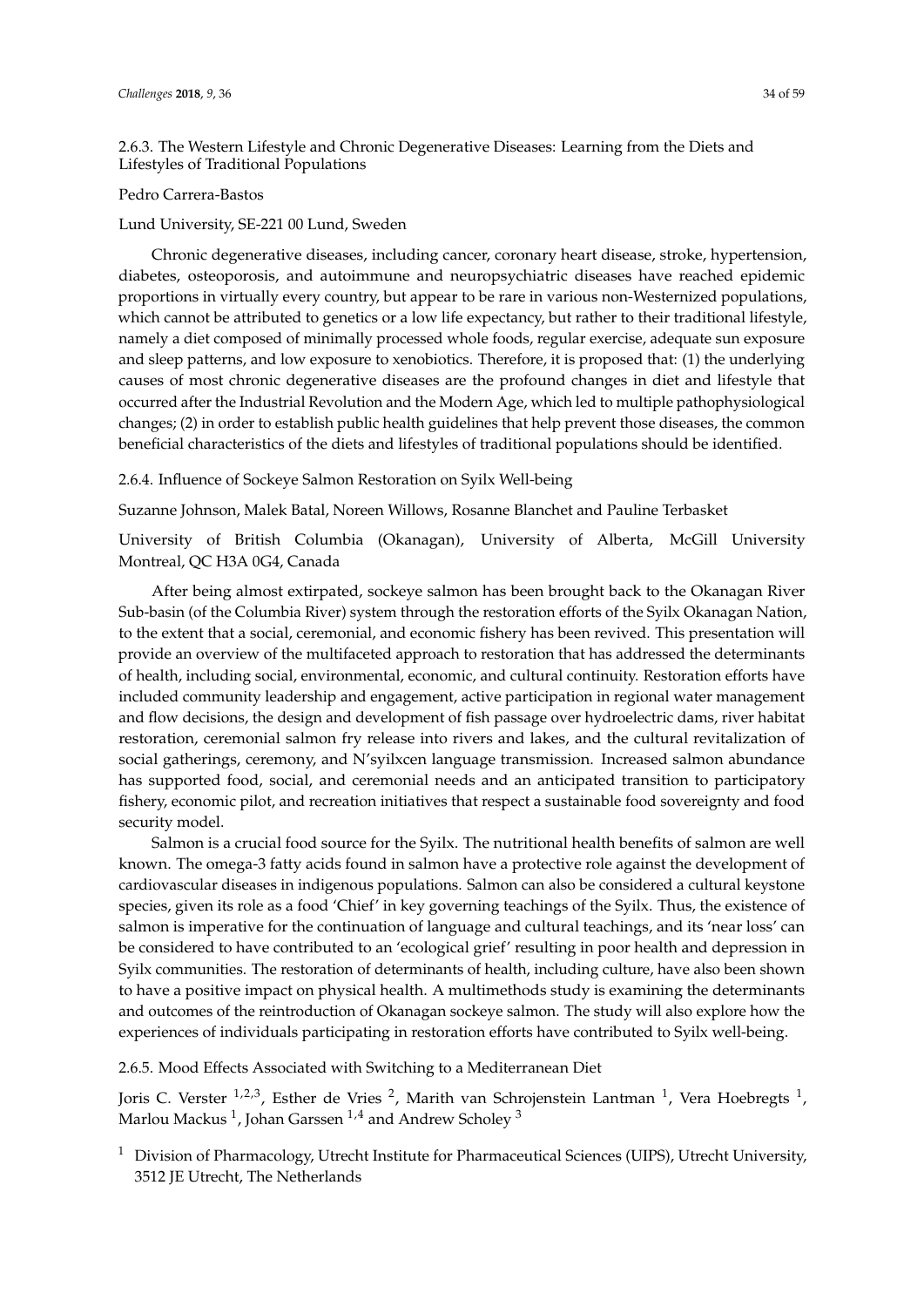- $^2$  Institute for Risk Assessment Sciences (IRAS), Utrecht University, 3512 JE Utrecht, The Netherlands
- <sup>3</sup> Centre for Human Psychopharmacology, Swinburne University, Melbourne 3122, Australia

<sup>4</sup> Nutricia Research, 3512 JE Utrecht, The Netherlands

**Introduction:** A Mediterranean diet is characterized by a higher intake of vegetables, fruits, and nuts, and a lower intake of meat and dairy products (except long-preservable cheeses) when compared to the "Western" diet. The purpose of this study was to examine the effects of a 10-day Mediterranean dietary intervention on mood.

**Methods:** *N* = 53 young female adults, aged 22.3 (3.6) years old, were randomly assigned to a control group or a dietary intervention group. Those who received the intervention had to adhere to the Mediterranean diet for 10 days. Both groups completed a daily food diary. Mood assessments were made on Day 1, Day 5, and Day 10, including the Bond–Lader visual analogue scales (VAS) scales assessing alertness, calmness, and being content, and the Profiles of Mood States (POMS) questionnaire, including subscales on tension/anxiety, anger/hostility, fatigue/inertia, vigor/activity, confusion/bewilderment, and a total mood disturbances score. Pre-intervention and post-intervention mood data within the Mediterranean diet group and within the control group were compared.

**Results:** Relative to Day 1, in the Mediterranean diet group on Day 10, scores on the POMS subscales of tension/anxiety, anger/hostility, fatigue/inertia, confusion/bewilderment, and the total mood disturbances score were significantly lower ( $p < 0.05$ ), whereas vigor/activity scores were significantly higher (*p* < 0.05). In line, Bond–Lader VAS scale scores on alertness and being content were significantly higher on Day 10 in the Mediterranean diet group (*p* < 0.05). No significant pre-treatment and post-treatment differences were seen in the control group.

**Conclusions:** A Mediterranean diet for just 10 days is associated with significant positive mood effects, including significantly increased levels of alertness being content, and increased vigor/activity, and reduced feelings of anxiety, anger, fatigue, and confusion.

2.6.6. Plasmacytoid Dendritic Cells Protect from Viral Bronchiolitis and Asthma through Semaphorin 4a-Mediated T Reg Expansion

#### Simon Phipps

Respiratory Immunology, QIMR Berghofer Medical Research Institute, Brisbane City, QLD 4006, Australia

Respiratory syncytial virus bronchiolitis is a major independent risk factor for subsequent asthma, but the causal mechanisms remain obscure. We identified that transient plasmacytoid dendritic cell (pDC) depletion during primary pneumovirus infection alone predisposed patients to severe bronchiolitis in early life and subsequent asthma in later life after reinfection. pDC depletion ablated interferon production and increased viral load; however, the heightened immunopathology and susceptibility to subsequent asthma stemmed from a failure to expand functional neuropilin-1+ regulatory T (T reg) cells in the absence of pDC-derived semaphorin 4A (Sema4A). In adult mice, pDC depletion predisposed patients to severe bronchiolitis only after antibiotic treatment. Consistent with a protective role for the microbiome, the treatment of pDC-depleted neonates with the microbial-derived metabolite propionate promoted Sema4A-dependent T reg cell expansion, ameliorating both diseases. In children with viral bronchiolitis, nasal propionate levels were decreased and correlated with an IL-6high/IL-10 low microenvironment. We highlight a common but age-related Sema4A-mediated pathway by which pDCs and microbial colonization induce T reg cell expansion to protect against severe bronchiolitis and subsequent asthma.

2.6.7. Large-Scale Retrospective Analyses of Fetal Ultrasound Parameters: a Novel Tool for DOHaD-Related Research

Pradeeba Sridar  $^1$ , Ashnil Kumar  $^1$ , Jinman Kim  $^1$ , Ann Quinton  $^2$  and Ralph Nanan  $^2$ 

<sup>1</sup> School of Information Technology, The University of Sydney, Sydney, NSW 2006, Australia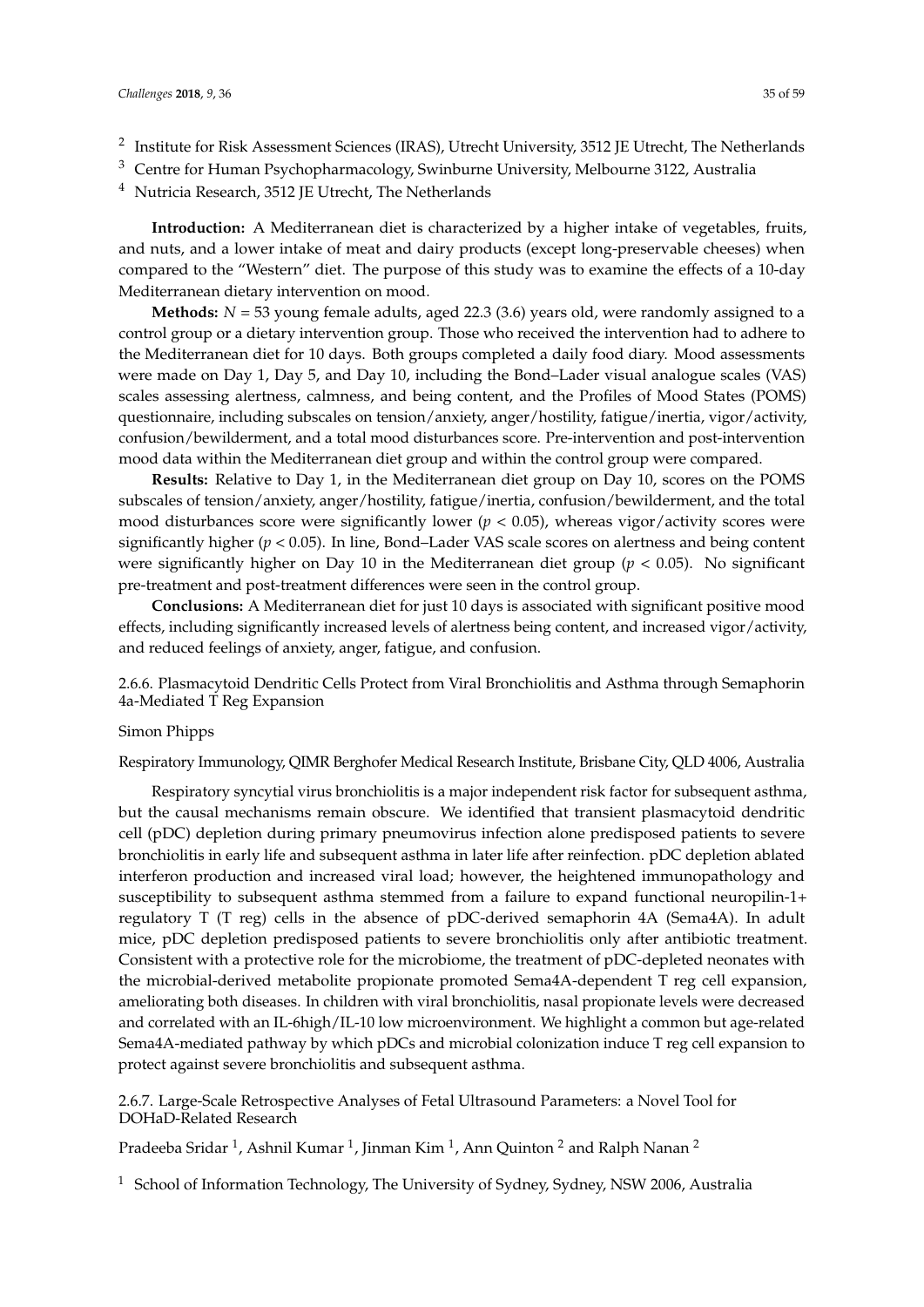# <sup>2</sup> Sydney Medical School, The University of Sydney, Sydney 2006, Australia

**Abstract:** For a multitude of practical and ethical reasons, access to fetal parameters represents a major challenge in research on the *Developmental Origins of Health and Disease* (DOHaD). Routine antenatal ultrasound images harbor a rich and predominantly untapped source of information relating to the developing fetal immune, metabolic, and central nervous systems. Hence, the utilization of automated image processing and machine learning (artificial intelligence)-based analytic tools enable large-scale retrospective analyses of fetal organ size and structures from existing large data repositories of ultrasound images.

With this unique approach, we aim to correlate parameters obtained on ultrasound images with perturbations in the antenatal period as well as with health outcomes later in life. The reliability of such analyses depends on the accurate identification and measurement of anatomical structures in ultrasound images of different organ and acquisition view planes. However, manual identification and measurement is a time-consuming process requiring expert sonographers with a considerable risk of interobserver and intraobserver variability. We designed an automated technique to accurately identify ultrasound fetal planes through state-of-the-art machine learning algorithms. Furthermore, we have automated measurements of fetal biometrics through shape modeling and computer vision algorithms. The development of these automated tools can be envisaged as a computerized system to support the retrospective analysis of fetal structures from 2D B-mode US images. To date, we have performed several stages of preliminary clinical and engineering experiments. In our next phase, we will demonstrate that this method will be useful for analyzing fetal development measurements on a large scale, and explain how these automatically derived imaging parameters can be correlated to antenatal and postnatal parameters.

2.6.8. Cluster Analysis of Factors Influencing Food Sensitization and Food Allergy in Urban and Rural African Children Requested

#### Mike Levin

University of Cape Town, Cape Town 8001, South Africa

SAFFA (South African Food sensitisation and Food Allergy) is a study that compares patterns of allergic sensitization between rural and urban communities in South Africa. He presented the significant differences in urban:rural aeroallergen sensitization (13.1% versus 3.8%) and in food sensitization (11.54% versus 4.8%). These are likely to be multifactorial, including different environmental conditions, delivery methods, cooking and heating methods, parental smoking, contact with domestic and farm animals, infections, tuberculosis, and the use of antibiotics. Further studies are planned to examine the relative contributions of different risk (and protective) factors in urban and rural environments with excess risk modeling.

2.6.9. Development of a Dietary Screening Questionnaire to Predict Excessive Weight Gain in Pregnancy

Laufey Hrolfsdottir <sup>1</sup>, Ingibjorg Gunnarsdottir <sup>1</sup>, Bryndis E. Birgisdottir <sup>1</sup>, Ingibjörg Th Hreidarsdottir <sup>2</sup>, Hildur Hardardottir <sup>2,3</sup>, Ingibjorg Gunnarsdottir <sup>1</sup> and Thorhallur I. Halldorsson <sup>1,4</sup>

- <sup>1</sup> Unit for Nutrition Research, Landspitali University Hospital and Faculty of Food Science and Nutrition, University of Iceland, 101 Reykjavik, Iceland
- <sup>2</sup> Department of Obstetrics and Gynecology, Landspitali University Hospital, 101 Reykjavík, Iceland
- <sup>3</sup> Faculty of Medicine, University of Iceland, 101 Reykjavík, Iceland
- <sup>4</sup> Centre for Fetal Programming, Department of Epidemiology Research, Statens Serum Institut, 2300 Copenhagen, Denmark

Excessive gestational weight gain (GWG) is a risk factor for several adverse pregnancy outcomes, including macrosomia. Diet is one of few modifiable risk factors identified. However, most dietary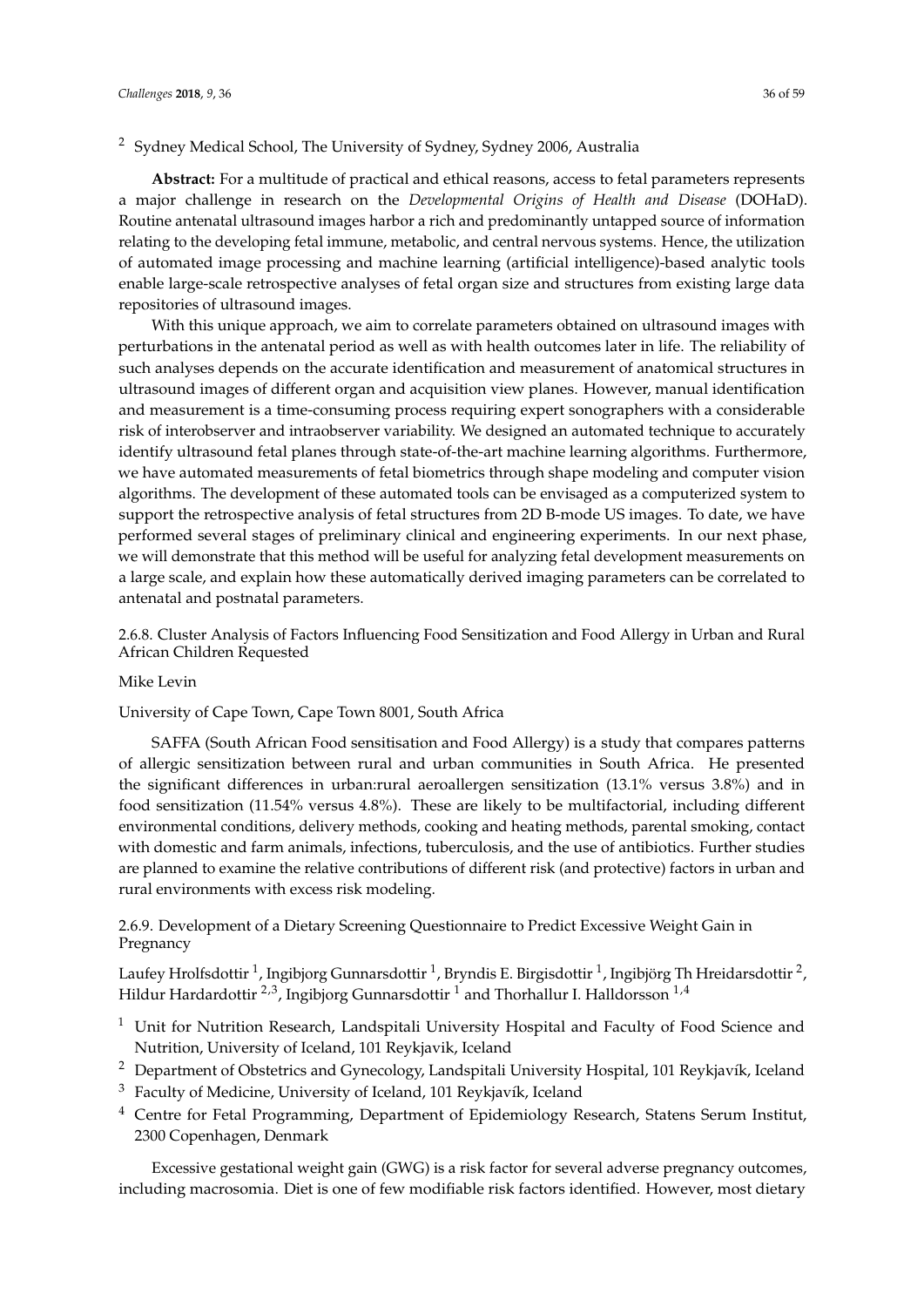assessment methods are impractical for use in maternal care. This study evaluated whether a short dietary screening questionnaire could be used as a predictor of excessive GWG. The dietary data was collected in gestational weeks 11–14 using a 40-item food frequency screening questionnaire. The dietary data was transformed into 13 predefined dietary risk factors for inadequate diet. Stepwise backward elimination was used to identify a reduced set of factors that best predicted excessive GWG. This set of variables was then used to calculate a combined dietary risk score (range 0–5). Information regarding outcomes, GWG (*n* = 1326), and birth weight (*n* = 1651) was extracted from maternal hospital records. In total, 36% had excessive GWG, and 5% of infants were macrosomic. A dietary risk score (characterized by: a non-varied diet, non-adequate frequency of consumption of fruits/vegetables, dairy and whole grain intake, and excessive intake of sugar/artificially sweetened beverages and dairy) was associated with a higher risk of excessive GWG. Women with high ( $\geq$ 4) versus low ( $\leq$ 2) risk scores had a higher risk of excessive GWG  $(RR = 1.24, 95\% \text{ CI} = 1.01; 1.52)$  and higher odds of delivering a macrosomic offspring (OR = 2.28,  $95\%$  CI = 1.18; 4.38). The results indicate that asking simple questions about women's dietary intake early in pregnancy could identify women who should be prioritized for further dietary counseling and support.

2.6.10. Effect of Early Egg Introduction on the Development of Ovalbumin-Specific Regulatory T and B Cells in At-Risk Infants

Catherine Li Lai <sup>1,2,3,4</sup>, Debra J. Palmer <sup>4,5</sup>, Cristina Gamez <sup>4,5</sup>, Ralph Nanan <sup>3</sup>, Susan L. Prescott <sup>4,5</sup>, Dianne Campbell  $1,2$  and Peter Hsu  $1,2$ 

- <sup>1</sup> Department of Allergy & Immunology Children's Hospital at Westmead, Westmead, NSW 2145, Australia
- <sup>2</sup> The Kids Research Institute, Westmead, NSW 2145, Australia
- <sup>3</sup> Charles Perkins Centre, Nepean, Kingswood, NSW 2747, Australia
- <sup>4</sup> Telethon KIDS Institute, The University of Western Australia, Nedlands, WA 6009, Australia
- <sup>5</sup> School of Medicine, The University of Western Australia, Nedlands, WA 6009, Australia

**Background:** Egg allergy affects around 9% of Australian children. Recent studies show that the early introduction of allergenic foods, including egg, prevents the development of food allergies later in life. However, the underlying immune mechanisms involved in the acquisition of natural tolerance have not been clarified, although the role of regulatory T (Treg) and B (Breg) cells are implicated.

**Aims:** To characterize ovalbumin-specific Tregs and Bregs in at-risk infants randomized to receive egg or placebo from four to six months of life in the BEAT and STEP cohorts.

**Methods:** Peripheral blood mononuclear cells (PBMC) from infants aged five months (STEP, prior to egg introduction) and 12 months (BEAT and STEP after egg introduction) months were used for phenotypic and functional analysis. The cells were analyzed by multi-color flow cytometry for ex vivo FoxP3+ Treg phenotype. In vitro assays were also conducted to compare cytokine production, ovalbumin-specific Breg frequency, and ovalbumin-specific FoxP3+ Treg responses between the egg and placebo groups. Flow cytometry data was analyzed in Flowjo.

**Results:** Pooled data between BEAT and STEP studies showed an increasing trend in ovalbumin-specific Tregs (CD4+CD137+CD40L-FoxP3+ cells) in the egg-treated group at 12 months. No clear differences were observed in ovalbumin-specific Tr1, Th2 and Breg cells between the two groups.

**Conclusion:** Early egg introduction appears to be associated with the induction of ovalbumin specific Treg cells. Further and ongoing analyses are required to confirm this and other immune changes related to development of natural tolerance to foods during infant development.

2.6.11. The Influence of Vitamin D on Immune Development in the First Six Months of Life

Kristina Rüter  $^{1,2,3}$ , Anderson P. Jones  $^{1,2}$ , Aris Siafarikas  $^{1,2,3}$ , Ee-Mun Lim  $^4$ , Michael W. Clarke  $^5$ , Paul S. Noakes<sup>2</sup>, Susan L. Prescott<sup>1,2,3</sup> and Debra J. Palmer<sup>1,2</sup>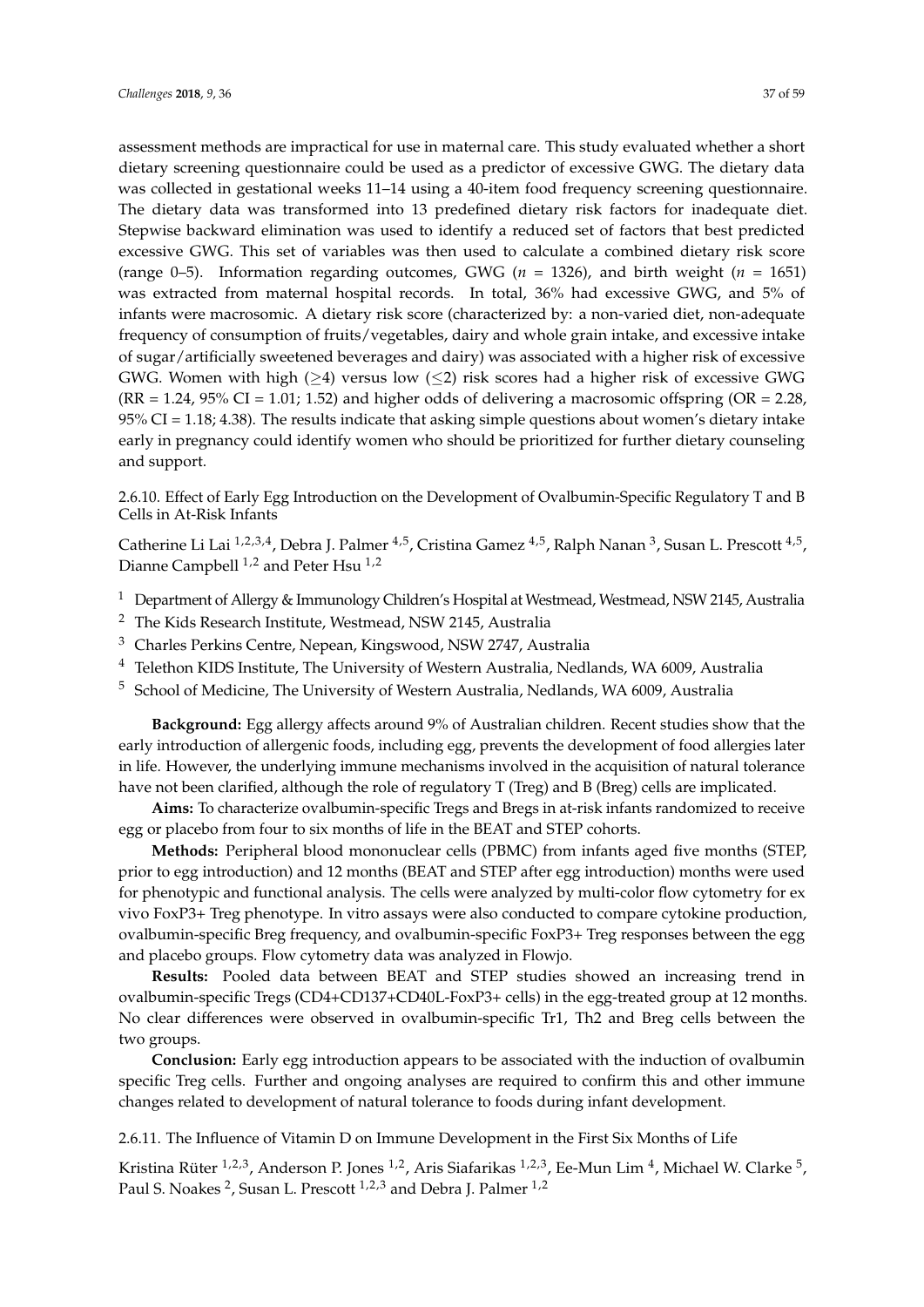- $1$  School of Medicine, The University of Western Australia, Perth, WA 6009, Australia
- <sup>2</sup> Telethon Kids Institute, Perth, WA 6009, Australia
- <sup>3</sup> Perth Children's Hospital, Perth, WA 6009, Australia
- <sup>4</sup> Endocrinology Department, Sir Charles Gardiner Hospital, Perth, WA 6009, Australia
- <sup>5</sup> Metabolomics Australia, Centre for Microscopy, Characterisation and Analysis, The University of Western Australia, Perth, WA 6009, Australia

**Background:** The incidence of childhood allergic disease has dramatically increased worldwide. The early environment plays a key role in the development of the immune system and consequently on allergy risk, with eczema as the earliest manifestation. Low levels of vitamin D have been linked to allergies in children. Low vitamin D status is a potential consequence of modern lifestyle changes, in particular reduced sunlight exposure. However, intervention trials investigating the effect of vitamin D supplementation during infancy as an allergy prevention strategy are lacking.

**Aims:** To determine the effects of early postnatal infant vitamin D supplementation and sunlight exposure on infant immune development and the development of eczema.

**Methods:** In this randomized controlled trial, 195 high-risk infants were orally supplemented with either 400 IU vitamin D/day or placebo from birth to six months of age. Uniquely, a personal ultraviolet (UV) dosimeter was worn to measure infant UV exposure during the first three months of life. Blood samples were collected at three and six months of age to determine relationships between oral vitamin D intake and UV light exposure with blood 25(OH)D concentration, immune cell function responses to allergens, and the development of eczema by six months of age.

**Conclusions:** The study is in progress, and preliminary data will be presented at the meeting. This study will provide essential pilot data for future investigations of early life dietary and environmental exposures, focusing on possible links between vitamin D status, sunlight exposure, and childhood allergic disease outcomes.

2.6.12. A Low Prevalence of Pediatric Food Allergy (FA) among Old Order Mennonites (OOM) Is Related to Robust Mucosal IgA Production

Kirsi M. Jarvinen <sup>1</sup>, Jonathan Phillips <sup>1</sup>, Sade Fridy <sup>1</sup>, Courtney Kellogg <sup>1</sup>, Camille Martina <sup>2</sup>, Maria Allen B. S. <sup>3</sup>, Antti E. Seppo <sup>1</sup>, Gloria Pryhuber <sup>4</sup>, Richard Stahlhut <sup>5</sup> and Richard J. Looney <sup>3</sup>

- <sup>1</sup> Division of Pediatric Allergy and Immunology, Department of Pediatrics, University of Rochester School of Medicine and Dentistry, Rochester, NY 14642, USA
- <sup>2</sup> Department of Public Health & Environmental Medicine, University of Rochester School of Medicine and Dentistry, Rochester, NY 14642, USA
- <sup>3</sup> Division of Allergy, Immunology, and Rheumatology, Department of Medicine, University of Rochester School of Medicine and Dentistry, Rochester, NY 14642, USA
- <sup>4</sup> Division of Neonatology, Department of Pediatrics, University of Rochester School of Medicine and Dentistry, Rochester, NY 14642, USA
- <sup>5</sup> University of Missouri, Department of Biological Sciences, Columbia, MO 65211, USA

**Background:** Several studies, including ours in the Old Order Mennonites (OOM) community, have found farm life protective against the development of atopic diseases. The OOM lifestyle includes the consumption of unpasteurized farm milk, large families, home births, and long periods of breast-feeding. However, the effect of farm life on food allergy (FA) and the development of the mucosal IgA responses have not been assessed.

**Objective:** 500 surveys were distributed to OOM families. Surveys queried individual FA in children as adapted from the National Health and Nutrition Examination Survey (NHANES) 2007–2010 ("self-reported FA"). Further phone contact determined if the child was also avoiding the food ("likely/possible FA"). Saliva was collected from 31 OOM and 37 Rochester non-OOM infants at six months, and total IgA was measured by ELISA.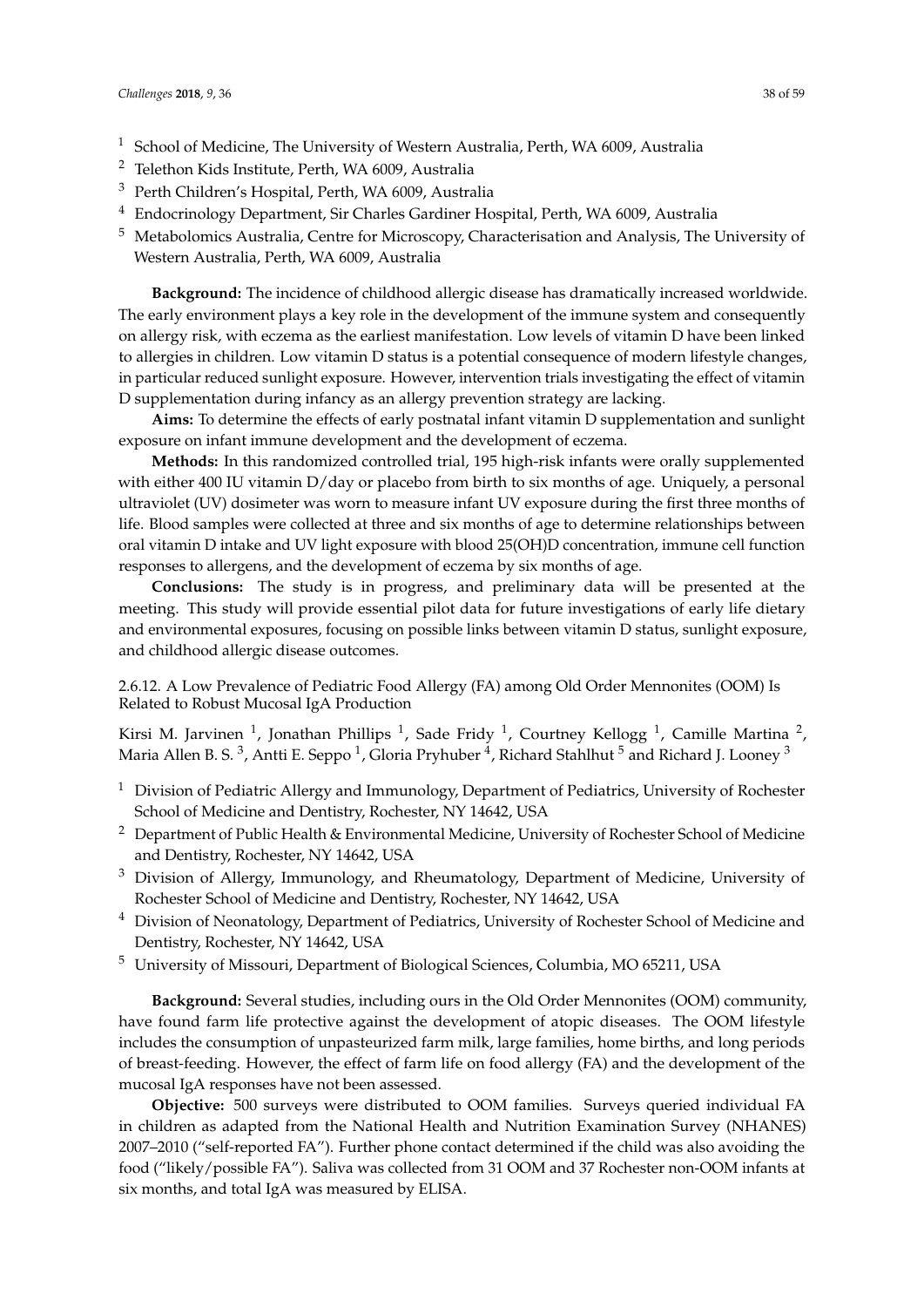**Results:** The response rate was 30.8%. Among 524 OOM children, the rates of self-reported allergy to egg (*p* < 0.05), soy (*p* < 0.001), tree nuts (*p* < 0.001), fish (*p* < 0.01), and shellfish (*p* < 0.001) were significantly lower than reported in NHANES. The rates of likely/possible allergy to peanut (*p* < 0.05), wheat (*p* < 0.01), fish (*p* < 0.05), and shellfish (*p* < 0.001) were also lower than reported in NHANES. The weaning foods in OOM include fruits and yogurt, which was often homemade, at seven months of age on average, with egg and peanut introduced at eight and 21 months. OOM infant saliva had higher levels of IgA than Rochester saliva (*p* < 0.01).

**Conclusion:** OOM have a robust mucosal IgA production and low rates of FA, despite the delayed introduction of highly allergenic foods such as peanut. The mechanisms related to protective immune responses are being further characterized, including microbiome and breast milk composition.

2.6.13. Early Life Gut Microbiota Associates with IgE-Mediated Food Allergy

Alexandra Sitarik 1,2

- <sup>1</sup> Department of Public Health Sciences, Henry Ford Health System, Ford Place Detroit, MI 48202, USA
- <sup>2</sup> Department of Microbiology and Immunology, University of Michigan Medical School, Ann Arbor, MI 48109, USA

The rapid rise in Immunoglobulin E-mediated food allergy (IgE-FA) incidence points to environmental rather than genetic causes. A leading hypothesis is that environmental factors induce alterations in intestinal microbiota composition, which results in improper immune development. In this work, we associated early life intestinal microbiota with IgE-FA in children enrolled in the Wayne County Health, Environment, Allergy, and Asthma Longitudinal Study (WHEALS) birth cohort based in Detroit, Michigan (*N* = 1258). Using stool samples collected at approximately one and six months of age, infant gut bacterial microbiota were measured by 16S rRNA sequencing, while fungal microbiota were measured by ITS2 sequencing. IgE-FA was defined using a panel of board-certified allergists to systematically identify egg, milk, and peanut IgE-FA, based on detailed parental interviews, allergen-specific IgEs, and skin prick testing at age two. Of the 590 children with sufficient information to determine IgE-FA, 447 (76%) had at least one microbiota sample. Of these, 44 (9.8%) were classified as IgE-FA. PERMANOVA was used to test for microbiota compositional differences between IgE-FA and no IgE-FA; alpha diversity trajectories were fit using linear mixed models. Differences in specific taxa were tested using zero-inflated negative binomial regression, with a false discovery rate threshold of 5%. Early life bacterial gut composition—but not fungal gut composition—was significantly associated with IgE-FA (unweighted UniFrac *p*-value = 0.005, *R* <sup>2</sup> = 0.003). Additionally, compared to no IgE-FA, IgE-FA children exhibited significantly lower bacterial richness and phylogenetic diversity throughout the first six months of life ( $p$ -values = 0.025, 0.049, respectively). In taxa tests at one month of age, all of the significant taxa had lower abundances in IgE-FA children: these were primarily *Lactobacillales* (lactic acid bacteria), but also included *Bifidobacterium* and *Bacteroidales*. These findings provide further evidence that early life gut microbiota plays a role in the development of IgE-FA, and may have implications for the prevention of IgE-FA in children.

*2.7. Session 7—The Quality and Influences of Our First Food (a Session on Breast Milk and Lactation Presented by LactoActive)*

2.7.1. Human Milk Oligosaccharides as Primers for Infant and Long-Term Health

# Lars Bode

Department of Pediatrics and Larsson-Rosenquist Foundation Mother-Milk-Infant Center of Research Excellence, University of California San Diego, La Jolla, CA 92093, USA

Human milk oligosaccharides (HMOs) are a group of more than 150 structurally distinct complex sugars that together represent the third most abundant component of human milk. In contrast,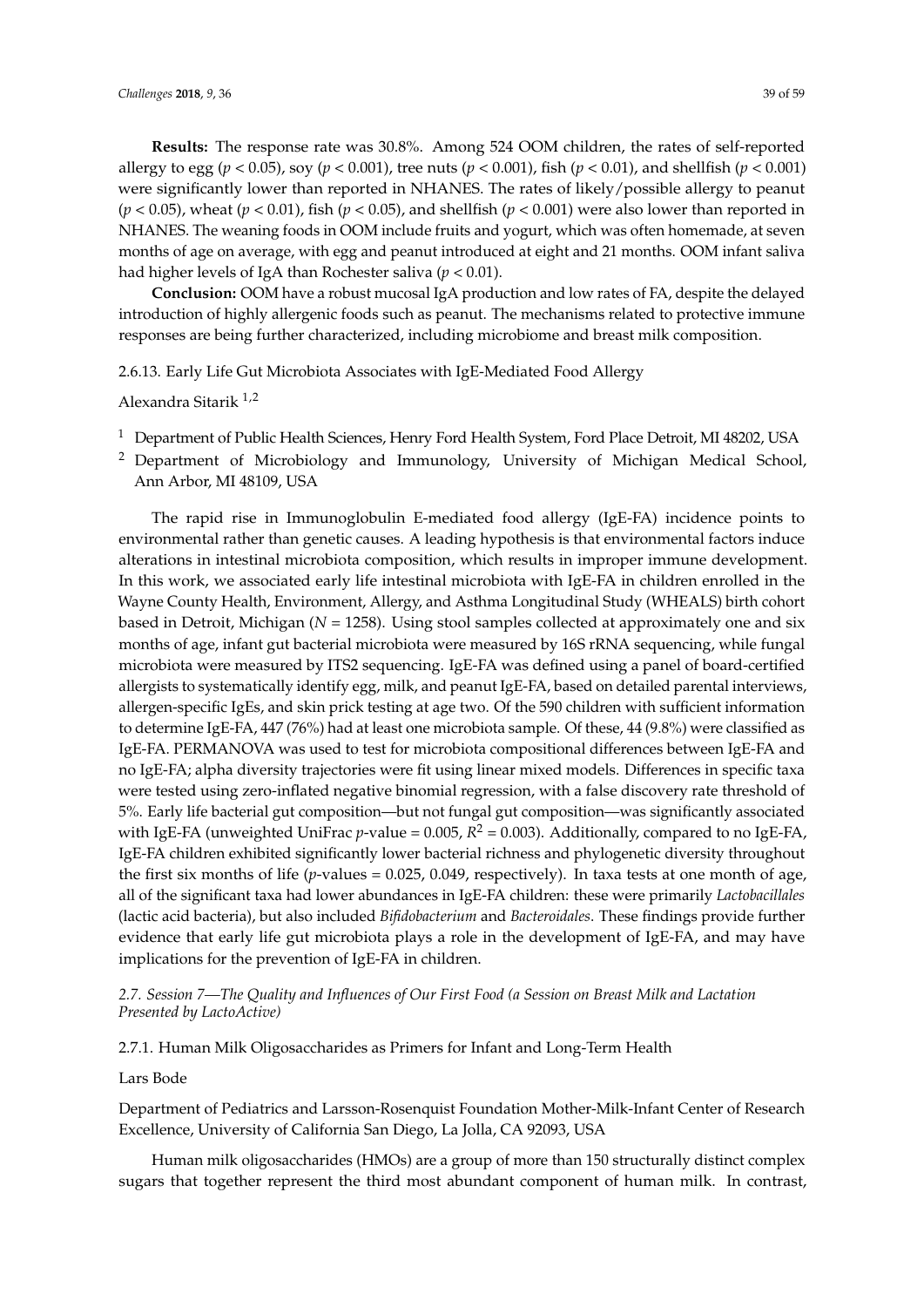bovine milk, which is the basis for most infant formula, contains only about 40 oligosaccharides that are less complex in structure, and altogether about 100 to 1000 times less abundant than oligosaccharides in human milk. HMOs are prebiotics that serve as metabolic substrates for specific bacteria that are potentially beneficial to infant health. HMOs are also antiadhesives that block potential pathogens from attaching to epithelial surfaces as well as antimicrobials that prevent potential pathogens from growing. Thus, the prebiotic, antiadhesive, and antimicrobial effects of HMOs contribute to shaping the infant microbiome with potential immediate and long-term implications for infant health and development. In addition to these indirect effects that are mediated through the microbiome, HMOs may also have direct effects on host epithelial and immune cell responses. Our lab uses a combination of preclinical models and cohort association studies to uncover the full potential of HMOs. To assess HMO efficacy and determine structure–function relationships, we isolate HMOs from pooled donor human milk to capture all known HMOs in one prep. First, we test the efficacy of these pooled HMOs in suitable in vitro and/or in vivo models. Then, if we observe an effect, we fractionate HMOs by multidimensional chromatography to determine structure–function relationships. HMO preps are often contaminated with excess lactose, salt, and endotoxins, which leads to a misinterpretation of what true HMO effects are. Thus, our preparative HMO platform is designed to remove contaminants and apply rigorous quality control to obtain HMO preps of the highest quality. We successfully applied this approach of HMO efficacy testing and stepwise structure–function elucidation in tissue culture as well as in animal models. For example, we have shown that the HMO lacto-N-tetraose (LNT) inhibits the growth of group B streptococcus (GBS) in culture, or that disialyllacto-N-tetraose (DSLNT) reduces necrotizing enterocolitis in a neonatal rat model. In both cases, we elucidated the chemical space around the effective HMOs and confirmed that the results have implications on health and diseases in humans. In addition, and often complementary to HMO efficacy testing in preclinical models, we analyze HMO composition in milk samples from large mother–infant cohorts to investigate the role of HMOs in different health and disease contexts. Our analytical HMO platform applies parallel solid phase extraction technology, 2-aminobenzamide-labeling, and high and ultra-high-pressure liquid chromatography with sensitive fluorescent detection (HPLC-FL). The analysis yields absolute and relative quantification of HMOs in less than 20 µL of milk, and we currently have the capacity to process ~300 samples per week, which enables association studies in large human cohorts with hundreds and thousands of samples. So far, this combined approach of preclinical testing and cohort associations has revealed two different scenarios of how HMOs might work. In some cases, individual HMOs are required and the effects are highly-structure specific, dose-dependent, and likely mediated by specific receptors on either the host cell or on a microbe. For example, we identified that DSLNT is protective in a neonatal rat model of necrotizing enterocolitis, and the same HMO is also less abundant in milk that is fed to preterm infants that later develop this devastating disease, showing a clear overlap in the results from preclinical efficacy testing and cohort association studies. In other cases, effects cannot be linked to a single HMO, but rather depend on a specific ratio of different HMOs to each other: the overall HMO composition matters. For example, we discovered that a specific HMO composition profile is associated with lower risk for infants to develop food sensitization later in life. These are just a few examples for the roles of HMOs. Eventually, our goal is to investigate which maternal genetic and environmental factors influence HMO composition and how HMO composition impacts the health and development of infants and mothers.

2.7.2. Environmental Contaminants in Breast Milk Are Associated with Gut Bacteria Composition and Their Metabolites in One-Month-Old Infants

Nina Iszatt <sup>1</sup>, Stefan Janssen <sup>2</sup>, Virissa Lenters <sup>1</sup>, Cecilie Dahl <sup>1,3</sup>, Hein Stigum <sup>4</sup>, Siddhartha Mandal <sup>5</sup>, Shyamal Peddada  $^6$  and Merete Eggesbø<sup>1</sup>

- <sup>1</sup> Department of Environmental Exposure and Epidemiology, Norwegian Institute of Public Health, 0473 Oslo, Norway
- <sup>2</sup> Department of Pediatrics, University of California San Diego, La Jolla, CA 92093, USA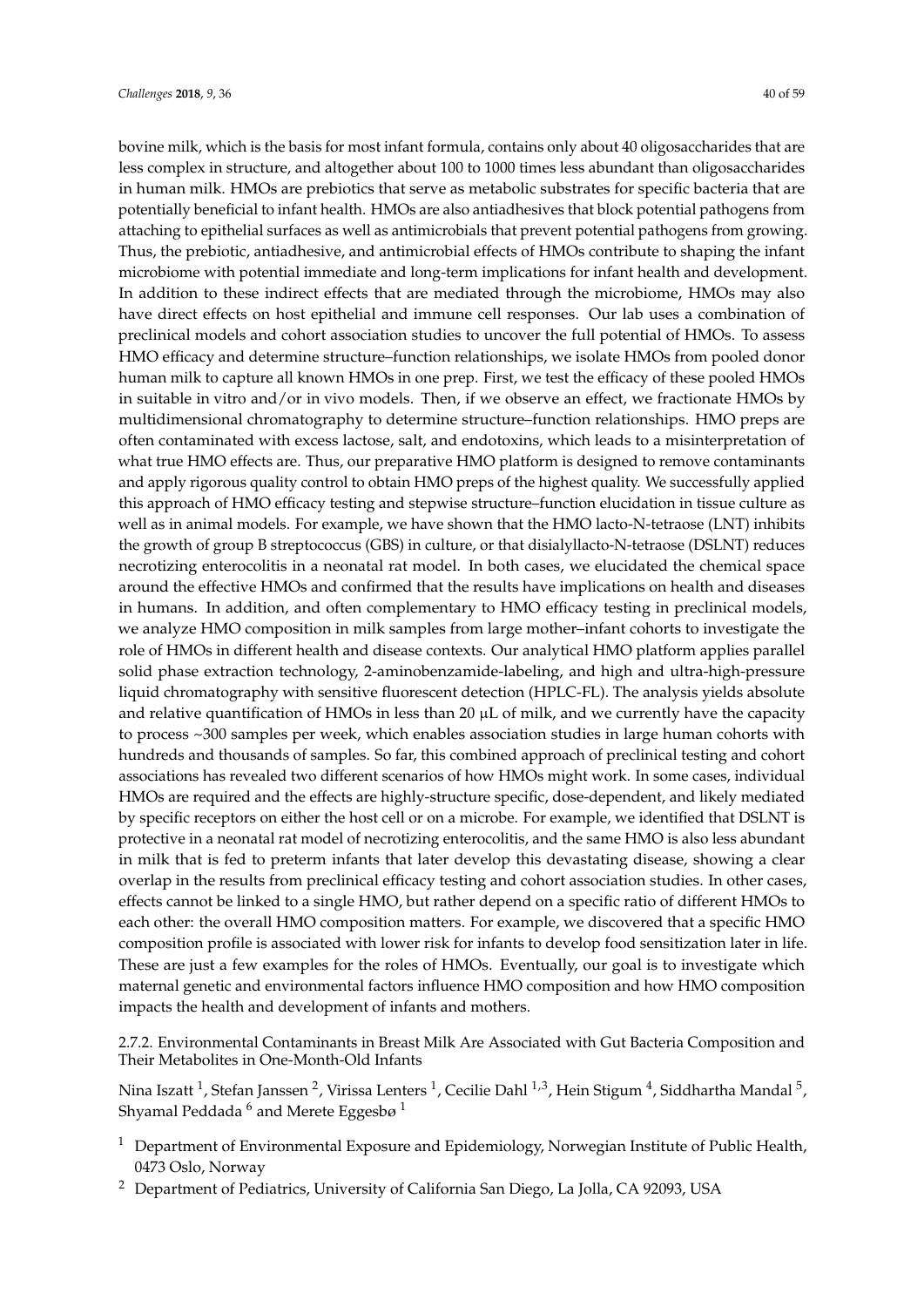- <sup>3</sup> Department of Community Medicine and Global Health, University of Oslo, 0450 Oslo, Norway
- <sup>4</sup> Department of Non-communicable Disease, Norwegian Institute of Public Health, 0473 Oslo, Norway
- <sup>5</sup> Public Health Foundation of India, Gurgaon Haryana 122002, India
- <sup>6</sup> Biostatistics Branch, National Institute of Environmental Health Sciences (NIEHS), Durham, NC 27709, USA

Infants are exposed to both environmental toxicants and multiple microbiome-altering factors. These factors may adversely affect child health, with a potential for interaction. We investigated whether exposure to environmental contaminants in breast milk impacts the infant gut microbiome composition and function at one month. We measured environmental toxicants in breast milk, fecal short-chain fatty acids (SCFAs), and gut microbial composition from 16S rRNA gene amplicon sequencing using samples from 293 mother–child pairs in the Norwegian Microbiota Cohort (NoMIC). We tested 28 chemical exposures: polychlorinated biphenyls (PCBs), polybrominated flame retardants (PBDEs), perfluoroalkyl substances (PFASs), and organochlorine pesticides. We calculated infant gut alpha and beta diversity, the differential abundance of taxa, metatranscriptome predictions, and SCFAs. We assessed chemical exposure and alpha diversity/SCFA using elastic net regression modeling and generalized linear models, adjusting for confounders, and variation in beta diversity (Bray-Curtis, UniFrac), taxa abundance (ANCOM), and predicted metatranscriptomes (PiCRUSt) in low, medium and highly exposed groups.

**Results:** The gut microbiome of infants exposed to more environmental toxicants through breast milk has divergent functionality and composition. Toxicants explain up to 40% of the variance in SCFAs at one month. Perfluorinated compounds increase SCFAs, with a compound-specific effect on composition. Brominated flame retardants were associated with reduced SCFAs and a less diverse microbiome. In general, all of the classes of toxicants reduced the abundance of microbes belonging to the phyla Firmicutes (*L. gasseri*, *V. parvula*), Bacteroidetes (*B. vulgatus*, *fragilis*, and *faecichinchillae*), and Actinobacteria (*E. lenta*, *C. pseudodiphtheriticum*).

**Conclusions:** Toxicant exposure influences microbial function, in part through changes in composition. Further investigation is required to understand the significance of our findings for child health.

2.7.3. Metabolites in Mother's Milk: An Update from the LactoActive Project

#### Anita Kozyrskyj

School of Public Health, University of Alberta, Edmonton T6G 2R3, AB, Canada

*No abstract available*: Dr. Kozyrskyj presented data on comparative studies using breast milk samples from collaborating *in*VIVO birth cohorts, including samples from the USA (*n* = 18), Norway (*n* = 40), and South Africa (*n* = 10) of general (mixed) allergic risk, and from Japan (*n* = 12) and Australia ( $n = 29$ ) at high atopic risk. The aim was to identify the key metabolites of the breast milk metabolome, and determine the differential abundance of these metabolites across maternal atopy status, infant sex, location, and maternal ethnicity. Dr. Kozyrskyj presented data showing clustering by location; breast milk lactose levels were higher in South African than Norwegian or Australian healthy women. Analyses are ongoing.

2.7.4. Impact of Milk on the Metabolic Phenotype of the Developing Neonate

Carolyn Slupsky

University of California, Davis, CA 95616, USA

The link between food and health is complex, particularly for the developing neonate. The period after birth is the time when long-term programming is occurring in the neurologic, immune, and metabolic regulatory systems. Breast-feeding is known to have short and long-term benefits,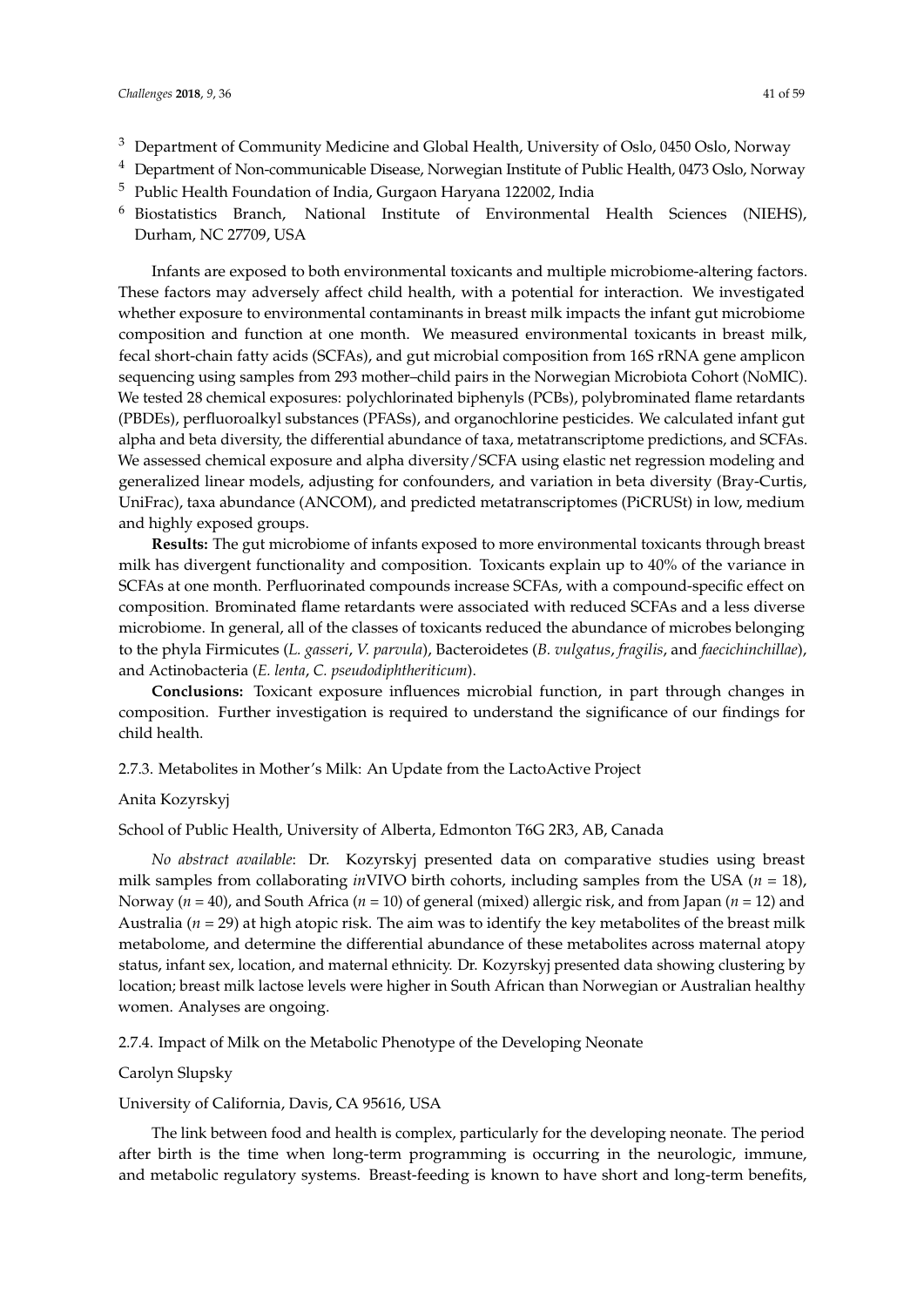and yet, the intricate relationship of this unique food with the neonate is not fully understood. We have previously reported profound differences between breast-fed and formula-fed infants with respect to growth trajectory, immunological development, succession of the gut microbiome, and metabolism that indicate the development of unique metabolic phenotypes as a consequence of diet. Changing one component can have measurable impacts on the blood, urine, and fecal metabolomes, as well as on fecal microbial ecology. To investigate how the composition of infant formula affects the succession of the gut microbiome and the overall host metabolism, fecal microbial ecology, measured through 16s rRNA sequencing, and comprehensive metabolic profiling of serum and feces measured through 1H NMR metabolomics, were analyzed in the context of different formula diets, and compared with breast-fed controls. Our results highlight the need for a greater understanding of human milk and how it shapes immunity and metabolism in the developing neonate.

2.7.5. Immunological Factors in Human Milk and Infant Body Composition over the First 12 Months of Life

Donna T. Geddes <sup>1</sup>, Zoya Gridneva <sup>1</sup>, Ching T. Lai <sup>1</sup>, Wan J. Tie <sup>1</sup>, Alethea Rea <sup>2</sup>, Leigh C. Ward <sup>3</sup> and Peter E. Hartmann<sup>1</sup>

- <sup>1</sup> School of Molecular Sciences, The University of Western Australia, Crawley, Perth, WA 6009, Australia
- <sup>2</sup> Centre for Applied Statistics, The University of Western Australia, Crawley, Perth, WA 6009, Australia
- <sup>3</sup> School of Chemistry and Molecular Biosciences, The University of Queensland, St. Lucia, Brisbane, QLD 4072, Australia

Breast-feeding has been implicated in the establishment of infant appetite regulation, feeding patterns, and body composition (BC), and is also associated with a reduced risk of developing a range of infectious diseases during childhood and chronic non-communicable diseases (NCDs) later in life. The aim of this study was to investigate the relationships between maternal and infant BC and human milk (HM) immunological factors during the first 12 months of lactation.

The BC of breast-feeding dyads (*n* = 20) was measured at two, five, nine, and/or 12 months postpartum with ultrasound skinfolds (US; infants only) and bioelectrical impedance spectroscopy (infants and mothers). Then, 24-h milk intake and concentrations of HM lactoferrin, lysozyme, and sIgA were measured, and daily doses were calculated (CDI). Statistical analysis used linear mixed effect models, and the results were adjusted for the false discovery rate.

No associations were seen between the concentrations/CDI of immunological factors and maternal BC. No associations between infant BC and concentrations of lactoferrin, lysozyme, and sIgA were seen. The higher CDI of lactoferrin and sIgA was associated with lower infant fat-free mass index measured with US (lactoferrin:  $p = 0.002$ ; sIgA:  $p = 0.008$ ), while a higher CDI of lysozyme was associated with larger infant fat mass (*p* = 0.004) and higher fat mass index (*p* = 0.004) measured with US.

These results show that there is a differential effect of HM immunological factors on infant BC during the first 12 months of life. Given the antibacterial, antiviral, and anti-inflammatory effects of the factors analyzed, and the link that exists between inflammation and obesity, there is a potential to improve the outcome for the infant through interventions, such as the continuation of breast-feeding during the first 12 months of life and beyond, which may facilitate favorable developmental programming that may reduce the risk of NCD later in life.

2.7.6. Human Milk Composition: Are "Lactotypes" Myth or Reality?

Daniel Munblit<sup>1,2</sup>

<sup>2</sup> Sechenov University, Moskva 119146, Russia

<sup>1</sup> Imperial College London, London SW7 2AZ, UK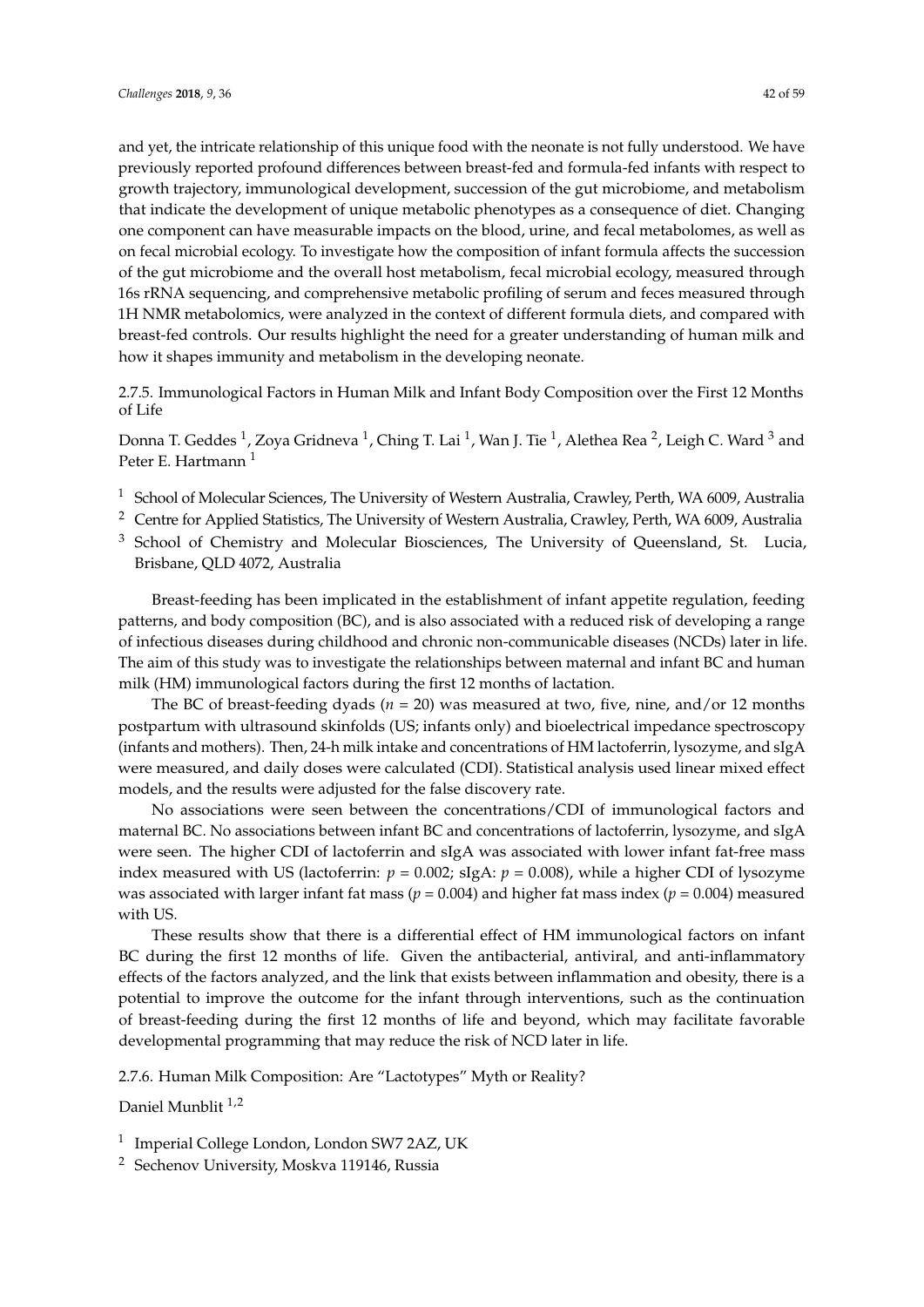*No abstract available*: Dr. Munblit presented preliminary data suggesting that there may be distinctive 'lactotype' types that reflect differences in the profile of immunologically active molecules in human milk (HM) samples, and that these may be associated with protection or predisposition to infant disease, in particular early-onset conditions such as allergy. Hey summarized the need for ongoing research in this field, including: large and well-standardized studies of HM composition (integrated data on immune markers, human milk oligosaccharides (HMOs), PUFAs, microbiomes, and metabolites), defining lactotypes, and assessing the variations between women residing in different countries; the application of omics approaches (metabolomics, proteomics, genomics, etc.) to delineate the most important components of HM in relation to allergic diseases; understanding the relevance of geographical location/lifestyle/diet on the composition of human milk and how to account for these important confounders; developing new intervention strategies for HM composition modification and indirect preventative effects of disease prevention.

# **Suggested Reading**

- 1. Munblit, D.; Peroni, D.G.; Boix-Amorós, A.; Hsu, P.S.; Land, B.V.; Gay, M.C.; Kolotilina, A.; Skevaki, C.; Boyle, R.J.; Collado, M.C.; Garssen, J. Human Milk and Allergic Diseases: An Unsolved Puzzle. *Nutrients* **2017**, *9*, 894.
- 2.7.7. Impact of Maternal Probiotic Supplementation on Human Milk Oligosaccharide Composition

Antii Seppo<sup>1</sup>, Arja Kukkonen<sup>2</sup>, Mikael Kuitunen<sup>3</sup>, Erkki Savilahti<sup>3</sup>, Bianca M. Robertson<sup>4</sup>, Lars Bode<sup>4</sup> and Kirsi Jarvinen-Seppo<sup>1</sup>

- $1$  Department of Pediatrics, Division of Pediatric Allergy and Immunology, University of Rochester Medical Center, Rochester, NY 14642, USA
- <sup>2</sup> Skin and Allergy Hospital, Helsinki University Central Hospital, 00100 Helsinki, Finland
- $3$  Hospital for Children and Adolescents, Helsinki University Central Hospital, 00100 Helsinki, Finland
- <sup>4</sup> Department of Pediatrics, Division of Neonatology, Division of Gastroenterology and Nutrition, and Larsson-Rosenquist Foundation Mother-Milk-Infant Center of Research Excellence, University of California San Diego, La Jolla, CA 92093, USA

**Rationale:** Human milk oligosaccharides (HMOs) provide substrates to shape the infant's gut microbiota and affect the maturation of the intestinal mucosal immune system. We have previously identified an association with increased levels of certain HMOs and protection against the development of food allergy and atopic diseases in infants. However, the regulation of HMO levels is incompletely understood.

**Methods:** We utilized stored frozen colostrum samples from the previously published large randomized probiotic interventional study of pregnant mothers from Helsinki, Finland carrying children with hereditary allergic predisposition. The children born from these mothers were followed up for five years for the development of allergic disease. In the probiotic group, from the 36th week of gestation, mothers took twice daily *Lactobacillus rhamnosus* GG, *L. rhamnosus* LC705, *Bifidobacterium breve* Bb99, and *Propionibacterium freudenreichii* ssp. *shermanii* JS in capsules. Then, 81 colostrum samples were randomly selected, with equal distribution between the placebo and treatment probiotic groups. The concentrations of 19 HMOs were determined using HPLC.

**Results:** The concentrations of 3-fucosyl lactose (413 µmol/mL versus 312 µmol/mL, *p* = 0.0077) and 3'-sialyllactose (833  $\mu$ mol/mL versus 516  $\mu$ mol/mL,  $p = 0.006$ ) were significantly higher in colostrum from the maternal probiotic supplementation group compared to the non-supplemented group. Levels of DFLNH ( $p = 0.0049$ ), LNT ( $p = 0.012$ ), LNFP I ( $p = 0.026$ ), and 6'-sialyllactose ( $p = 0.028$ ) were lower in colostrum from probiotic-supplemented mothers.

**Conclusions:** Maternal probiotic supplementation during late pregnancy may alter the HMO composition in colostrum, including a shift from 6'-sialylation to 3'-sialylation. Maternal diet may be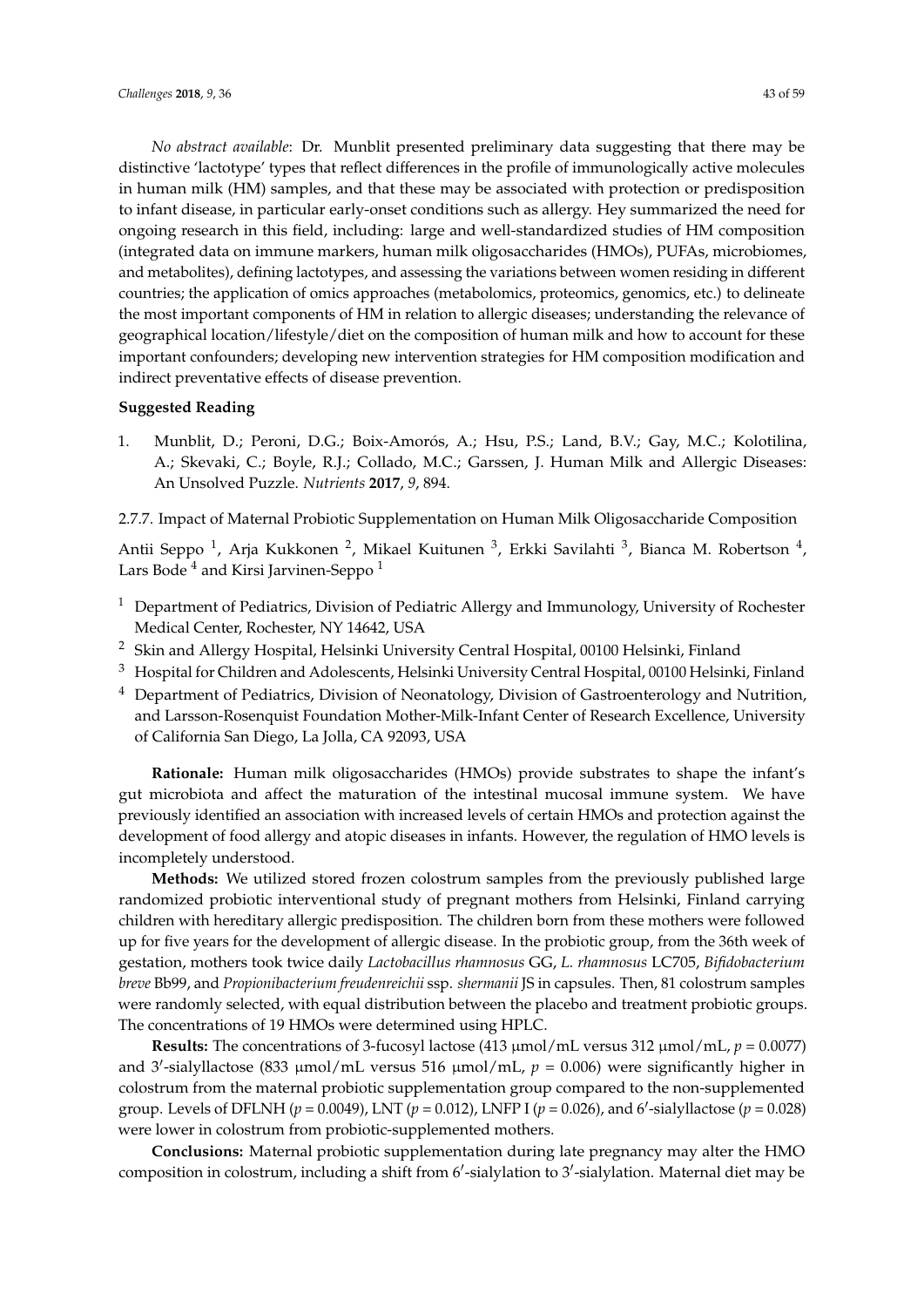an important factor in modulating colostrum HMO levels that should be considered when assessing HMO levels.

2.7.8. TGF-Beta in Human Milk and Allergic Outcomes in Children: A Systematic Review

Ekaterina Khaleva <sup>1,2</sup>, Zoya Gridneva <sup>2,3</sup>, Donna Geddes <sup>2,3</sup>, Wendy Hazel Oddy <sup>4</sup>, Robert Boyle <sup>2,5</sup>, John Warner 2,5 and Daniel Munblit 2,5,6

- <sup>1</sup> Department of Paediatrics, Saint-Petersburg State Paediatric Medical University, Saint-Petersburg 194353, Russia
- 2 *in*VIVO Planetary Health, of the World Universities Network, West New York, NJ 10704, USA
- <sup>3</sup> School of Molecular Sciences, The University of Western Australia, Perth, WA 6009, Australia
- <sup>4</sup> Nutritional Epidemiology, Menzies Institute for Medical Research, University of Tasmania, Hobart 7005, Australia
- <sup>5</sup> Department of Paediatrics, Imperial College London, London SW7 2AZ, UK
- <sup>6</sup> Faculty of Pediatrics, I. M. Sechenov First Moscow State Medical University, Moskva 119146, Russia

**Background:** Human milk (HM) cytokines, and in particular transforming growth factor-beta (TGF-ß), appear to be essential in developing and maintaining appropriate infant immune responses. However, the role of TGF-ß in the prevention of allergic diseases remains controversial. This systematic review aims to provide a comprehensive analysis of published studies on the association between HM TGF-ß and allergic outcomes in infancy/early childhood.

**Method:** An extensive search was conducted in MEDLINE, EMBASE, and the Cochrane Library for prospective, retrospective and cross-sectional human studies published in English. The risk of bias was assessed in duplicate using the Cochrane Risk of Bias tool and the National Institute for Clinical Excellence methodological checklists for intervention (IS) and observational studies (OS), respectively.

**Results:** Of the 353 hits identified in the database search, 103 relevant papers were screened. Of these, 27 that met the selection criteria were reviewed, and 21 studies (7 IS and 14 OS) were included. Among the health outcomes measured, studies assessed the association of HM TGF-ß and the risk of asthma and/or wheezing (10), allergic rhinoconjunctivitis (2), eczema (17), allergic sensitization (14), and the development of the food allergy (7). Results indicated that TGF-ß1 shows either neutral or protective effect for infant allergic outcomes (9/14 OS (64%)—neutral, 5/14 (36%)—protective effect), while TGF-ß2 shows either neutral or negative effect (4/5 OS (80%)—neutral, 1/5 (20%)—negative effect; 3/5 IS (60%)—neutral, 2/5 (40%)—negative effect). There was a high level of heterogeneity among the studies, and some studies carried a high risk of bias.

**Conclusions:** While TGF-β is an important factor in HM involved in the regulation of inflammation, its contribution to the prevention of allergy during infancy has yet to be confirmed. Further studies are needed in order to elucidate the effect of these regulatory cytokines on allergy development employing a consistent timing of collection, validated assay methods, and the accurate phenotyping of outcomes.

2.7.9. Effects of Milk Fat Globule Membrane Supplementation and Postnatal Growth Restriction on the Developing Rat Pup Microbiota

#### Lauren R. Brink and Bo Lönnerdal

#### University of California, Davis, CA 95616, USA

**Objectives:** The milk fat globule membrane (MFGM) is responsible for delivering fat in human milk to the newborn infant. This trilayer membrane contains a variety of lipids (both polar and non-polar) and glycosylated proteins originating from the secreting mammary cell. This milk fraction is typically removed during the processing of infant formula. Considering that infant feeding modality can have a significant impact on an infant's microbiota, our aim was to determine how MFGM may influence early microbiome development utilizing a rat pup model.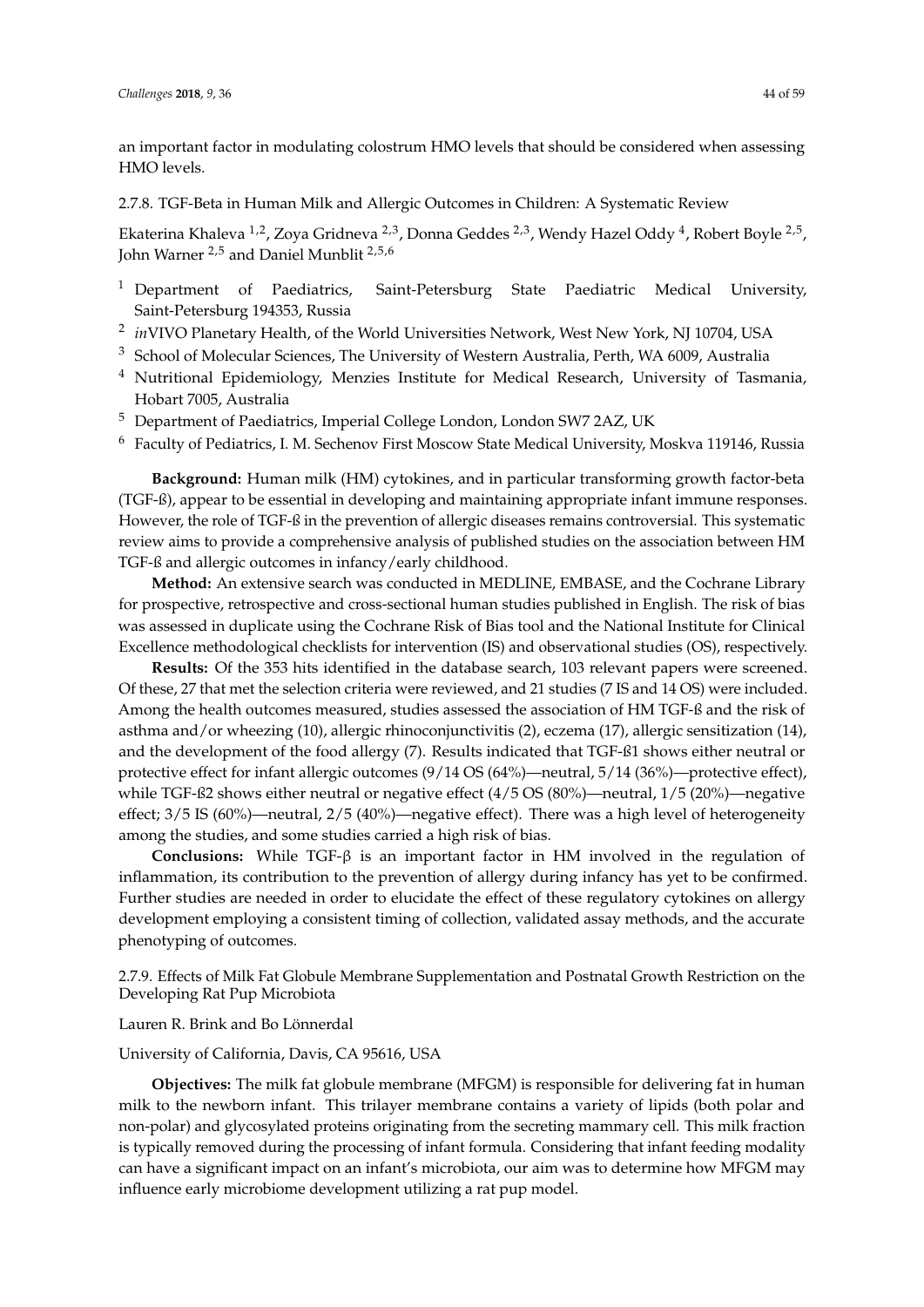**Methods:** Sprague–Dawley rats were mated, and the resulting litters were randomized on postnatal day (PD) 2 to either normal (N; *n* = 10 pups/dam) or restricted growth (R; *n* = 16 pups per dam) litter sizes. Pups were supplemented with 100 mg/kg BW of MFGM or a non-fat milk control (NFM) daily beginning on PD2 and until PD13. On PD14, pups were killed and cecal and colon contents were collected and pooled into sterile tubes containing RNA later. Following isolation, the V4 region of the 16S rRNA gene from each sample was amplified and sequenced using the Illumina Miseq platform. Sequences were analyzed using DADA2 as implemented in QIIME2 pipeline (version 2017.8). Alpha diversity was analyzed using Chao1 richness and the Shannon index using R (version 3.4.1). Beta diversity was analyzed using weighted UniFrac distances in combination with Adonis and PCOA (Principal Coordinate Analysis) in R. Differential abundance testing was completed using gneiss as implemented in QIIME2.

**Results:** At PD14, normal growth pups were on average 6.3 g larger than the restricted growth pups ( $p = 0.0001$ ). Firmicutes and proteobacteria dominated all of the fecal samples. Restricted growth decreased species richness as measured by Chao1, regardless of MFGM or NFM treatment. The treatment and growth interaction was significant for Chao1 species richness. Growth, but not treatment, also impacted beta diversity. The cluster analysis produced with gneiss indicates that clostridia is one of the main taxa driving differences between the treatment and growth groups.

**Conclusions:** The results from this study indicate that growth restriction and MFGM supplementation modulate the microbiota of the developing rat pup.

2.7.10. Leptin Concentration in Human Breast Milk and Infant Body Composition: Results of the Ulm Birth Cohort Study and the Ulm SPATZ Health Study

Chad A. Logan <sup>1</sup>, Wolfgang Koenig <sup>2,3</sup>, Viola Walter <sup>4</sup>, Hermann Brenner <sup>4</sup>, Dietrich Rothenbacher <sup>1</sup> and Jon Genuneit<sup>1</sup>

- <sup>1</sup> Institute of Epidemiology and Medical Biometry, Ulm University, 89081 Ulm, Germany
- <sup>2</sup> Department of Internal Medicine II—Cardiology, University Medical Center Ulm, 89081 Ulm, Germany
- <sup>3</sup> Clinic for Cardiovascular Disease—German Heart Center, Technical University of Munich, 80333 Munich, Germany
- <sup>4</sup> Division of Clinical Epidemiology and Aging Research, German Cancer Research Center (DKFZ), 69120 Heidelberg, Germany
- <sup>5</sup> Member of *in*VIVO Planetary Health, World Universities Network (WUN)

**Background:** Leptin in human breast milk has been implicated as a potential regulator of early-life metabolic programming. To add to current knowledge, we investigated the influence of breast milk leptin on child body composition up to two years within two independent birth cohorts.

**Methods:** The Ulm Birth Cohort Study (UBCS) and the Ulm SPATZ Health Study each consist of approximately 1000 newborns and their mothers recruited from the general population in the University Medical Center in Ulm, Germany, from 2000–2001 and 2012–2013, respectively. Leptin concentration was measured in skimmed breast milk collected around six weeks postpartum in both cohorts, and at six months and one year among long-term breast-feeding mothers in the SPATZ cohort only. Age-adjusted infant weight-to-length ratio z-scores (WTLz) were calculated from measurements recorded during regular pediatric appointments at about five weeks, four months, six months, one year, and two years postpartum. Linear regression was used to investigate associations of categorized (quintiles) leptin concentration with WTLz, adjusting for maternal pre-pregnancy body mass index (BMI), age, breast-feeding frequency, and preceding period WTLz.

**Results:** Breast milk leptin concentrations were available for 754 and 668 mothers of singleton infants in UBCS and SPATZ, respectively. Overall, median leptin concentration was lower (*p*-value < 0.001) in UBCS [median (IQR): 175.0 (270.2)] compared with SPATZ [266.5 (346.0)]. In both cohorts, six-week leptin concentrations were inversely associated (*p*-trend < 0.001) with five-week WTLz [β comparing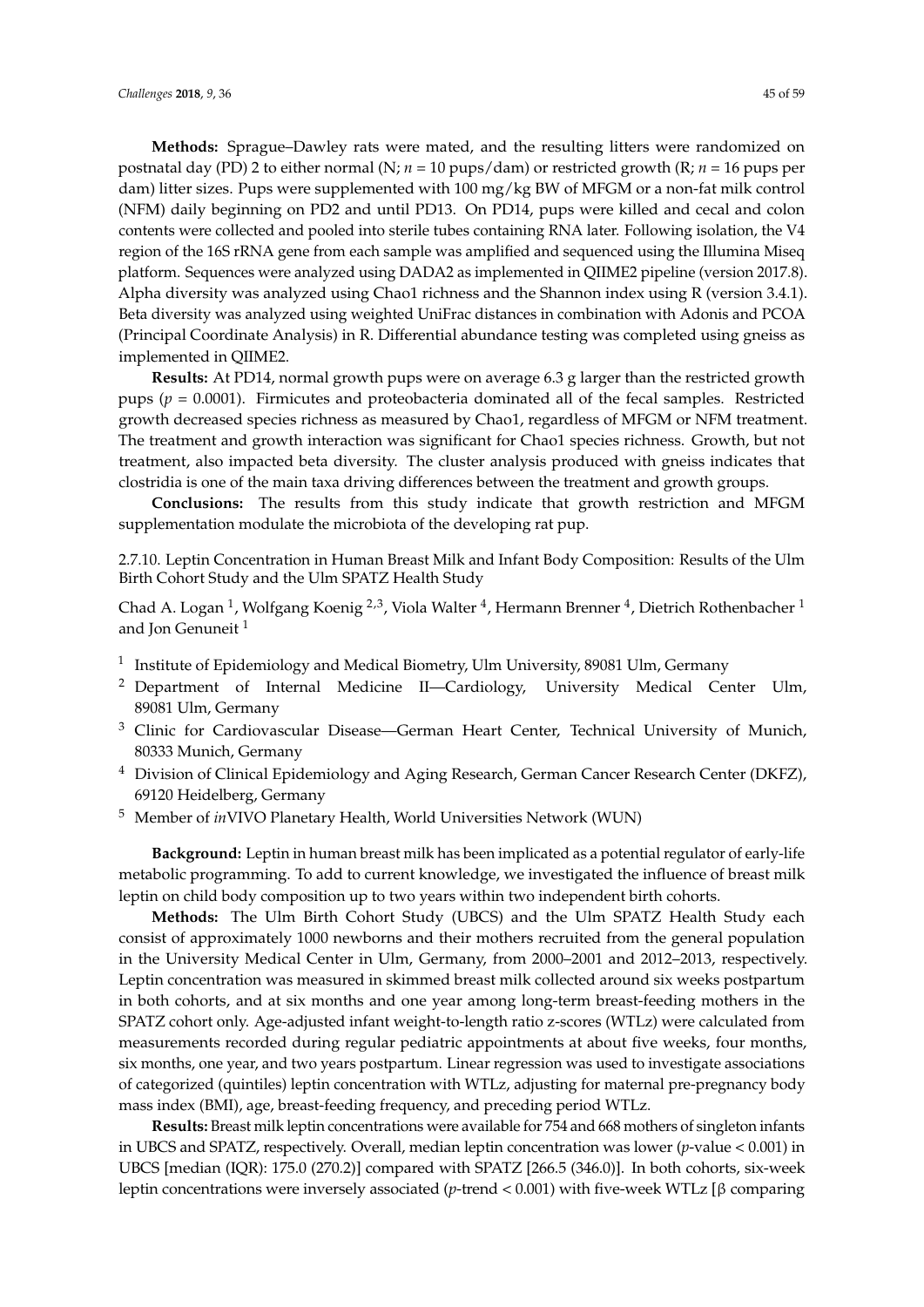fifth to first quintile: −0.35, (95% CI −0.57 to −0.12) for UBCS and −0.35 (−0.60 to −0.11) for SPATZ]. No significant associations were observed with WTLz thereafter.

**Conclusions:** We observed strong evidence implicating breast milk leptin as a potential mediator of concurrent early infant growth up to six weeks postpartum, but not for concentrations in more mature breast milk (preliminary results, data not shown) or with later growth periods.

2.7.11. sCD14 Concentration in Human Breast Milk and Its Potential Role in Child Atopic Dermatitis: Results of the Ulm Birth Cohort Studies

Chad Logan <sup>1</sup>, Johannes Weiss <sup>2</sup>, Wolfgang Koenig <sup>3,4</sup>, Bernd Stahl <sup>5</sup>, Viola Walter <sup>6</sup>, Hermann Brenner <sup>6</sup>, Dietrich Rothenbacher<sup>1</sup> and Jon Genuneit<sup>1,7</sup>

- <sup>1</sup> Institute of Epidemiology and Medical Biometry, Ulm University, 89081 Ulm, Germany
- <sup>2</sup> Department of Dermatology and Allergology, University Medical Center Ulm, 89081 Ulm, Germany
- <sup>3</sup> Department of Internal Medicine II—Cardiology, University Medical Center Ulm, 89081 Ulm, Germany
- <sup>4</sup> Clinic for Cardiovascular Disease—German Heart Center, Technical University of Munich, 80333 Munich, Germany
- <sup>5</sup> Human Milk Research, Nutricia Research, 3584 CT Utrecht, The Netherlands
- <sup>6</sup> Division of Clinical Epidemiology and Aging Research, German Cancer Research Center (DKFZ), 69120 Heidelberg, Germany
- <sup>7</sup> Member of *in*VIVO Planetary Health, World Universities Network (WUN), West New York, NJ 10704, USA

**Background:** Soluble CD14 (sCD14) is one of many factors in human breast milk that may influence the programming of the immune response in the breast-fed child. Although previous studies have mostly found little association between sCD14 concentration in breast milk and atopic outcomes, recent evidence continues to support a role of sCD14 in immune-related disease.

**Objective:** We aimed to clarify whether an association exists between sCD14 concentration in human breast milk and child atopic dermatitis (AD) diagnosis by three years of age within the context of two large birth cohorts.

**Methods:** Data were obtained from the Ulm Birth Cohort Study (UBCS) and the Ulm SPATZ Health Study, which were methodologically similar birth cohort studies, each consisting of approximately 1000 newborns and their mothers recruited from the general population shortly after delivery in Ulm, Southern Germany, respectively from November 2000 to November 2001 and April 2012 to May 2013. sCD14 concentrations were measured by different ELISAs (UBCS: IBL, SPATZ: R&D) in breast milk samples collected at six weeks post-delivery in both studies, and additionally at six months and one year in SPATZ. Children's AD diagnosis was assessed using parent and pediatrician reports at one, two, and three years of age.

**Results:** Complete exposure and outcome data were available for 659 UBCS and 489 SPATZ children. In both cohorts, sCD14 concentration was significantly associated with breast-feeding frequency  $(p < 0.01)$ . We observed no association between sCD14 concentration and child AD diagnosis in either study.

**Conclusions:** Our results do not support an association between sCD14 concentration in mature breast milk and AD among breast-fed children.

2.7.12. Appetite Hormones in Human Milk and Maternal and Infant Body Composition over the First 12 Months of Lactation

Zoya Gridneva <sup>1</sup>, Sambavi Kugananthan <sup>1,2</sup>, Alethea Rea <sup>3</sup>, Ching T. Lai <sup>1</sup>, Leigh C. Ward <sup>4</sup>, Peter E. Hartmann<sup>1</sup> and Donna T. Geddes<sup>1</sup>

- <sup>1</sup> School of Molecular Sciences, The University of Western Australia, Crawley, Perth, WA 6009, Australia
- <sup>2</sup> School of Anatomy, Physiology and Human Biology, The University of Western Australia, Perth, WA 6009, Australia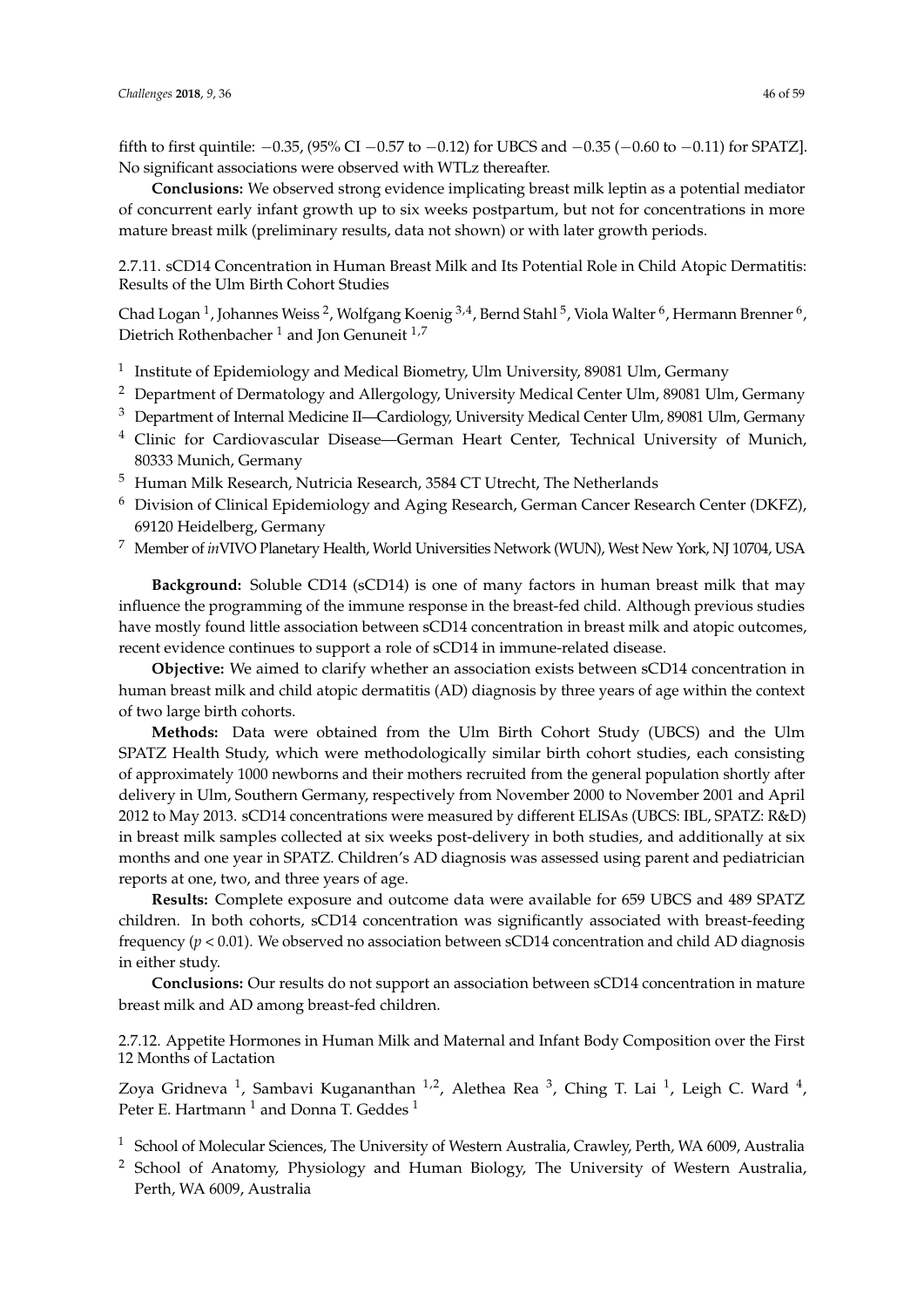- <sup>3</sup> Centre for Applied Statistics, The University of Western Australia, Crawley, Perth, WA 6009, Australia
- <sup>4</sup> School of Chemistry and Molecular Biosciences, The University of Queensland, St. Lucia, Brisbane, QLD 4072, Australia

Human milk (HM) components, such as appetite hormones, may influence infant appetite regulation and body composition (BC), while breast-feeding is associated with a reduced risk of developing non-communicable diseases (NCD) during childhood and later in life. A holistic approach is required to establish if appetite hormones in HM play a role in both the programming and prevention of NCD, and investigate associations between the concentrations/calculated daily intakes (CDI) of HM adipokines in the first 12 months postpartum and maternal and term infant BC.

The BC of breast-feeding dyads ( $n = 20$ ) was measured at two, five, nine, and/or 12 months postpartum with ultrasound skinfolds (US; infants only) and bioimpedance spectroscopy (infants and mothers). Then, 24-h milk intake was measured; HM was analyzed for whole milk adiponectin and skim milk leptin (SML), and whole milk leptin (WML) and the CDI of adipokines were also calculated. Statistical analysis used linear mixed effect models, and results were adjusted for the false discovery rate.

No significant associations were seen between maternal BC and either concentrations or the CDI of adiponectin, WML, and SML. No significant associations were seen between concentrations of these adipokines and infant BC. Higher CDI of adiponectin were associated with lower infant fat-free mass (FFM) (*p* = 0.005), FFM index (*p* = 0.009), and fat mass (FM) index (*p* < 0.001), and higher FM (*p* < 0.001) and %FM (*p* < 0.001) measured with ultrasound (US). The higher CDI of SML was associated with higher infant FM (*p* < 0.001), FFM index (*p* < 0.001), and %FM (*p* = 0.002) measured with US. No associations were seen between infant BC and the CDI of WML.

These results show that there is a differential effect of HM appetite hormones on the development of infant FM and FFM during the first 12 months of life. This time is a critical window of infant programming, and HM may potentially influence the risk of later disease and obesity via the modulation of BC.

2.7.13. Relationships between Breast-Feeding Patterns and Maternal and Infant Body Composition over the First 12 Months of Lactation

Zoya Gridneva <sup>1</sup>, Alethea Rea <sup>2</sup>, Anna R. Hepworth <sup>1</sup>, Leigh C. Ward <sup>3</sup>, Ching T. Lai <sup>1</sup>, Peter E. Hartmann<sup>1</sup> and Donna T. Geddes<sup>1</sup>

- $1$  School of Molecular Sciences, The University of Western Australia, Crawley, Perth, WA 6009, Australia
- <sup>2</sup> Centre for Applied Statistics, The University of Western Australia, Crawley, Perth, WA 6009, Australia
- <sup>3</sup> School of Chemistry and Molecular Biosciences, The University of Queensland, St. Lucia, Brisbane, QLD 4072, Australia

Obesity is increasingly identified as a risk factor for non-communicable chronic disease (NCD) in children and adults. NCD is also linked to the unfavorable developmental programming of appetite control. Breast-feeding has been implicated in the establishment of infant appetite regulation, feeding patterns, and body composition (BC). A holistic approach is required to elucidate the relationships between infant and maternal BC and contributing factors, such as breast-feeding parameters, which may play a role in both obesity programming and prevention.

Associations between maternal BC and breast-fed term infant BC (*n* = 20) and the breast-feeding parameters during the first 12 months of lactation were investigated. BC was measured at two, five, nine, and/or 12 months postpartum with ultrasound skinfolds (US; infants only) and bioimpedance spectroscopy (infants and mothers). Then, 24-h milk intake and feeding frequency were measured. Higher feeding frequency was associated with larger 24-h milk intake ( $p \le 0.003$ ). Higher 24-h milk intake was associated with: greater infant fat mass (FM) (US:  $p \le 0.002$ ), greater %FM (US:  $p \le 0.008$ ), greater FM index (FMI) (US:  $p \le 0.001$ ), and lower fat-free mass index (FFMI) (US:  $p = 0.015$ ).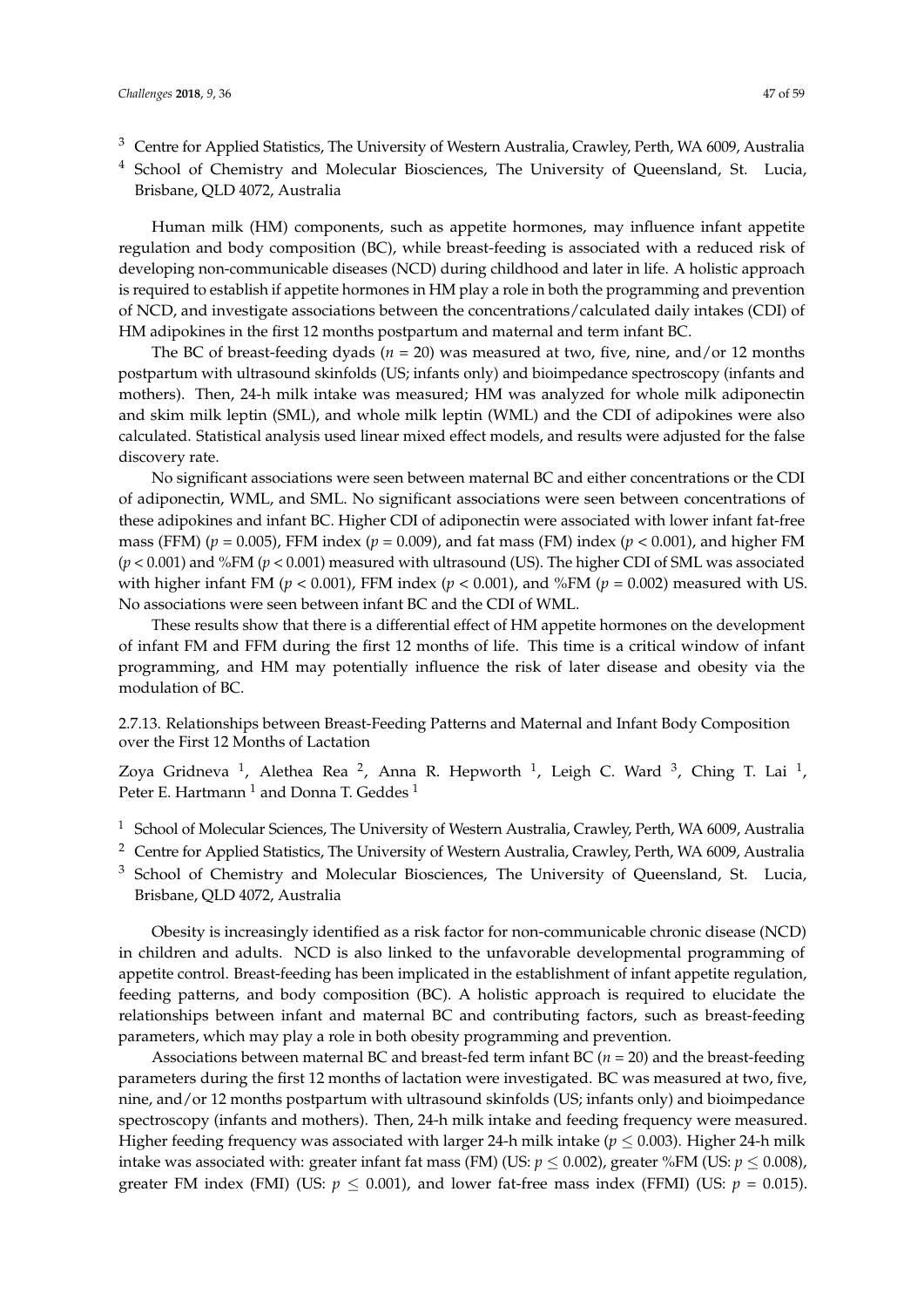Lower feeding frequency was associated with both larger FFM (US:  $p \le 0.001$ ) and FFMI (US:  $p < 0.001$ ). Greater maternal adiposity was associated with smaller infant FFM measured with US (maternal BMI: *p* < 0.010; %FM: *p* = 0.004; FMI: *p* < 0.011). Maternal BC was not associated with feeding frequency or 24-h milk intake.

These results show that there are significant differences in infant BC depending on maternal BC and breast-feeding parameters in first 12 months of life. Thus, there is a potential to exploit these differences for long-term benefit, through interventions during preconception, pregnancy, and in the first 12 months of life, which may facilitate developmental programming that could reduce the risk of NCD later in life.

2.7.14. A Role for Early Oral Exposure to House Dust Mite Protease in Food Allergy Susceptibility

Akila Rekima <sup>1</sup>, Chrystelle Bonnart <sup>2,\*</sup>, Jessica Metcalfe <sup>3,\*</sup>, Meri K. Tulic <sup>4</sup>, Patricia Macchiaverni <sup>1</sup>, Jon Genuneit <sup>5,6</sup>, Nicholas Halloin <sup>4</sup>, Samantha Zanelli <sup>4</sup>, Samara Madeiros <sup>4</sup>, Debbie J. Palmer <sup>3,6</sup>, Susan. L. Prescott <sup>3,6,7</sup> and Valerie Verhasselt <sup>1,6</sup>

- $1$  School of Molecular Sciences, University of Western Australia, Nedlands, WA 6009, Australia
- 2 INSERM U1220, 31073 Toulouse, France
- <sup>3</sup> Perth Childrens Hospital, Perth, WA 6009, Australia
- <sup>4</sup> University of Nice Cote d'Azur, 06100 Nice, France
- <sup>5</sup> Institute of Epidemiology and Medical Biometry, Ulm University, 89081 Ulm, Germany
- 6 *in*VIVO Planetary Health, Group of the Worldwide Universities Network (WUN), West New York, NJ 10704, USA
- <sup>7</sup> School of Medicine, University of Western Australia, Nedlands, WA 6009, Australia
- \* Corresponding author

With dramatic increases in the burden of infant food allergy, there is a mounting imperative to understand the factors affecting gut mucosal immune development, particularly those adversely affecting the capacity to mount oral tolerance. We recently demonstrated that allergens from the house dust mite Dermatophagoides pteronyssinus (Der p) are present in human milk, and thereby could potentially affect gut mucosal immunity in offspring. Here, we observed that mice exposed to Der p allergens through breast milk showed increased gut permeability, IL-33 secretion, group 2 innate lymphoid cells activation, and Th2 cell differentiation in the small intestine lamina propria at two weeks of life. This pro-Th2 gut mucosal environment hindered the induction of antigen-specific FoxP3 regulatory T cells upon oral exposure to egg-derived antigen ovalbumin (OVA) through breast milk. In the long term, the Der p-induced imbalance in gut mucosal immunity abolished the possibility of preventing food allergy by OVA exposure through breast milk. The neutralization of Der p protease activity indicated that this enzymatic activity was necessary and sufficient for Der p-induced gut mucosal immune dysregulation and increased food allergy susceptibility. Finally, we observed a consistent relationship in humans. In a birth cohort of 100 infants, IgE-mediated egg allergy prevalence at one year was 4.7 times higher in infants exposed to Der p through breast milk compared to infants exposed to OVA through breastmilk (RR 3.4; CI: 0.5–21.5; *p* = 0.04, chi-square one side).

The evidence that protease from house dust mite, an ubiquitous source of respiratory allergens, could profoundly affect gut immune ontogeny and the risk for food allergy, should promote research for new strategies to prevent food allergy in early life.

*2.8. Session 8: ONE Health—Encouraging Cross-Disciplinary Approaches to Symbiotic Mutualism*

2.8.1. Antimicrobial Resistance: Linking Science to Policy Development to Curb AMR in Humans and Animals in Canada

Simon J. G. Otto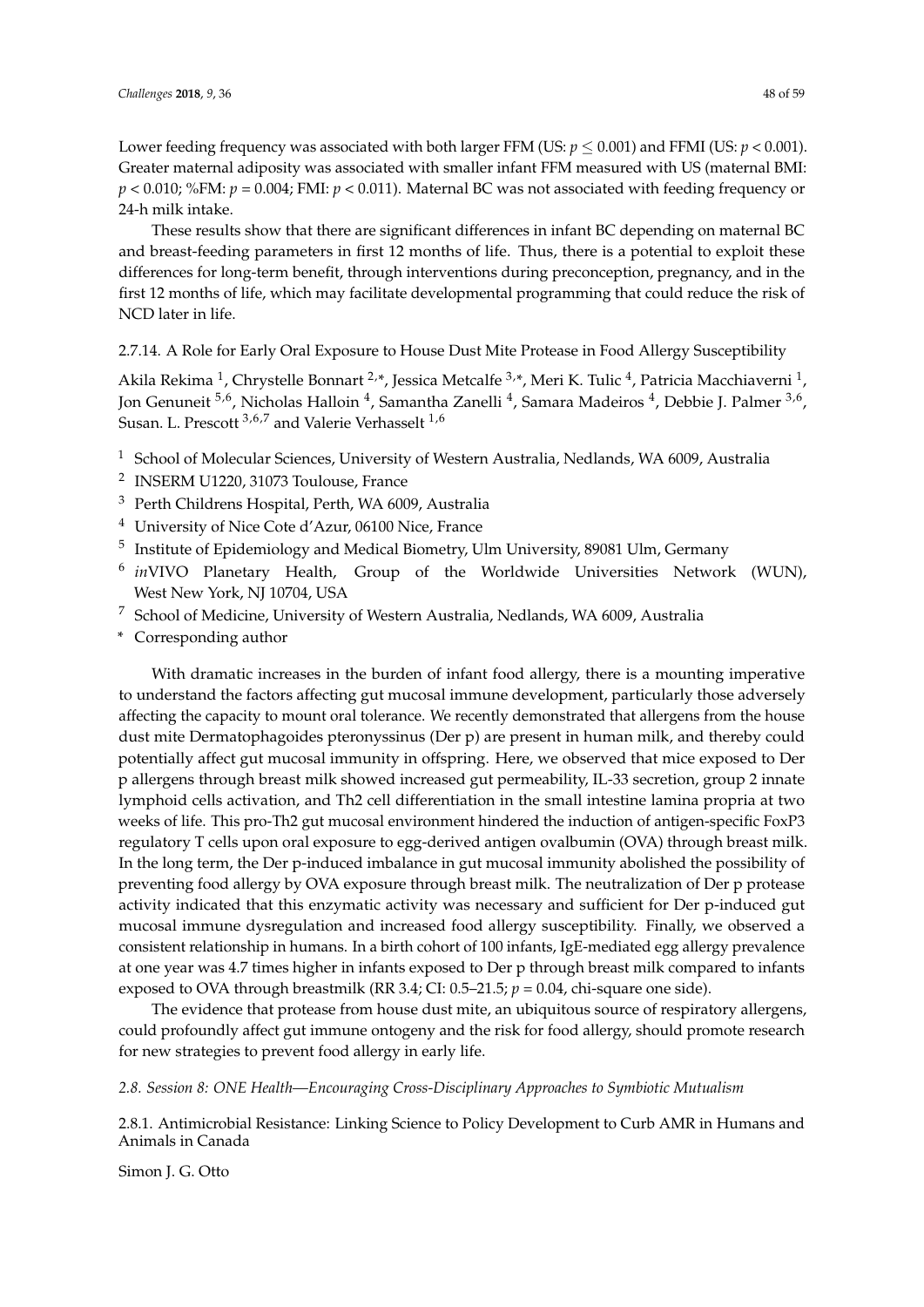#### School of Public Health, University of Alberta, Edmonton, AB T6G 2R3, Canada

Antimicrobial resistance (AMR) is a global public health crisis threatening to push the world into the post-antibiotic era. Recent estimates suggest that by 2050, the annual burden of human deaths attributable to AMR could exceed 10 million, with a cumulative cost to global economic output in the order of \$100 trillion (USD) [1]. Despite much work to understand and combat AMR, we continue toward the precipice where these drugs are no longer effective. This will force us to rethink our lifestyles, from minor wounds sustained during activities to procedures that we take for granted, such as caesarian sections and joint replacements. This also affects animal health and welfare in production animals, from which we derive food and companion animals, which are important members of our families.

The complicated epidemiology of AMR and its genetic determinants absolutely requires a One Health approach to devise solutions and mitigation strategies. Current policy work includes human and animal health stakeholders, but the environmental piece remains elusive. In 2017, Canada released its strategic framework to tackle AMR [2] under the World Health Organization (WHO) Global Action Plan on AMR. The development of this Canadian framework included representatives from the animal and human health sectors of all federal, provincial, and territorial government departments. However, those developing the framework recognized the need for future engagement with the environmental sector to address this potential reservoir for AMR development, maintenance, and transmission. A recent systematic review found that interventions to reduce antimicrobial use in food-producing animals did reduce AMR in bacterial isolates from both animals and humans, but it did not eliminate it [3]. This suggests that gaps exist in our understanding of the complex epidemiology of AMR, and supports the need for a One Health approach.

Recent evidence suggests that our construct of "antimicrobials" and "disinfectants" compared to other chemical compounds may be an oversimplification of how we consider their antimicrobial effects and the resulting environmental implications of their use. A recent in vitro study co-exposed *Salmonella* Typhimurium or *E. coli* isolates to different antimicrobials and active ingredients of common commercial herbicides (e.g., glyphosate, 2,4-D or dicamba) [4]. The response in the selected isolates varied from increasing to decreasing levels of resistance to each antimicrobial. Another new in vitro study evaluated the effect of 1197 human non-antimicrobial drugs on 40 bacterial isolates representative of the human gut microbiome [5]. They reported that one in four of these non-antimicrobial drugs, irrespective of drug class, inhibited the growth of at least one gut strain, and could be a concern for AMR development.

Together, these results complement a growing feeling that the evaluation of antimicrobial selection pressure is not as simple as single "bug-drug" combinations. Antimicrobials, as we traditionally define them, are likely not the only compounds to impart this selective pressure. Action at all levels to develop mitigation strategies for AMR must include a broad environmental lens and scientific evidence. This is the very essence that makes AMR such a challenging One Health problem, requiring engagement from all sectors as full participants to move toward global solutions.

#### **References**

- 1. O'Neill, J. Review on Antimicrobial Resistance: Tackling Drug-Resistant Infections Globally—Final Report and Recommendations. 2016. Available online: [https://amr-review.org/](https://amr-review.org/sites/default/files/160525_Final%20paper_with%20cover.pdf) [sites/default/files/160525\\_Final%20paper\\_with%20cover.pdf](https://amr-review.org/sites/default/files/160525_Final%20paper_with%20cover.pdf) (accessed on 24 April 2018).
- 2. Government of Canada. Tackling Antimicrobial Resistance and Antimicrobial Use: A Pan-Canadian Framework for Action. 2017. Available online: [https://www.canada.ca/](https://www.canada.ca/content/dam/hc-sc/documents/services/publications/drugs-health-products/tackling-antimicrobial-resistance-use-pan-canadian-framework-action/tackling-antimicrobial-resistance-use-pan-canadian-framework-action.pdf) [content/dam/hc-sc/documents/services/publications/drugs-health-products/tackling](https://www.canada.ca/content/dam/hc-sc/documents/services/publications/drugs-health-products/tackling-antimicrobial-resistance-use-pan-canadian-framework-action/tackling-antimicrobial-resistance-use-pan-canadian-framework-action.pdf)[antimicrobial-resistance-use-pan-canadian-framework-action/tackling-antimicrobial](https://www.canada.ca/content/dam/hc-sc/documents/services/publications/drugs-health-products/tackling-antimicrobial-resistance-use-pan-canadian-framework-action/tackling-antimicrobial-resistance-use-pan-canadian-framework-action.pdf)[resistance-use-pan-canadian-framework-action.pdf](https://www.canada.ca/content/dam/hc-sc/documents/services/publications/drugs-health-products/tackling-antimicrobial-resistance-use-pan-canadian-framework-action/tackling-antimicrobial-resistance-use-pan-canadian-framework-action.pdf) (accessed on 24 April 2018).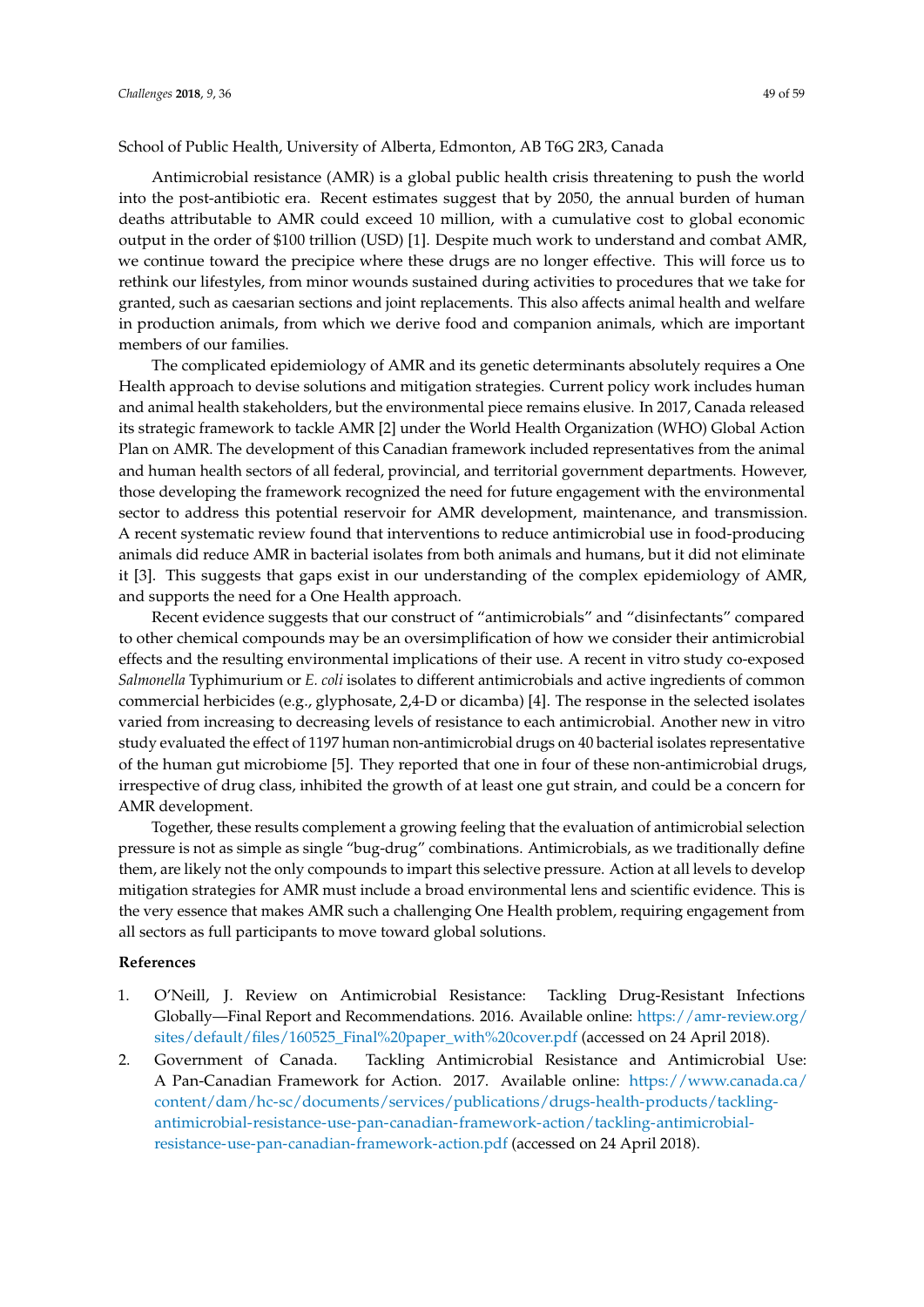- 3. Tang, K.L.; Caffrey, N.P.; Nóbrega, D.B.; Cork, S.C.; Ronksley, P.E.; Barkema, H.W.; Polachek, A.J.; Ganshorn, H.; Sharma, N.; Kellner, J.D.; et al. Restricting the use of antibiotics in food-producing animals and its associations with antibiotic resistance in food-producing animals and human beings: A systematic review and meta-analysis. *Lancet Planet Health* **2017**, *1*, e327.
- 4. Kurenbach, B.; Gibson, P.S.; Hill, A.M.; Bitzer, A.S.; Silby, M.W.; Godsoe, W.; Heinemann, J.A. Herbicide ingredients change *Salmonella enterica* sv. Typhimurium and *Escherichia coli* antibiotic responses. *Microbiology* **2017**, *163*, 1791–1801.
- 5. Maier, L.; Pruteanu, M.; Kuhn, M.; Zeller, G.; Telzerow, A.; Anderson, E.E.; Brochado, A.R.; Fernandez, K.C.; Dose, H.; Mori, H.; et al. Extensive impact of non-antibiotic drugs on human gut bacteria. *Nature* **2018**, *555*, 623–628.

2.8.2. Cleaning Products, the Infant Gut Microbiome, and Disease Risk: CHILD Birth Cohort

Mon H. Tun <sup>1,2</sup>, Hein M. Tun <sup>2</sup>, Justin J. Mahoney <sup>2</sup>, Theodore B. Konya <sup>3</sup>, David S. Guttman <sup>4</sup>, Allan B. Becker <sup>5</sup>, Piush J. Mandhane <sup>2</sup>, Stuart E. Turvey <sup>6</sup>, Padmaja Subbarao <sup>7</sup>, Malcolm R. Sears <sup>8</sup>, Jeffrey R. Brook <sup>3</sup>, Wendy Lou <sup>3</sup>, Tim K. Takarao <sup>9</sup>, James A. Scott <sup>3</sup>, Anita L. Kozyrskyj <sup>1,2</sup> and the CHILD Study Investigators

- <sup>1</sup> School of Public Health, University of Alberta, Edmonton, AB T6G 2R3, Canada
- <sup>2</sup> Department of Pediatrics, University of Alberta, Edmonton, AB T6G 2R3, Canada
- <sup>3</sup> Dalla Lana School of Public Health, University of Toronto, Toronto, ON M5S 1A1, Canada
- <sup>4</sup> Centre for the Analysis of Genome Evolution and Function, University of Toronto, Toronto, ON M5S 1A1, Canada
- <sup>5</sup> Department of Pediatrics and Child Health, University of Manitoba, Winnipeg, MB R3T 2N2, Canada
- <sup>6</sup> Department of Pediatrics, Child and Family Research Institute, University of British Columbia, Vancouver, BC V6T 1Z4, Canada
- <sup>7</sup> Department of Pediatric Respiratory Medicine, University of Toronto, Toronto, ON M5S 1A1, Canada
- <sup>8</sup> Department of Medicine, McMaster University, Hamilton, ON L8S 4L8, Canada
- <sup>9</sup> Faculty of Health Sciences, Simon Fraser University, Vancouver, BC V6T 1Z4, Canada

**Background:** A greater emphasis on cleanliness has led to the widening use of disinfectants in the home, which leave their imprint on our microbial environment. There is evidence that household cleaning products adversely affect respiratory health, but no existing studies have reported on how they impact the gut microbiota of infants or their future health. In this session, new results from the Canadian Healthy Infant Longitudinal Development (CHILD) birth cohort were presented on household cleaning product use, infant gut microbial composition, and overweight risk at age three. They were prefaced by mention of additional early life factors that cause dysbiosis of the infant gut, and followed by recommendations on how this can be prevented or reversed.

**Methodology:** Presented data originated from a large sub-sample of infants in the CHILD population-based birth cohort. At three to four months postpartum, home cleaning product use was determined from questionnaires, and the gut microbial composition of infant fecal samples was assessed by 16S rRNA sequencing. An overweight child at age three was defined as having a BMI z-score >97th percentile. Covariates such as mode of delivery, breast-feeding, and antibiotics exposure were retrieved from questionnaires or birth charts.

**Results:** A well-known signature of cesarean birth, especially when hospitalization is extended, is the reduced Bacteroidetes of the infant gut. Further, mothers in the CHILD study were more likely to clean with disinfectants after cesarean delivery. A high-frequency use of household disinfectants affected infant gut microbial composition by elevating the abundance of Lachnospiraceae in a dose-dependent manner. The Lachnospiraceae were found to mediate the association between postnatal disinfectant exposure and children who were overweight at age three.

**Conclusions:** The CHILD study reveals that exposure to household disinfectants in early life can alter infant gut microbiota and increase the risk of overweight children. Pet ownership during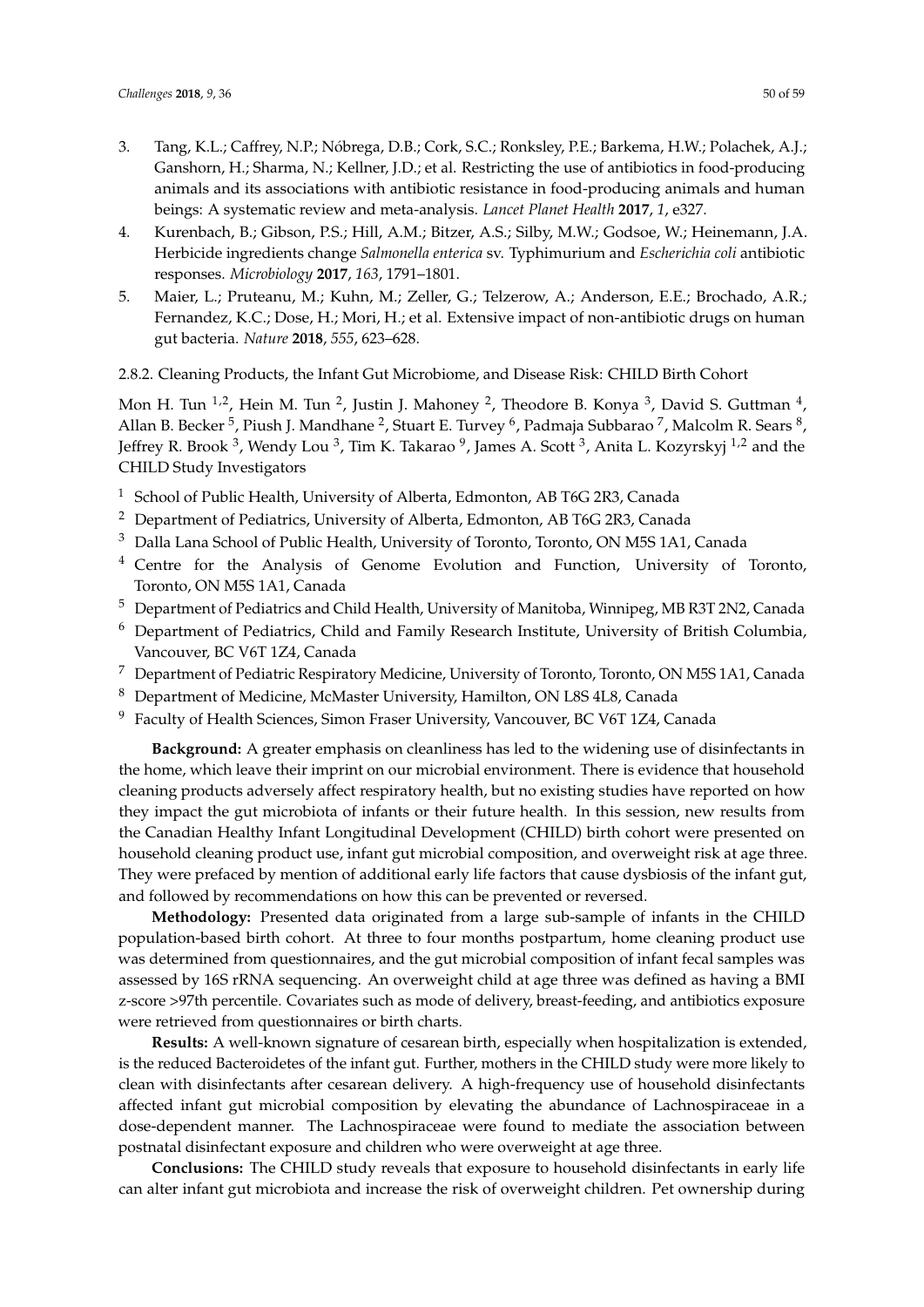pregnancy and early breast-feeding has the capacity to prevent/revert infant gut dysbiosis following birth interventions.

2.8.3. Early Life Fungal and Bacterial Microbiome in Asthma Development

#### Marie-Claire Arrieta

University of Calgary, Research Institute for Child and Maternal Health, Alberta Children's Hospital, Calgary, AB T2N 4N1, Canada

*No abstract available*: Dr. Arietta discussed the developmental changes in early microbial colonization that are associated with the modern Western lifestyle, and the patterns of dysbiosis (including both the altered microbial communities and associated microbial metabolic signatures) associated with an increasing predisposition to asthma and allergic diseases. She also explored how the microbiome regulates fecal fungal growth, and how microbial dysbiosis may be associated with increased fungal growth. Asthma-related microbial dysbiosis appears to be related both bacterial and fungal alterations. Fungal overgrowth may also explain immune dysregulation in asthma and allergic diseases.

2.8.4. The Microbiome (and Resistome) in International Travelers and Rural Populations in Developing Regions

#### John Penders

Maastricht University, 6211 LK Maastricht, The Netherlands

*No abstract available*: Dr. Penders discussed novel approaches to understand the emergence, dissemination, and potential prevention of antimicrobial resistance (AMR). He reviewed research on the Vietnamese population and changes in the microbiome (resistome) in travelers to the region. Data show a high prevalence of targeted resistance AMR genes (including *mcr-1*) in Vietnamese individuals and their companion animals. Traveler's resistome has been shown to rapidly adapt to the resistome profile of the local Vietnamese community, with the acquisition of resistance gene *MCR-1*. Further studies are needed using functional metagenomics to identify novel resistance genes; sequence-based metagenomics to examine full resistance potential; and targeted metagenomics to determine the selected resistance genes for investigation in epidemiological analysis. The spread of resistance to antimicrobials (such as colistin and extended beta-lactam resistance) not only endangers the treatment of infectious disease, but it also has implications for non-communicable diseases in already vulnerable populations.

2.8.5. Prenatal Exposures and the Infant Microbiome, Allergy, and Adiposity: Lessons from the WHEALS Cohort

# Ganesa Wegienka

# Henry Ford Health System, Detroit, MI 48202, USA

*No abstract available*: Dr. Wegienka discussed associations between various prenatal factors, body size and allergic outcomes, highlighting the complex and interrelated nature of these relationships. The importance of any single factor can vary in the presence/absence of other factors and the need to address these 'effect modifications' to tease apart relationships to understand mechanisms. The challenge is how can we address these relationships with an epidemiological approach, given that assessing statistical interactions consume statistical power, and it is difficult to interpret multiway interactions. Latent class analyses can be used to identify "prenatal profiles" as defined by combinations of maternal and environmental factors. These "prenatal profiles" can then be examined for relationships to outcomes. This provides a way to combine many variables used to identify groups that are more similar to each other with respect to the studied characteristics. She concluded that even without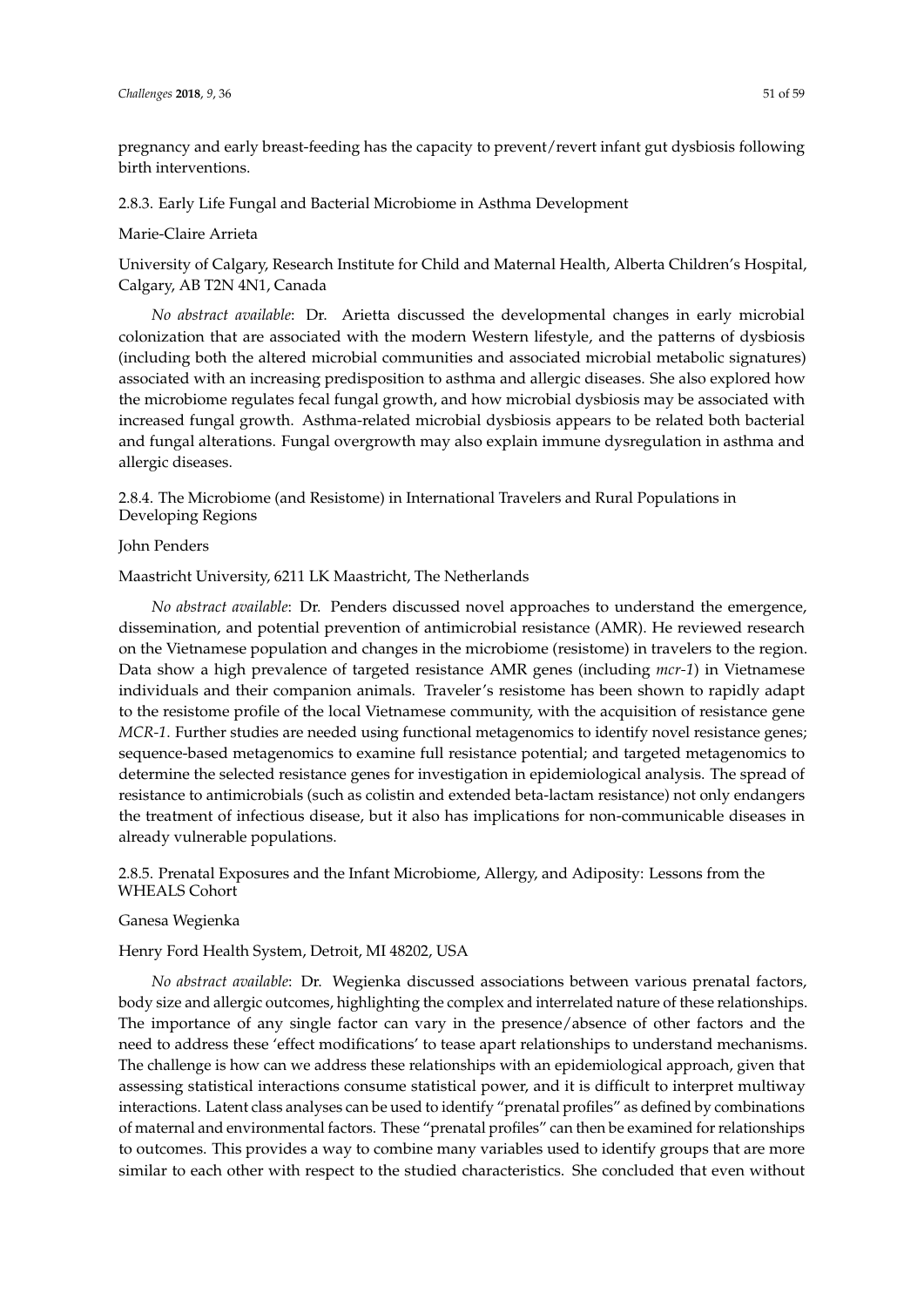statistically significant results, it is still important to consider effect modification in analyses to add to the understanding of interrelatedness—"*don't just cling to p-values*".

2.8.6. Association between Pacifier Cleaning Methods and Child Total IgE

Eliane Abou-Jaoude, Alexandra Sitarik, Suzanne Havstad, Haejin Kim, Christine Johnson, Dennis Ownby, Kyra Jones and Edward Zoratti

#### Henry Ford Health System, Detroit, MI 48202, USA

Microbial-related exposures in early life stimulate immune development and may protect against allergic disease manifestations later in life. Parental pacifier sucking is one such early life exposure that may offer protection through the transfer of oral microbes from parent to offspring.

We investigated whether pacifier-cleaning methods reported at six months of age were associated with differences in serum IgE trajectory over the first 18 months of life (blood collected at cord, six months, and 18 months), using maternal–child pairs from the Detroit-based Microbes, Allergy, Asthma, and Pets (MAAP) cohort ( $N = 141$ ). Linear mixed effect models were used to model total IgE trajectories (log transformed for normality).

Of 128 mothers completing an interview when children were six months old, 74 (58%) reported current child pacifier use. Of these 74, 30 (41%) reported pacifier cleaning by sterilization, 53 (72%) reported handwashing the pacifier, and nine (12%) reported parental pacifier sucking. No differences in maternal, household, and early-life characteristics were found by any pacifier cleaning method (all *p* > 0.05). Pacifier sterilization or handwashing were not associated with serum IgE trajectory (interaction *p*-values = 0.95, 0.99; main effect *p*-values = 0.72, 0.41, respectively). However, a significant time of interaction was detected for pacifier sucking  $(p = 0.083)$ , indicating that the trajectory shape differed between children of pacifier-sucking versus non-pacifier sucking parents. Specifically, parental pacifier sucking appeared to suppress serum IgE levels beginning around 10 months of age (*p* = 0.048), and continued to diverge through 18 months ( $p = 0.015$ ).

These results suggest that parental pacifier sucking may lessen early-life IgE production, indicating altered immune development in a fashion that lessens allergy risk. Further research is needed to assess whether these differences are due to the transfer of parental oral microbes. These findings support a previous Swedish study reporting a protective effect of parental pacifier sucking, and may have implications for the prevention of allergic diseases in children.

2.8.7. Exposure to Tobacco Smoke in Prenatal and Early Postnatal Alters Infant Gut Microbiota and Increases Risk of Childhood Overweight

Hein M. Tun <sup>1</sup>, Sarah L. Bridgman <sup>1</sup>, Theodore Konya <sup>2</sup>, David S. Guttman <sup>3</sup>, Radha S. Chari <sup>4</sup>, Catherine J. Field  $^5$ , Allan B. Becker  $^6$ , Puish J. Mandhane  $^1$ , Stuart E. Turvey  $^7$ , Padmaja Subbarao  $^8$ , Malcolm R. Sears <sup>9</sup>, James A. Scott <sup>2</sup>, Anita L. Kozyrskyj <sup>1</sup> and the CHILD Study Investigators

- <sup>1</sup> Department of Pediatrics, University of Alberta, Edmonton, AB T6G 2R3, Canada
- <sup>2</sup> Dalla Lana School of Public Health, University of Toronto, Toronto, ON M5S 1A1, Canada
- <sup>3</sup> Centre for the Analysis of Genome Evolution and Function, University of Toronto, Toronto, ON M5S 1A1, Canada
- <sup>4</sup> Department of Obstetrics and Gynecology, University of Alberta, Edmonton, AB T6G 2R3, Canada
- <sup>5</sup> Department of Agricultural, Food & Nutritional Science, University of Alberta, Edmonton, AB T6G 2R3, Canada
- <sup>6</sup> Department of Pediatrics & Child Health, Children's Hospital Research Institute of Manitoba, University of Manitoba, Winnipeg, MB R3T 2N2, Canada
- <sup>7</sup> Department of Pediatrics, Child & Family Research Institute, BC Children's Hospital, University of British Columbia, Vancouver, BC V6T 1Z4, Canada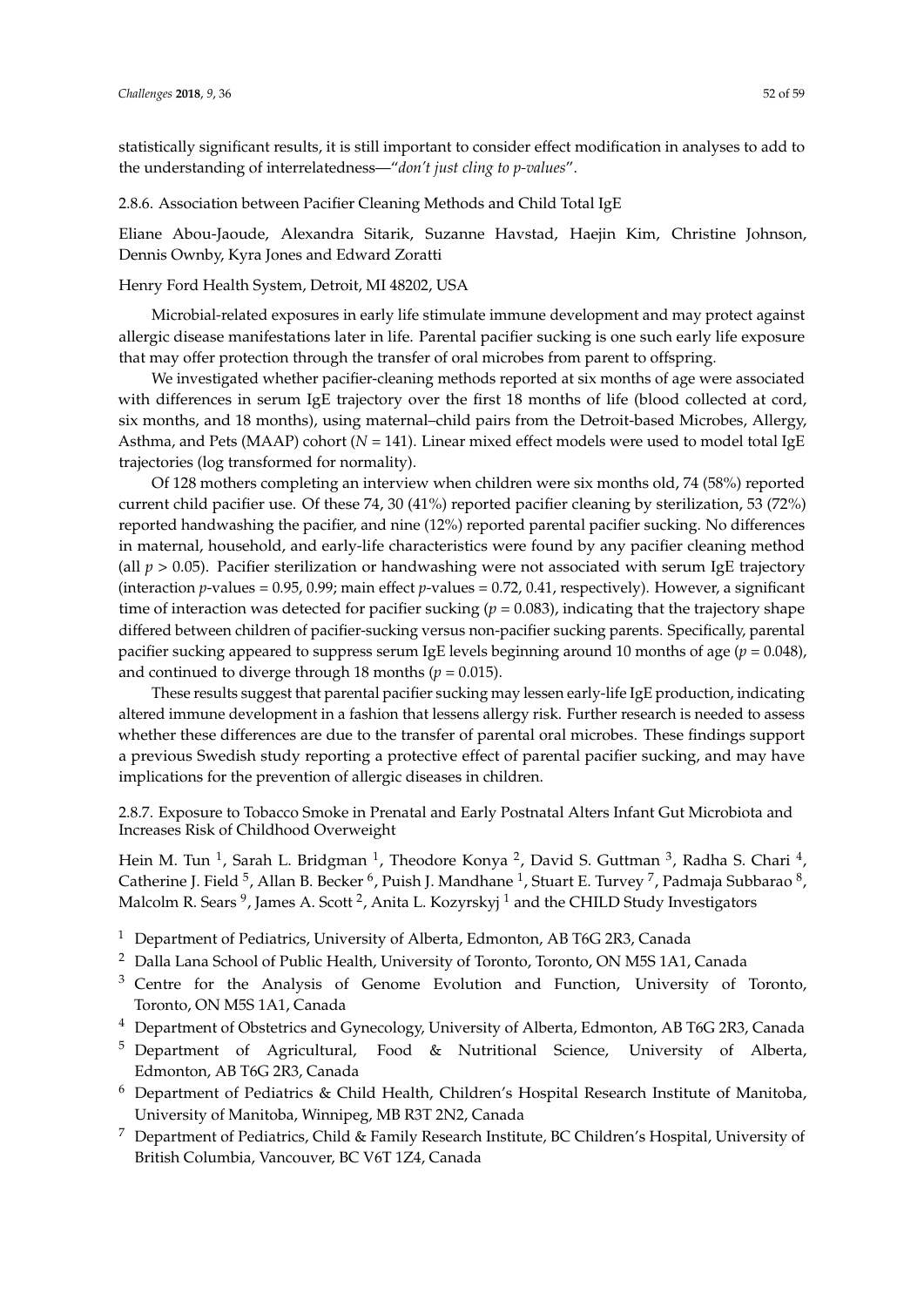- <sup>8</sup> Department of Pediatrics, Hospital for Sick Children, University of Toronto, Toronto, ON M5S 1A1, Canada
- <sup>9</sup> Department of Medicine, McMaster University, Hamilton, ON L8S 4L8, Canada

**Introduction:** The association between smoking exposure (during and after pregnancy) and childhood overweight has been reported previously. However, the underlying mechanism is not yet clear. In this study, we investigate the effect of household tobacco smoke exposure in prenatal and early postnatal periods on the infant gut microbiota composition and overweight risk at age three.

**Methodology:** This study included 999 infants from the Canadian Healthy Infant Longitudinal Development (CHILD) study cohort. Smoking exposure status (both maternal and other household members) was categorized into four groups: no exposure (78.2%); exposure only during pregnancy (1.5%); exposure only postnatally (10.7%); and exposure during pregnancy and postnatally (4.6%). At age three, children with a BMI-z score >97th percentile were classified as overweight. The gut microbiota of infants at three to four months was assessed using high-throughput 16S rRNA sequencing. Other covariates, including maternal pre-pregnancy weight, ethnicity, birth mode, breast-feeding, and antibiotics exposure were retrieved from standardized questionnaires completed by mothers. The mediation effect of microbiota measurements was evaluated. Statistical analyses were performed in SAS V9.4.

**Results:** Exposure to tobacco smoke postnatally was significantly associated with child overweight at three years of age (OR: 3.61, 95% CI: 1.36–9.60). The association was significant after adjusting for other covariates, including maternal overweight. Firmicutes richness and an abundance of *Lachnospiraceae* was significantly increased in infants exposed to tobacco smoke postnatally or both prenatally and postnatally (*p* < 0.05). Independent to tested covariates, the highest tertile of Firmicutes richness provided a twofold higher risk of overweight at age three (aOR: 1.91, 95% CI: 1.01–3.60). A mediation analysis revealed potential mediation by gut microbiota, especially Firmicutes richness, in the association between postnatal smoking exposure and the risk of childhood overweight at age three (95% CI: 0.01–0.09).

**Conclusions:** Our study highlights that exposure to household tobacco smoking in early life can alter infant gut microbiota at three to four months, and may increase the risk of childhood overweight and obesity.

2.8.8. Exposure to *Ascaris* spp. Is Associated with Lower Lung Function among Males in a Norwegian Cohort

Nils Oskar Jõgi <sup>1</sup>, Randi J. Bertelsen <sup>2,3</sup>, William G. C. Horsnell <sup>4,5,6</sup> and Cecilie Svanes <sup>1,2</sup>

- <sup>1</sup> Centre for International Health, University of Bergen, 5007 Bergen, Norway
- <sup>2</sup> Department of Occupational Medicine, Haukeland University Hospital, 5021 Bergen, Norway
- <sup>3</sup> Department of Clinical Science, University of Bergen, 5007 Bergen, Norway
- <sup>4</sup> Institute of Infectious Disease and Molecular Medicine/Division of Immunology, University of Cape Town, Cape Town 8001, South Africa
- <sup>5</sup> Institute of Microbiology and Infection, University of Birmingham, Birmingham B15 2TT, UK
- <sup>6</sup> Laboratory of Molecular and Experimental Immunology and Neurogenetics, UMR 7355, CNRS-University of Orleans and Le Studium Institute for Advanced Studies, Rue Dupanloup, 45000 Orléans, France

**Background:** Ascariasis is the most common helminth infection, with an estimated worldwide prevalence of 25%. Data about affluent countries is scarce, and the role of helminths is believed to be overlooked. During its natural life cycle, *Ascaris* travels through the lungs to reach the intestine, causing tissue damage. We therefore hypothesize that *Ascaris* might affect lung function. It has been proposed, and also shown in mural models, that gender differences may play a crucial role in the host's response to ascariasis, i.e., resulting in a higher worm load in males.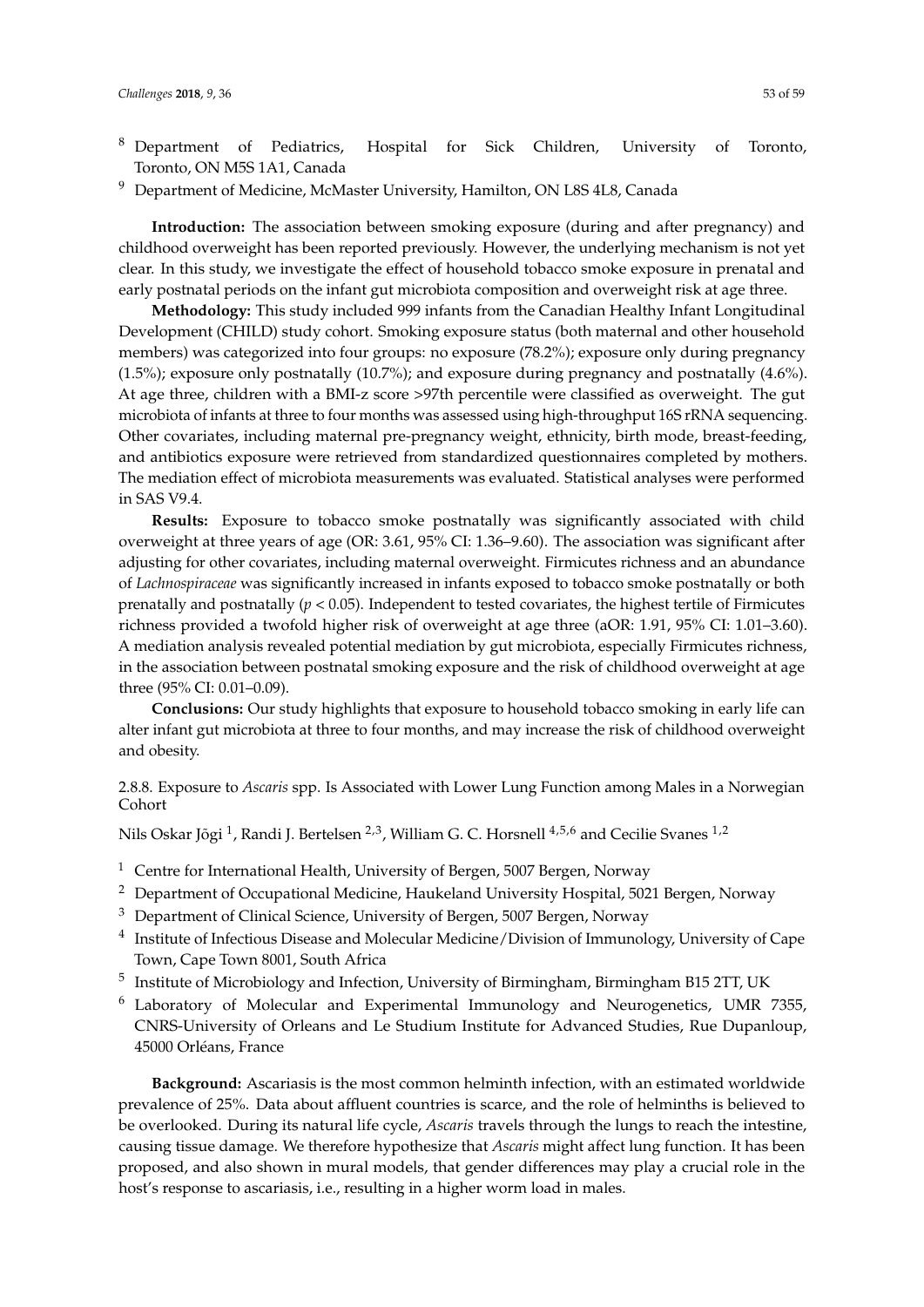*Challenges* **2018**, *9*, 36 54 of 59

**Objective:** To describe the association of anti-*Ascaris lumbricoides* IgG4 seropositivity with lung function in Norway, stratified by gender.

**Methods:** Serum levels of *Ascaris* spp. IgG4 were established by ELISA in two cohorts: parents born 1945–1972 (*n* = 171) and their offspring born 1969–1996 (*n* = 246). Spirometry, clinical, and interview data were recorded during clinical examination. Logistic regression models were used to assess the relationship between exposure to *Ascaris* and lung function. All of the models were adjusted for age, height, and smoking.

**Results:** Anti-*Ascaris* spp. IgG4 was detected in 29.2% of parents and 10.6% of offspring. The prevalence was higher among male offspring (12.9%) compared to female (7.7%) offspring. *Ascaris* seropositivity was associated with lower FVC (forced vital capacity) [−328.2 mL (95% CI: −627 mL, −29.4 mL; *p* = 0.032)] and FEV1 (forced expiratory volume in one second) [−243.7 mL (−491.3–4 mL;  $p = 0.054$ ] among the male offspring, suggesting a restrictive pattern. Adjustment for BMI, age squared, and smoking did not alter the associations. There was no association of *Ascaris* with lung function in women or the middle-aged parents' generation.

**Conclusions and Clinical Relevance:** Exposure to *Ascaris* among young Norwegians was associated with substantially lower lung function in younger male participants, but not among females. These findings highlight the need to explore further the role of helminths on lung health, also in Western countries, and with a particular focus on gender differences.

2.8.9. General Causal Factors in the Development of Allergies in Mammals

Jenni Lehtimäki <sup>1</sup>, Lasse Ruokolainen <sup>1</sup>, Hanna Sinkko <sup>1</sup>, Tiina Laatikainen <sup>2</sup>, Anna Hielm-Björkman <sup>1</sup> and Hannes Lohi<sup>1</sup>

- <sup>1</sup> University of Helsinki, 00100 Helsinki, Finland
- <sup>2</sup> National Institute for Health and Welfare, FI-00271, Helsinki 00100, Finland

Allergies are reported to be more prevalent in urban than in rural human populations. Furthermore, several factors that probably increase our microbial exposure such as farming environment, siblings, and regular contact with cattle and pets, tend to be associated with allergy protection. Allergic diseases are not restricted to humans. Also, our companion animals, dogs, suffer increasingly from allergies and many other non-communicable diseases that are analogues to those common in humans.

We have conducted two projects, a large survey (*n* = 5622) and an explorative study (*n* = 169 + 167) with biological samples, in which we asked how environmental factors and lifestyle associate with allergies in dogs and their owners. In this explorative project, we collected skin and gut microbiota samples as well as blood serum (for analysis of Immunoglobulin E and C-reactive protein) from dogs and their owners.

In both datasets, dogs were more allergic in urban than in rural environments. This finding was also true when the effect of breed, which is a strong predisposing factor in dogs, was controlled. The composition of skin microbiota in dogs was associated with their living environment and lifestyle, while gut microbiota was associated with their diet and medications. Interestingly, allergic diseases, skin microbiota, and living environment were interrelated in dogs.

In both datasets, an allergic dog was more likely to have an allergic owner than a healthy dog was. This indicates that the shared factor in the living environment or lifestyle can explain the higher prevalence of allergic diseases in urban environments in both species. In ongoing analyses, we explore this finding deeper, and see how skin and gut microbiota relates in dogs and their owners, and whether it is associated with the mutual presence of allergies. We also search the shared environment or lifestyle factor that can potentially explain this relation. The results of these new analyses were presented.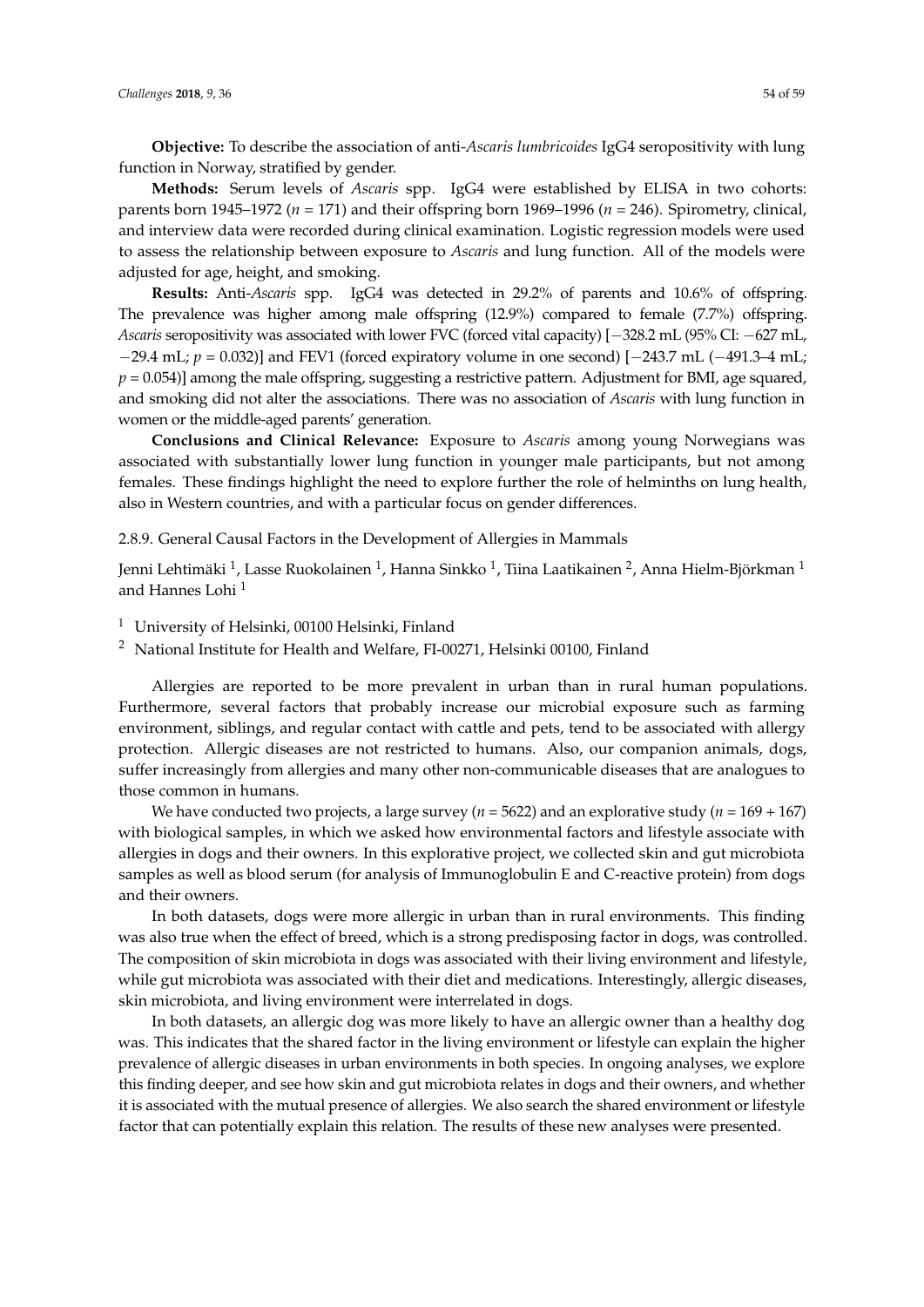2.8.10. Association between Antibacterial Chemicals, Oral Microbiome, and Lung Function

Randi J. Bertelsen <sup>1,2</sup>, Hilde K. Vindenes <sup>2</sup>, Øistein Svanes <sup>1,2</sup>, Tamar Ringel-Kulka <sup>3</sup> and Cecilie Svanes 2,4

- <sup>1</sup> Department of Clinical Science, University of Bergen, 5007 Bergen, Norway
- <sup>2</sup> Department of Occupational Medicine, Haukeland University Hospital, 5021 Bergen, Norway
- <sup>3</sup> Department of Maternal and Child Care, University of North Carolina, Chapel Hill, NC 27599, USA
- <sup>4</sup> Department of global Public Health and Primary Care, University of Bergen, 5007 Bergen, Norway

Antibacterial chemicals have been associated with allergic disease, and convincing evidence point toward an association between oral microbiota and lung health. We aimed to describe the association between paraben exposure and oral microbiome, and secondly the association between oral microbiome and lung health.

Interview data, lung function (FEV<sub>1</sub> and FVC), urine samples, and gingival fluid samples were collected from 288 adults (48% females, median age: 28 years) from the RHINESSA (Respiratory Health In Northern Europe, Spain and Australia) study in Bergen, Norway. Urine biomarkers of paraben exposure were quantified with mass spectrometry and microbiome by high-throughput sequencing (Illumina MiSeq) and assigned taxonomy by the Human Oral Microbiome Database. Differential abundance in the gingival microbiome for paraben exposure and lung function was evaluated by the analysis of composition of microbiomes (ANCOM) methodology.

Propyl (PPB) and methyl-parabens (MPB) were detected in 95% of the urine samples, and ethyl (EPB) and butyl (BPB) were detected in 62% and 38% of the urine samples, respectively. Women were significantly more exposed than men, and urine levels increased with the reported frequency of use of cosmetic products. Several gingival bacteria, mainly within the Firmicutes and Proteobacteria phyla, were associated with  $FEV<sub>1</sub>$  and FVC, of which some were also associated with paraben exposure. The relative abundance of *Mitsuokella* spp. increased with FEV<sub>1</sub> and FVC, and with exposure to PPB. *Peptostreptococcacea [XI][G-7]* spp. was associated with BPB exposure and inversely correlated with FVC, and *Haemophilus* spp. was associated with EPB and correlated positively with FEV1.

Among the bacteria associated with paraben exposure and lung function, species within the genera *Peptostreptococcae* and *Mitsuokella* have been associated with poor oral health, and *Haemophilus* spp. includes species that are known respiratory pathogens as well as commensal bacterial species from the upper respiratory tract. These preliminary results suggest that exposure to antibacterial chemicals may modify the association between oral microbiome and lung health.

# *2.9. Session 9: Stress, Sleep, Inflammation, and Aging*

2.9.1. Stress, Aging, and Our Biological Clock—Lessons from Telomeres: Telomere Length in Early Life

# Dries S. Martens and Tim S. Nawrot

# Centre for Environmental Sciences, Hasselt University, 3500 Hasselt, Belgium

Telomere length may predict the lifespan and susceptibility of developing age-related diseases, and is considered to be a marker of biological aging. At birth, telomere length is highly variable due to differences in genetics and environmental exposures that occur during embryonic and fetal development [1]. It has been hypothesized that the origins of health and disease in later life may be determined early in life or even during the prenatal life. Therefore, the programming of telomere biology at birth and during early life may be an important biological pathway underlying the developmental origins of later life health and disease. Knowledge on factors that determine telomere length at birth is scarce. However, recently, important factors explaining telomere length variation at birth are being explored. In the ongoing population-based prospective Environmental Influence on Aging in Early Life (ENVIR*ON*AGE) birth cohort study in Belgium, we evaluated different early life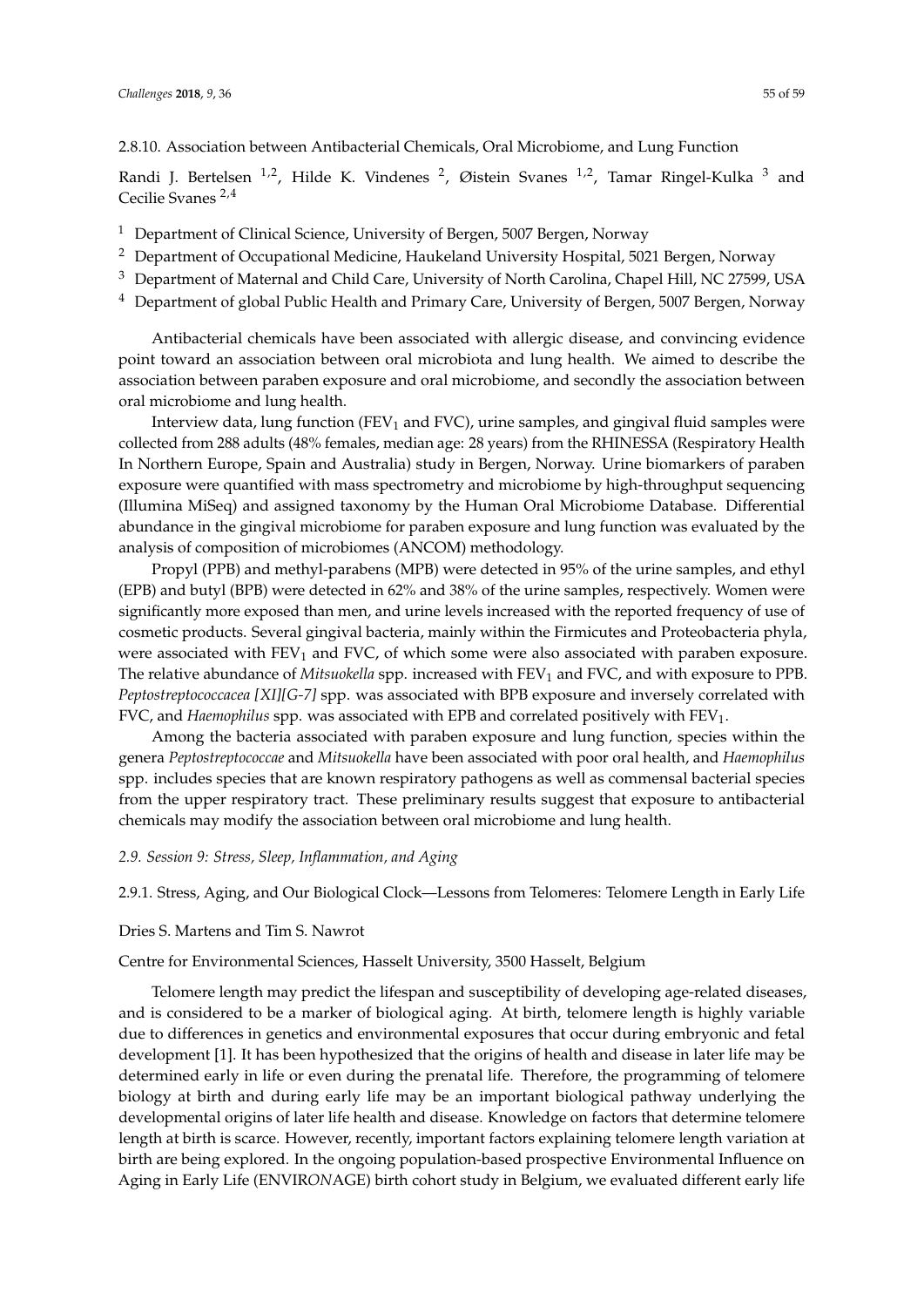factors associated with telomere length at birth. We observed that each 1-kg/m<sup>2</sup> increase in maternal pre-pregnancy BMI was associated with a 0.50% shorter cord blood and a 0.66% shorter placental telomere length [2]. Besides pre-pregnancy BMI as a newborn telomere length predictor, we observed a negative association between prenatal particulate matter (PM) air pollution exposure and newborn telomere length. Each 5  $\mu$ g/m<sup>3</sup> increase in maternal residential PM<sub>2.5</sub> (particles with an aerodynamic diameter  $\leq$ 2.5 µm) exposure during the entire pregnancy was associated with an 8.8% shorter cord blood and a 13.2% shorter placental telomere length [3]. Up to now, we identified that maternal overweight before pregnancy and maternal exposure to air pollution during pregnancy may influence newborns' predisposition to accelerated biological aging. Healthy weight and air before and during pregnancy may promote the molecular longevity of the next generations.

#### **Suggested Reading**

- 1. Martens, D.S.; Nawrot, T.S.; Air Pollution Stress and the Aging Phenotype: The Telomere Connection. *Curr. Environ. Health Rep.* **2016**, *3*, 258–269.
- 2. Martens, D.S.; Plusquin, M.; Gyselaers, W.; De Vivo, I.; Nawrot, T.S.; Maternal pre-pregnancy body mass index and newborn telomere length. *BMC Med.* **2016**, *14*, 148.
- 3. Martens, D.S.; Cox, B.; Janssen, B.G.; Clemente, D.B.; Gasparrini, A.; Vanpoucke, C.; Lefebvre, W.; Roels, H.A.; Plusquin, M.; Nawrot, T.S. Prenatal Air Pollution and Newborns' Predisposition to Accelerated Biological Aging. *JAMA Pediatr*. **2017**, *171*, 1160–1167.

2.9.2. Noise Stress during Pregnancy and Birth Outcomes

Hind Sbihi <sup>1</sup>, Hugh Davies <sup>1</sup>, Perry Hystad <sup>2</sup>, Leanne Cusack <sup>2</sup>, Ulrike Gehring <sup>3</sup>, Michael Brauer <sup>1</sup> and Stuart Turvey<sup>1</sup>

- <sup>1</sup> University of British Columbia, Vancouver, BC V6T 1Z4, Canada
- <sup>2</sup> Oregon State University, Corvallis, OR 97331, USA
- <sup>3</sup> Utrecht University, 3508 TC Utrecht, The Netherlands

**Rationale:** Most of the evidence for an adverse effect of noise exposure on pregnancy outcomes comes from cross-sectional occupational studies. Little is known about the effects of environmental noise exposure, which is an established environmental stressor, on pregnancy outcomes.

Plausible biological mechanisms include stress and sleep disturbance. Stress has been hypothesized to affect fetal growth through the endocrine system, which has been confirmed in human and animal studies; sleep disturbance has been found to be associated with adverse pregnancy outcomes. Moreover, there is evidence for an increased risk of hypertension in subjects exposed to noise, which could increase the risk for adverse pregnancy outcomes as a result of pre-existing hypertension or pregnancy-induced hypertension.

**Methods and Studies:** Using linked administrative health databases, we developed geospatial environmental exposures surfaces, including air pollution, noise, and greenness. Noise exposure was based on transportation-related information, including road traffic, railway data, aircraft noise exposure forecasts, and building heights and footprints. Air pollution was estimated using land-use regression models, and greenness was derived using a biomass index (Naturalized Difference Vegetation Index, NDVI) from satellite imagery. All of the individual exposures were linked to the residential addresses of over 68,000 pregnant mothers in the Vancouver metropolitan area (British Columbia, Canada).

**Results:** Our findings from a large population-based prospective cohort study with rigorous exposure assessment and objective outcomes add to the growing evidence that motorized traffic adversely affects pregnancy outcomes, and indicate that traffic affects birth weight not only through air pollution but also through noise, whereas effects on pregnancy duration are limited to air pollution. Furthermore, observed air pollution effects on small-for-gestational age and term birth weight were partly attributable to noise. However, greenness acted as a protective buffer.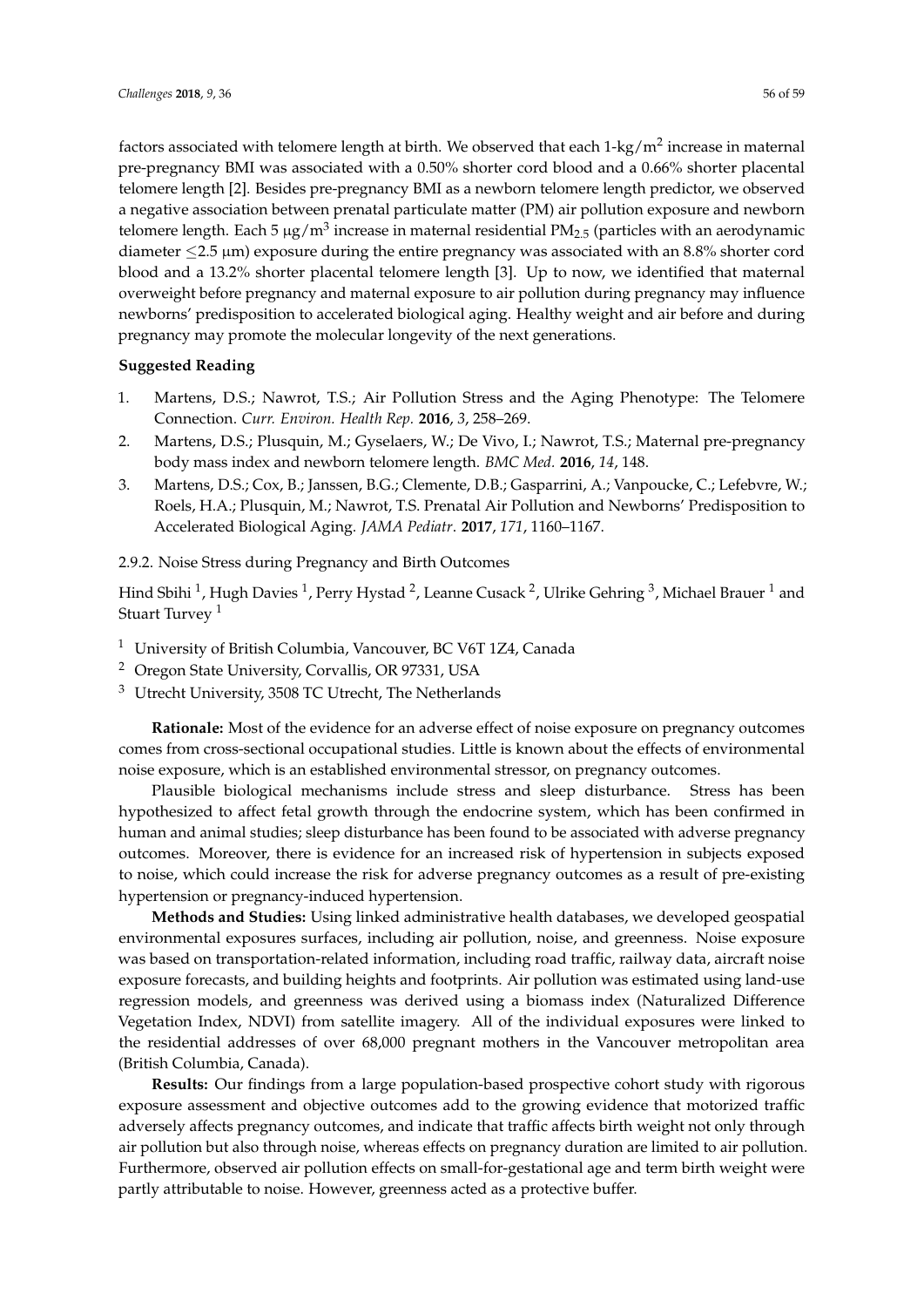This positive effect of green spaces on birth outcomes regardless of other spatially covarying environmental exposures suggests additional pathways of influence. These were subsequently examined in a national birth cohort study: the Canadian Healthy Infant Longitudinal Development (CHILD). Here, we established that accounting for all of the aforementioned urban environmental exposures in addition to psychosocial and parental hereditary risk factors did not affect the protective impact of greenness on birth outcomes.

**Conclusions:** In light of the studies presented, we demonstrate the need to control for spatially covarying environmental exposures in epidemiological studies on the effects of the built environment on pregnancy outcomes. Further, we showed that when accounting for all of the putative environmental pathways, the protective effect of greenness remains. Taken together, these studies have led to our current investigation within the CHILD study on the potential role that the gut microbiome plays in the association between the built environment (including traffic air pollution and greenness) and child early-life immune-mediated health.

2.9.3. Neurodevelopment: The Importance of Sleep and Fruit Consumption

# Piush Mandhane

University of Alberta, Edmonton, AB T6G 2R3, Canada

*No abstract available*: Dr. Mandhane presented data from the CHILD cohort, identifying factors associated with cognitive development. This included data suggesting relationships between maternal dietary patterns (including fruit intake) during pregnancy and infant cognitive development at one year. Postnatal factors that were discussed included night-time and daytime sleep trajectories in relation to early childhood impacts on learning and behavior. He also examined infant microbiome clusters and infant development.

2.9.4. Age-Associated Microbial Dysbiosis and Inflammation: Normal Aging or Lifestyle Changes?

# Dessi Loukov

# McMaster University, Hamilton, ON L8S 4L8, Canada

*No abstract available*: Dr. Loukov discussed the impact of environmental influences on longevity, in particular the importance of socioeconomic status and education in determining opportunities for "healthy" behaviors. There is growing evidence that at least some of these influences may be mediated through the effects of lifestyle and behavior on the microbiome.

In 1908, Ilya Metchnikov proposed a link between intestinal health and longevity. Recent evidence supports this notion. Microbial dysbiosis may increase intestinal permeability, the translocation of bacterial products, and systemic inflammation, thereby contributing to disease and senescence. Animal studies indicate that the aging microbiome influences age-associated intestinal permeability and inflammation. This relationship is likely to be bidirectional, as preventing inflammation in the host (TNF KO mice) reduces microbial dysbiosis, intestinal permeability, and frailty. Immune-senescence highlights the importance of addressing lifestyle and environmental factors that promote inflammation and dysbiosis. Many of these factors are determined by socioeconomic status, adding a new dimension to the pathways of health inequalities and social justice.

2.9.5. Associations between Infant Short Sleep Duration and the Gut Microbiota Composition at Three Months of Age

Brittany A. Matenchuk <sup>1</sup>, Theodore Konya <sup>2</sup>, David S. Guttman <sup>3</sup>, Allan B. Becker <sup>4</sup>, Malcolm R. Sears <sup>5</sup>, Stuart E. Turvey  $^6$ , Padmaja Subbarao  $^7$ , James A. Scott  $^2$ , Anita L. Kozyrskyj  $^1$ , Puish J. Mandhane  $^1$ and the CHILD Study Investigators

<sup>1</sup> Department of Pediatrics, University of Alberta, Edmonton, AB T6G 2R3, Canada

<sup>2</sup> Dalla Lana School of Public Health, University of Toronto, Toronto, ON M5S 1A1, Canada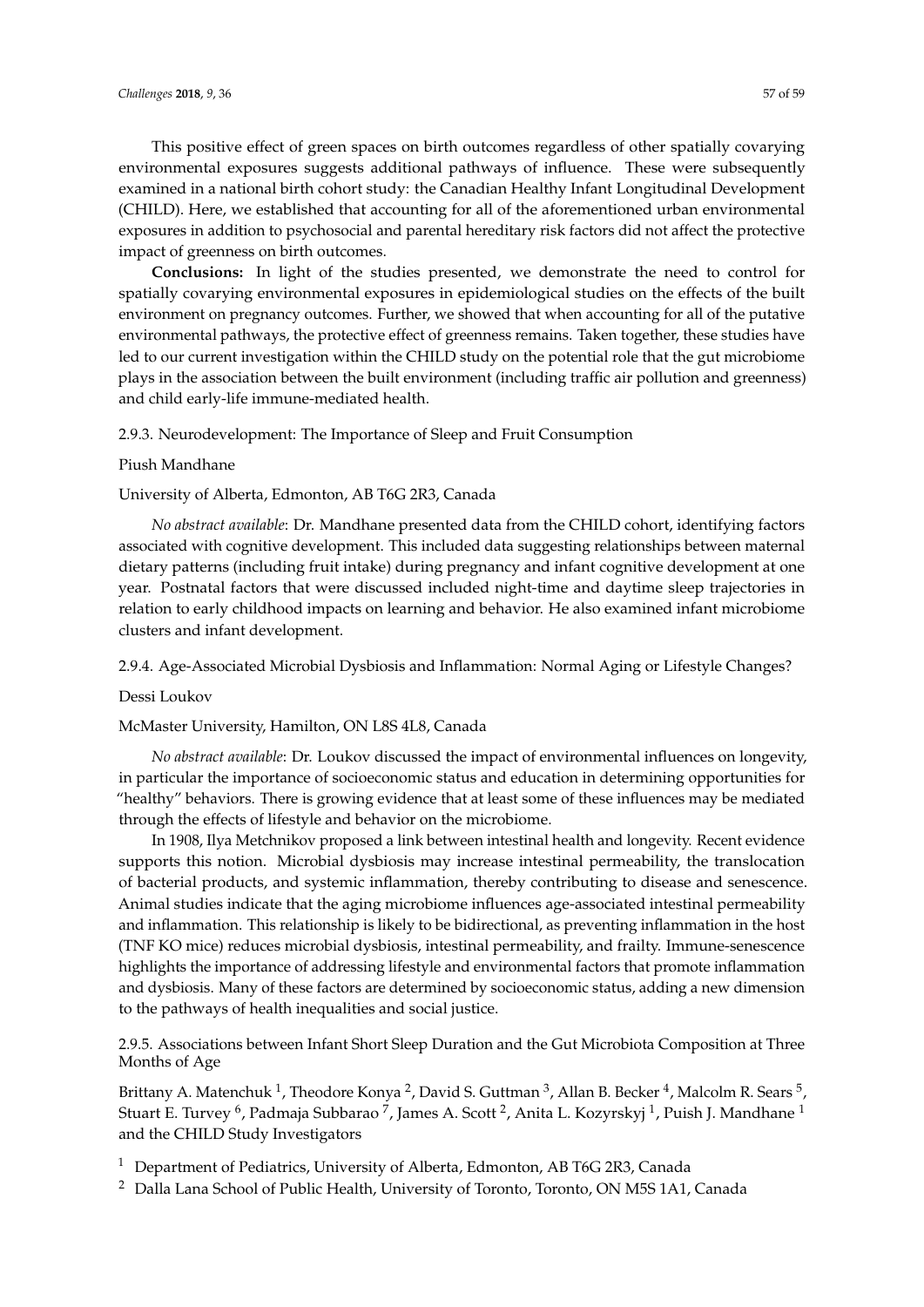- <sup>3</sup> Centre for the Analysis of Genome Evolution and Function, University of Toronto, Toronto, ON M5S 1A1, Canada
- $4$  Department of Pediatrics & Child Health, Children's Hospital Research Institute of Manitoba, University of Manitoba, Winnipeg, MB R3T 2N2, Canada
- <sup>5</sup> Department of Medicine, McMaster University, Hamilton, ON L8S 4L8, Canada
- <sup>6</sup> Department of Pediatrics, Child & Family Research Institute, BC Children's Hospital, University of British Columbia, Vancouver, BC V6T 1Z4, Canada
- <sup>7</sup> Department of Pediatrics, Hospital for Sick Children, University of Toronto, Toronto, ON M5S 1A1, Canada

*No abstract available*: In children, sleep and gut microbiota composition are independently linked to future risk for asthma and obesity. The relationship between sleep duration and negative health outcomes may be explained by an altered gut microbiota composition. This study aims to explore the relationship between short sleep duration and gut microbiota composition in the three-month-old infant. Preliminary results were presented.

2.9.6. Improving Frailty and Vulnerability in Later Life: Applying Lessons from the Newborn?

Valerie Verhasselt 1,2

- <sup>1</sup> School of Molecular Sciences, University of Western Australia, Crawley WA 6009 Australia
- 2 *in*VIVO Planetary Health, Research Group of the Worldwide Universities Network (WUN), West New York, NJ 10704, USA

As a consequence of better medical care and living conditions, the population is aging in both developed and developing countries. However, aging is a major predisposing condition for acute infectious disease and chronic debilitating disease [1], and thereby is a cause of major economic burden for the society and suffering for the individual and their family. We propose here that looking at the other extreme of life, i.e., early postnatal life, could be a source of inspiration for insuring healthy aging. Actually, neonates and elderly people share a lack of autonomy and a homeostatic imbalance as a result of two opposite processes: organ development and organ degeneration, respectively. However, a major difference is that neonates benefit from a major support for their health: breast-feeding. This support is so well adapted to the needs of the developing child that breast-feeding is recognized as the most efficient way of preventing under-five disease and death [2]. This major success of nature probably relies on the comprehensive and adapted care that breast-feeding is providing to the neonate. As an example, the successful prevention of infection in neonates by breast milk is most probably achieved by the multiple functions provided by breast milk, including immune defense by the transfer of antibodies and a cocktail of non-antigen specific antimicrobial molecules, strengthening of the mucosal barrier by the transfer of growth factors, and gut microbiota eubiosis by the presence of prebiotics and probiotics [3]. Elderly people have a fragile barrier, low immune response to antigen challenge, altered microbiota; a holistic approach as the one provided by breast milk may be far more efficient for infection prevention than vaccination only. From this example, we propose to analyze how breast-feeding achieves homeostasis in the developing child to discover new ways of maintaining homeostasis in an aging population.

#### **Suggested Reading**

- 1. Niccoli, T.; Partridge, L. Ageing as a risk factor for disease. *Curr. Biol.* **2012**, *CB 22*, R741–R752.
- 2. Jones, G.; Steketee, R.W.; Black, R.E.; Bhutta, Z.A.; Morris, S.S. How many child deaths can we prevent this year? *Lancet* **2003**, *362*, 65–71.
- 3. Marchant, A.; Sadarangani, M.; Garand, M.; Dauby, N.; Verhasselt, V.; Pereira, L.; Bjornson, G.; Jones, C.E.; Halperin, S.A.; et al. Maternal immunisation: Collaborating with mother-nature. *Lancet Infect. Dis.* **2017**, *17*, e197–e208.